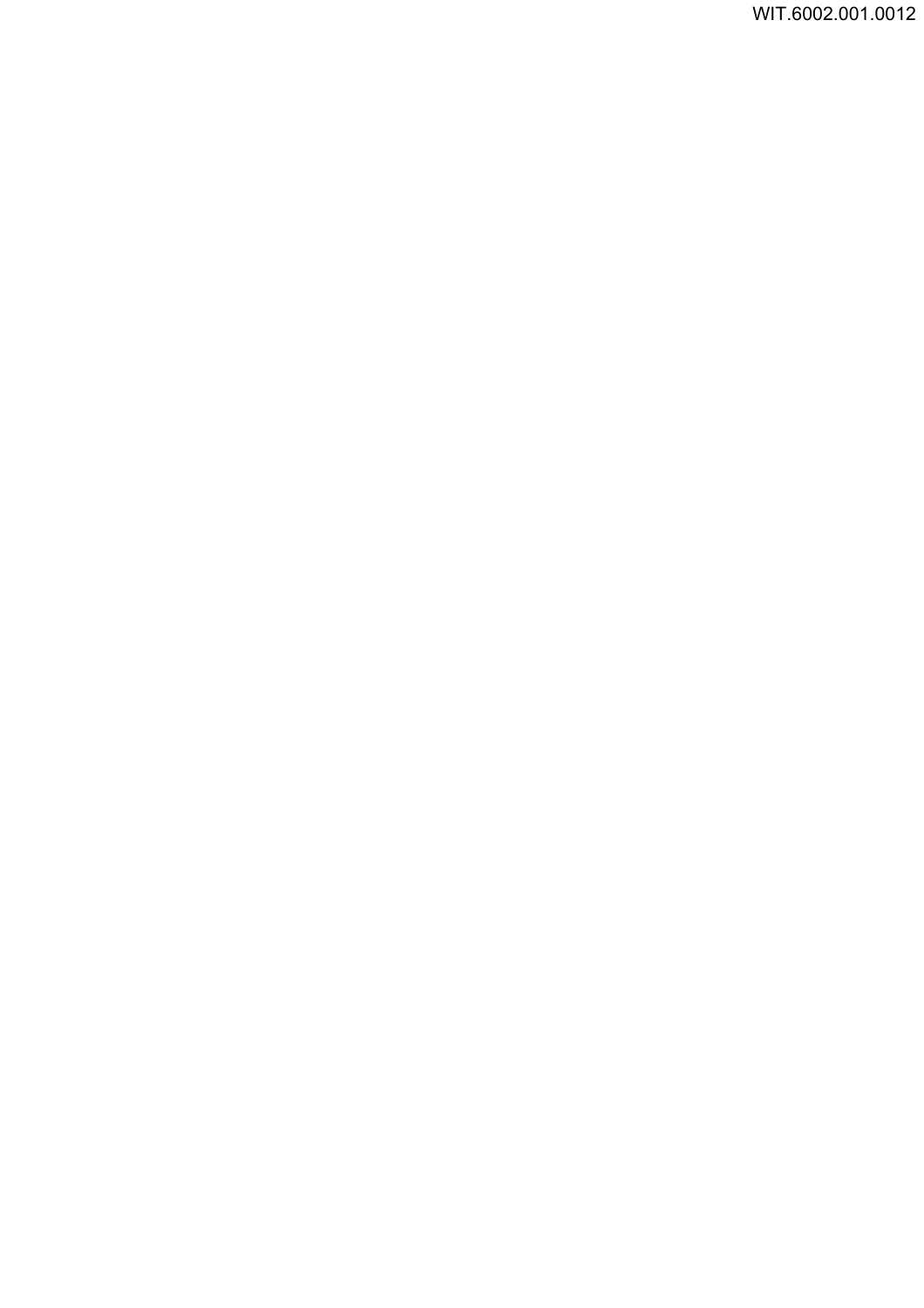**DI(G) OPS 05–1** File as: (NAVY OPS 11–2 (ARMY OPS 49–1 (AIR FORCE OPS 1–2 **(Complete Revision)**

# <span id="page-2-0"></span>**DEFENCE ASSISTANCE TO THE CIVIL COMMUNITY—POLICY AND PROCEDURES <sup>1</sup>**

### **INTRODUCTION <sup>1</sup>**

1. There are two distinct types of Defence assistance provided to civil authorities and organisations, namely:

- a. Defence Assistance to the Civil Community (DACC); and
- b. Defence Force Aid to the Civilian Authorities (DFACA).

2. This instruction, which is sponsored by Commander Australian Theatre (COMAST), addresses the policy and procedures applicable to DACC and supersedes the previous Defence Instruction (General) (DI(G)) OPS 05–1—*Defence Assistance to the Civil Community policy and pr ocedures*. In addition to these instructions, the Government or the Minister may approve alternative policy or procedures in particular instances. Policy on DFACA is contained in DI(G) OPS 01–1—*Defence Force Aid to the Civil Power—Policy and Procedures*.

### **AIM <sup>3</sup>**

3. The aim of this instruction is to promulgate Australian Defence Force (ADF) policy and procedures for DACC.

### **POLICY**

### <span id="page-2-1"></span>**General <sup>4</sup>**

4. As a general principle, the provision of DACC should be regarded as the exception rather than the rule. Defence resources are intended to be used for Defence purposes only. Requests for DACC may receive favourable consideration if there is no suitable alternative source of assistance particularly in instances of emergency and for other requests where worthwhile training or public affairs benefits will accrue to Defence as a result of the provision of assistance. All DACC tasks, especially Category 4 tasks, that are justified, in part or full, on their public affairs value require the active involvement of Head Public Affairs and Corporate Communications (HPACC) in the decision making process. HPACC will consider relevant research and Defence priorities in the assessment of such requests.

5. Before DACC is provided, it is to be formally requested, offered and accepted. A flow chart to determine the correct DACC category assessment is in [annex](#page-12-0) A. In non-emergency situations, where life and/or property are not threatened, the conditions governing the provision of assistance are to be specified, the resources required accurately detailed and the recipient clearly identified. An application for non-emergency assistance is to be recorded on the pro forma provided in [annex](#page-14-0) B and accompanied by the required supporting documentation. The pro forma indicates the minimum information required to process the DACC request.

6. **Guidance on classification.** The types of assistance mentioned specifically in this instruction do not constitute a definitive list of DACC tasks. Guidance from Headquarters Australian Theatre (HQAST) (J34) is to be sought by Local Commanders/Administrators if doubt exists as to the classification or category of a request for assistance.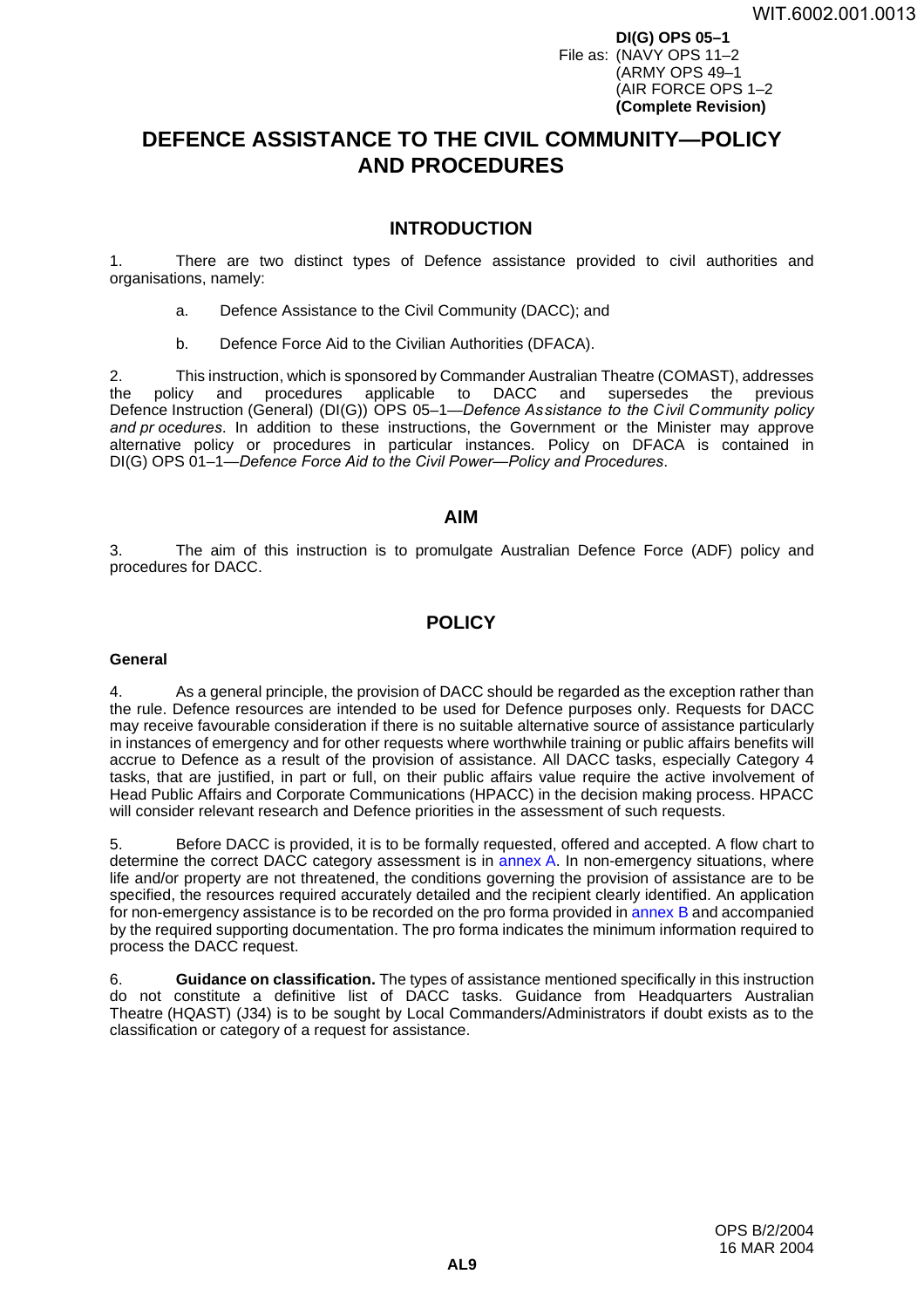7. **Participation in advertising campaigns.** As a general rule, Defence is not to participate in commercial advertising campaigns, either by providing uniformed personnel or unique Service venues. Sponsorship by commercial enterprises may however be acceptable in some instances for special public relations activities and events, excluding those associated with alcoholic beverages or tobacco products. All requests for DACC that include involvement in advertising campaigns or activities are to be referred to HQAST (J34) for processing. HQAST will then consult with HPACC. In all cases, requests for assistance from media organisations, including producers of commercials, television programs, documentaries and films, must be referred to HPACC using the procedures in DI(G) ADMIN 17–3—*Policy a nd Procedures for Us e o f Def ence R esources in Support of P ublic Information Activities*.

### **DEFINITIONS <sup>8</sup>**

- 8. For the purpose of this instruction, the following definitions apply:
	- a. **DACC.** The provision of Defence resources, in response to a request for assistance, for the performance of tasks that are primarily the responsibility of the civil community or other government organisations.
	- b. **Ceremonial activities.** Ceremonial activities are occasions of national or State significance such as ANZAC Day and Australia Day, where Defence has a national obligation, or is directed, to support such activities.
	- c. **Defence resources.** Includes personnel, equipment, stores, supplies and facilities, and expenditure from Defence outlay on administration, personnel support, equipment operation, repair and maintenance.
	- d. **Civil community.** Includes Commonwealth and State/Territory Government departments, agencies and authorities, including law enforcement agencies and emergency services, and the Australian community at large, including clubs, organisations and commercial enterprises.
	- e. **Local Commander/Administrator.** Includes unit, ship, base or formation commanders of all three Services, Managers of Defence Corporate Services and Infrastructure Centres (CSIC) and Defence Science and Technology Organisation Laboratory Directors.

9. DACC includes Defence assistance to State/Territory Governments during emergencies/disasters, for events of public significance and civil counter disaster training. DACC also includes assistance to Commonwealth or State/Territory Governments and their civil authorities in the performance of law enforcement related tasks, where there is no likelihood that Defence personnel will be required to use force. It also includes the provision of training assistance to Federal/State/Territory police forces and other Government agencies and organisations.

### **Note**

where there is any possibility that force may be required to be used by Defence personnel, the activity is defined as DFACA.

### **Associated instructions <sup>10</sup>**

- 10. Additional policy documents which should be read in conjunction with this instruction are:
	- a. DI(G) OPS 01–3—*Policy and P rocedures for Depa rtment of Defe nce Res ponse to Overseas Disasters*.
	- b. DI(G) OPS 03–1—*Special Aeromedical Evacuation*.
	- c. DI(G) OPS 05–2—*Flypasts and Flying Displays*.
	- d. DI(G) OPS 31–1—*Provision of Support to Commemorative Activities Associated with Past Wars*.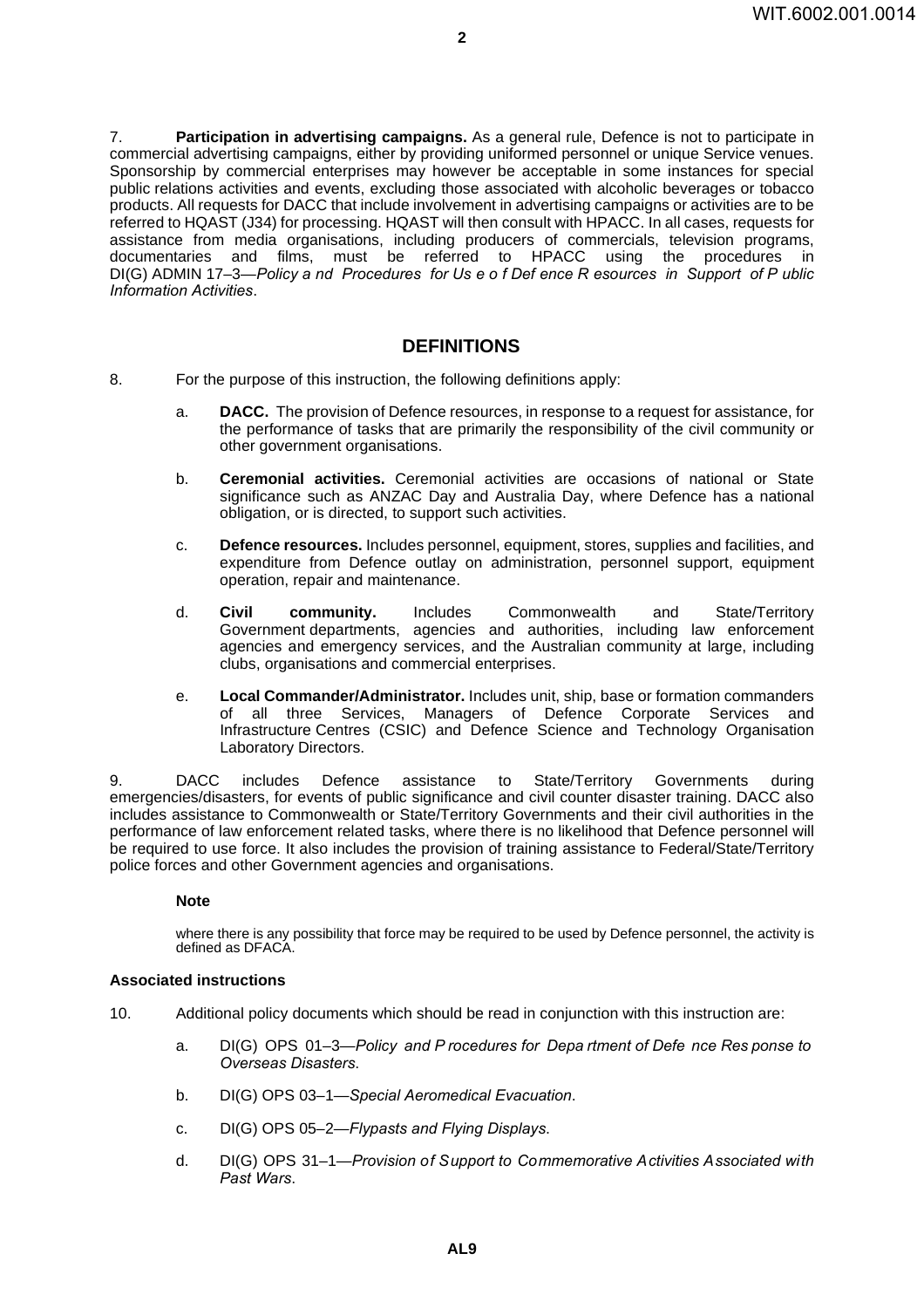#### **3 DI(G) OPS 05–1** File as: (NAVY OPS 11–2 (ARMY OPS 49–1 (AIR FORCE OPS 1–2 **(Complete Revision)**

- e. *National Search and Rescue Manual*—which provides detail on ADF support to Search and Rescue operations.
- f. DI(G) ADMIN 17–3. (Defence participation in advertising campaigns is addressed in this instruction).
- g. DI(G) ADMIN 35–1—*Procedures for the Us e of Defence Estate A ssets by non-Defence Organisations or Individuals Including Commercial Contractors*.
- h. DI(G) LOG 07–13—*Hire and Loan of Defence Stores and Equipment*.
- i. DI(G) PERS 28–1—*Defence F orce Par ticipation in W ork Ex perience P rograms for School Students*.
- j. DI(G) PERS 46–1—*Tri-Service Ceremonial Guards of Honour*.

### **TYPES OF ASSISTANCE <sup>11</sup>**

### **Counter disaster and emergency assistance <sup>11</sup>**

11. The Australian States/Territories have Constitutional responsibility for the protection of the lives and property of personnel within their boundaries. Where a disaster is actually or potentially of such a magnitude that State or Territory resources are inadequate, unavailable or cannot be mobilised quickly, the Commonwealth accepts a responsibility for providing support when requested.

12. The principle to be applied to the provision of emergency DACC, is that the State/Territory Governments are primarily responsible for combating disasters and civil emergencies, using available State/Territory professional and volunteer services and commercially available resources. Commonwealth Government resources (including Defence assets) may be made available in situations where the State/Territory authorities are unable to react with sufficient speed, or lack the necessary resources or skills.

### **Categories of counter disaster and emergency assistance <sup>13</sup>**

13. **Category 1.** DACC Category 1 is emergency assistance for a specific task(s) provided by Local Commanders/Administrators, **from within their own resources**, in **localised emergency situations** when immediate action is necessary to save human life, alleviate suffering, prevent extensive loss of animal life or prevent widespread loss/damage to property. Provision of DACC Category 1 assistance should not normally exceed 24 hours. The procedure for processing Category 1 requests is in [annex](#page-18-0) C.

14. **Category 2.** DACC Category 2 is **emergency assistance**, beyond that provided under Category 1, in a **more extensive or continuing disaster** where action is necessary to save human life or alleviate suffering, prevent extensive loss of animal life or prevent loss/damage to property, and when State/Territory resources are inadequate. The procedure for processing Category 2 requests is in [annex](#page-20-0) D.

15. **Category 3.** DACC Category 3 is assistance associated with recovery from a civil emergency or disaster, **which is not directly related to the saving of life or property**. The procedure for processing Category 3 requests is in [annex](#page-22-0) E.

### **Note**

ADF procedures for assistance following disasters within Australia are also detailed in Australian Operational Concepts (AOC) SECCA and MODOS. Further information is contained in the Emergency Management Australia (EMA) sponsored *Commonwealth Go vernment Di saster Re sponse P lan* (COMDISPLAN) and *Australian Contingency Plan fo r R adioactive Sp ace R e-Entry D ebris* (AUSCONPLAN SPRED). COMAST sponsors and develops AOC. AOC are posted to the HQAST (Defence Secret Network) web site.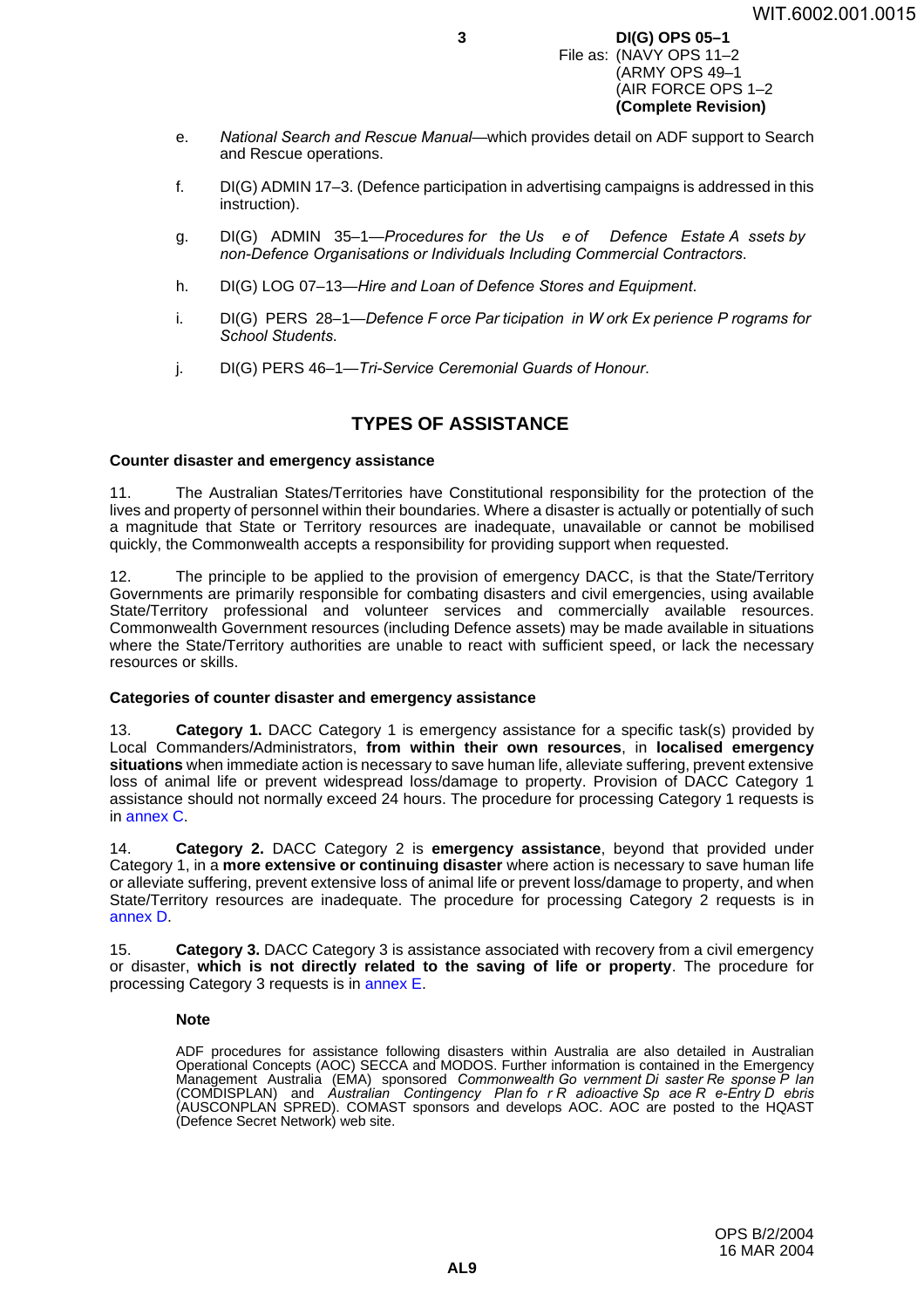### **Defence assistance to overseas disasters**

16. Policy and procedures for the provision of Defence assistance following overseas disasters are detailed in DI(G) OPS 01–3, AOC VALENT, and the related EMA *Australian Government Overseas Disaster Assistance Plan* (AUSASSISTPLAN).

### **NON–EMERGENCY ASSISTANCE <sup>17</sup>**

17. Requests for DACC in other than emergency situations will normally involve the use of specialist personnel or facilities and/or the loan, hire or sale of Defence stores or equipment. When examining requests for non-emergency assistance, consideration is to be given to the following factors, particularly in the context of the policy guidelines detailed in paragraphs 4.–10. of this instruction:

- a. the possibility of competing with the private sector, which may leave Defence open to criticism;
- b. the responsibility of State/Territory/Local Governments to provide the resources in the first instance for such tasks;
- c. the possibility that DACC may be seen as a substitute for the usual avenues of funding or assistance available to non-profit organisations or Government bodies;
- d. non-profit motives of charitable organisations are not in themselves sufficient reason to support such activities;
- e. the precedent set when granting assistance, which may lead to additional requests for Defence resources;
- f. the hire out of equipment should, where appropriate, be considered on a package basis, ie the equipment should be hired with a person(s) who is trained to operate the equipment; and
- g. resource implications (these considerations are further expanded in paragraph 28.)

### Categories of non–emergency assistance

18. **Category 4.** DACC Category 4 is **non-emergency assistance** provided to other Government departments or authorities, to State/Territory/Local Government or other authorities or organisations, commercial enterprises, non-profit organisations, or individuals or bodies in the general community. The procedure for processing Category 4 requests is in [annex](#page-24-0) F. Ad hoc requests from police forces for **training** assistance are to be treated as DACC Category 4 (note that **law enforcement** assistance is DACC Category 6):

- a. **Public Events of Significance (PES) (Special Category of DACC 4).** PES program is a biannual program that is submitted to the Minister for Defence (MINDEF) for the periods January–June and July–December). The PES program may include National, State or Territory events, such as the Commonwealth Games, tattoos, displays and other significant sporting or public interest events. The procedure for processing PES tasks is in annex F, [appendix](#page-28-0) 1.
- b. The PES concept allows the ADF to support nominated significant events in accordance with approved guidelines and also addresses the relevant cost implications. Events included in the PES program are to be costed on a direct cost basis, unlike other DACC Category 4 tasks, which are costed on a full cost basis (*see* annex F, [appendix](#page-28-0) 1).
- c. **Participation by Service Bands.** The procedure for processing tasks for the participation of Service Bands in DACC activities is in annex F, [appendix](#page-32-0) 2.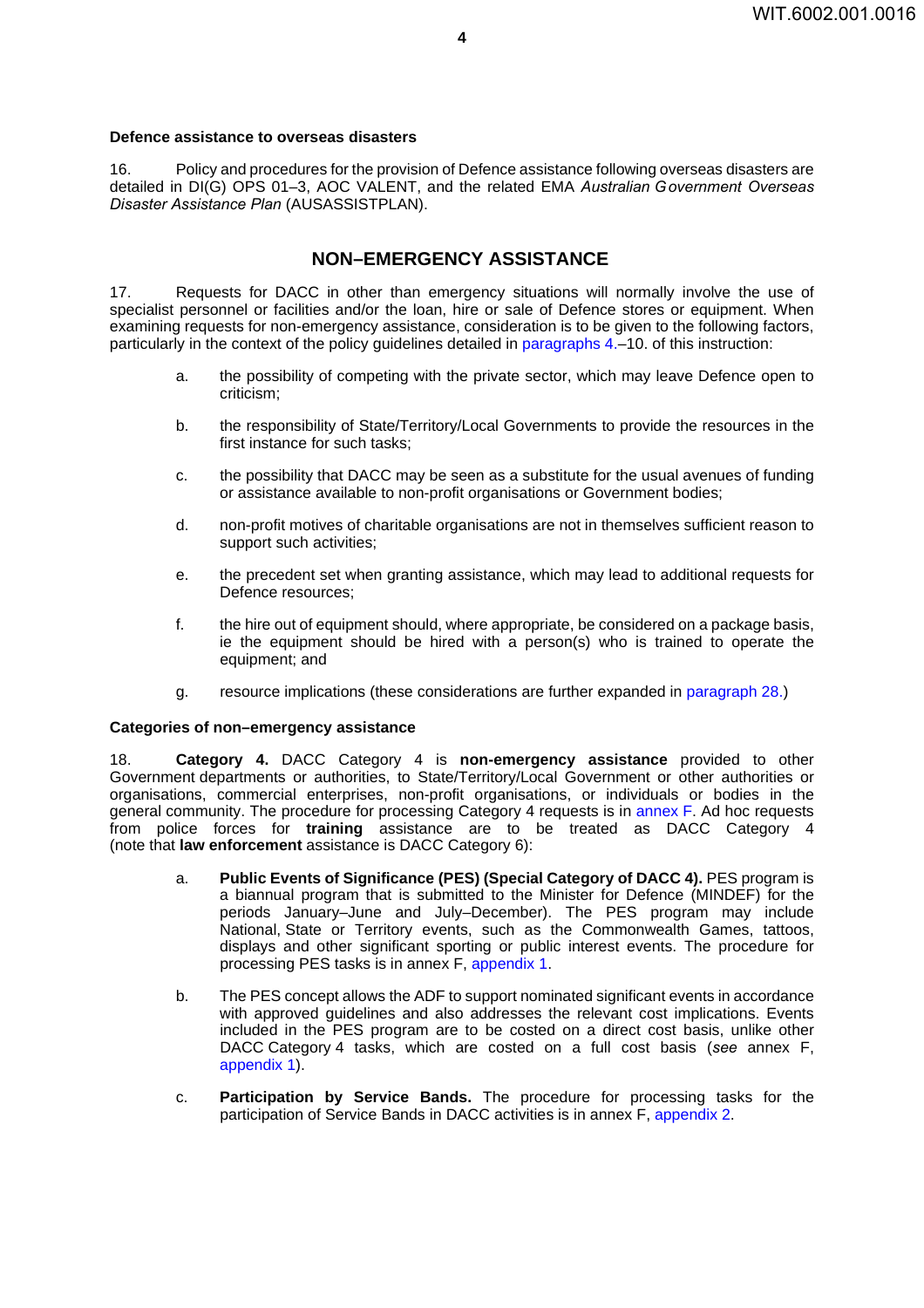#### **5 DI(G) OPS 05–1** File as: (NAVY OPS 11–2 (ARMY OPS 49–1 (AIR FORCE OPS 1–2 **(Complete Revision)**

19. **Category 5.** DACC Category 5 is **non-emergency assistance of a minor nature** which can be provided to local organisations from within the resources and authority of the Local Commander/Administrator, and which does not compromise unit effectiveness or readiness. The procedure for processing Category 5 requests is in [annex](#page-34-0) G. The following activities are prohibited under DACC<sub>5</sub>:

- a. **Support to media organisations.** No support is to be provided to media organisations, including producers of commercials, television programs, documentaries and films, as DACC Category 5. In all cases, requests for assistance from media organisations must be referred to HPACC in accordance with DI(G) ADMIN 17-3.
- b. **Use of aircraft.** Aircraft are not to be used for DACC 5 tasks **except that** the **carriage of cargo on scheduled flights** (excluding personnel, animals and dangerous cargo) on a space available basis, is permitted, in accordance with the criteria in [annex](#page-34-0) G.

20. **Category 6.** DACC Category 6 is support to civil authorities in the performance of non-emergency law enforcement related tasks where there is no likelihood that Defence personnel will be required to use force. The procedure for processing Category 6 requests is in [annex](#page-36-0) H.

21. In addition to the general DACC tasks identified above, specific tasks are addressed in detail as follows:

- a. **Special Aeromedical Evacuation (AME) of cvilians .** Procedures for AME are covered in DI(G) OPS 03–1. As special AME flights for Australian citizens normally fall within DACC Category 1 or 2, cost recovery will not normally be sought. However, AME of foreign nationals to Australia, whilst not considered to be DACC, would normally be undertaken on a full cost recovery basis as if the task was DACC Category 4.
- b. **Ship visits, ceremonial support and related Sea Day activities.** The unique nature of ship operations provides the ability to assist third parties with indirect support during the conduct of normal ship transits or deployments. Such assistance can take the form of *seariders* (Fisheries and Customs officers) and familiarisation, representational or ceremonial tasks which, given flexibility within the Fleet Activity Schedule, can be accommodated within the ship's program. Such tasks entail minor additional costs as they are undertaken on an opportunity basis and subject to operational priorities. These are not to be treated as DACC but recognised as standard maritime activities and subject to the discretion of the Maritime Commander Australia. Where doubt exists over the extent of this type of support, HQAST (J34) is to be consulted.

### **DEFENCE ASSISTANCE TO THE CIVIL COMMUNITY APPROVING AUTHORITIES22**

22. The following table details the reviewing and approving authority for DACC tasking. This is a generic guide and doubts over the DACC category or concern that the request may result in public controversy should be resolved by seeking guidance from HQAST (J34):

| <b>DACC</b>    | <b>Provider</b>      | <b>Reviewing</b><br><b>Authority</b>                                     | <b>Approving</b><br><b>Authority</b> | <b>Remarks</b>             |
|----------------|----------------------|--------------------------------------------------------------------------|--------------------------------------|----------------------------|
|                | single Service       | single Service Headquarters<br>(HQ)/COMAST                               | Local Commander<br>Administrator     | Reviewed<br>after 24 hours |
| $\overline{2}$ | single Service/Joint | COMAST/<br>Director-General Emergency<br>Management Australia<br>(DGEMA) | Parliamentary<br>Secretary           |                            |
| 3              | single Service/Joint | COMAST/DGEMA                                                             | Parliamentary<br>Secretary           |                            |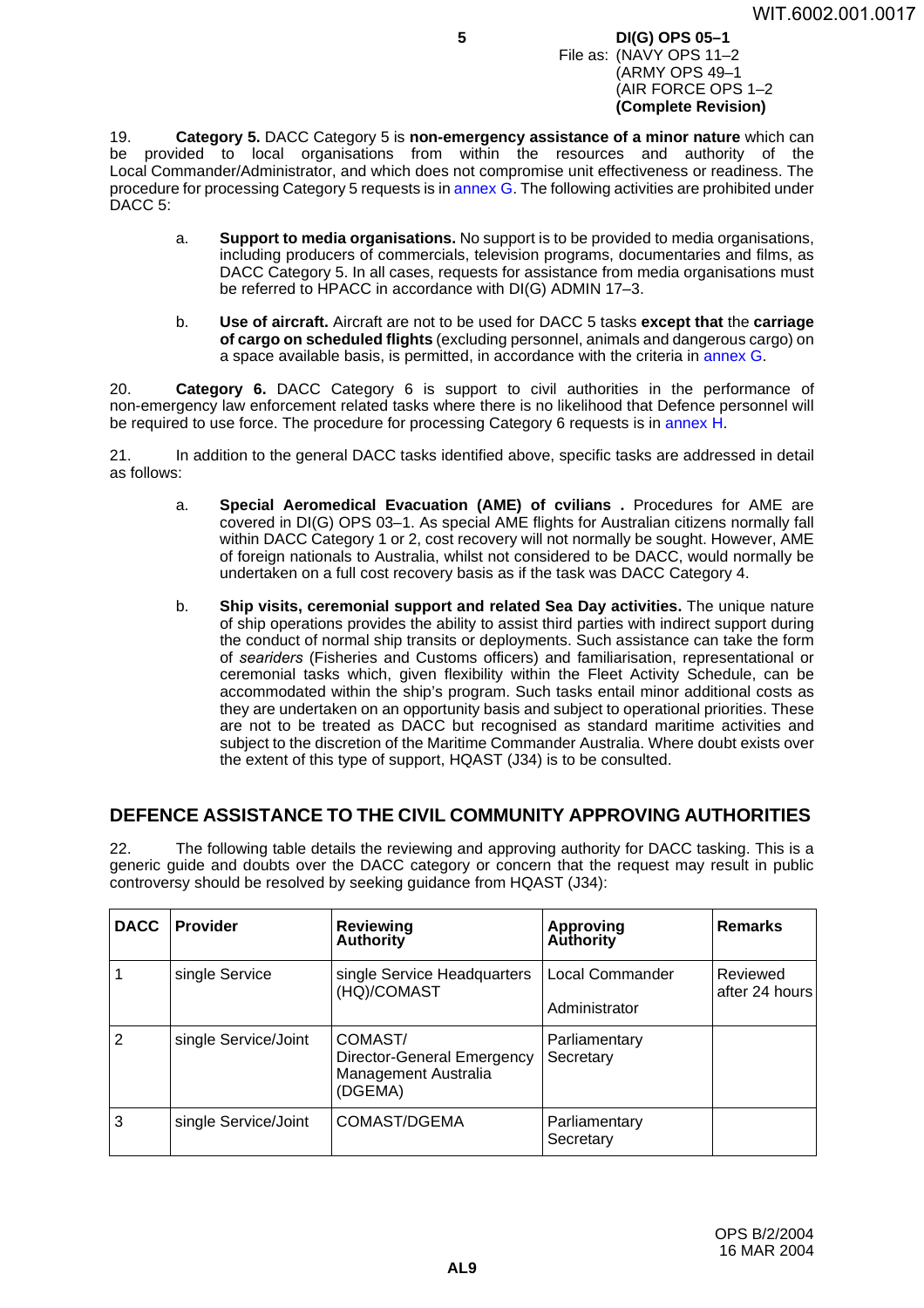| <b>DACC</b>    | <b>Provider</b>      | Reviewing<br><b>Authority</b>                                                   | <b>Approving</b><br><b>Authority</b>                                    | <b>Remarks</b> |  |  |  |  |
|----------------|----------------------|---------------------------------------------------------------------------------|-------------------------------------------------------------------------|----------------|--|--|--|--|
| $\overline{4}$ | single Service/Joint | single Service HQ/COMAST/<br><b>Head Strategic Operations</b><br>(HSO) Division | single Service HQ/<br><b>HSO Division/MINDEF</b>                        |                |  |  |  |  |
| $\overline{5}$ | single Service       | single Service Headquarters                                                     | Local Commander<br>Administrator                                        |                |  |  |  |  |
| $\overline{6}$ | single Service/Joint | <b>COMAST</b>                                                                   | Chief of the<br>Defence Force/<br>Secretary of Defence<br><b>COMAST</b> |                |  |  |  |  |

**6**

### **COMMAND, CONTROL AND COORDINATION <sup>23</sup>**

### **Command and control <sup>23</sup>**

23. Command and control of DACC Categories 1, 4 and 5 will normally be effected using the HQAST/Service chain of command. Command arrangements for DACC during emergencies/disasters, or when providing non-emergency law enforcement related assistance, are no different to any other operation. Accordingly, for Category 2, 3 and 6 DACC tasks, COMAST may either:

- a. direct the operation,
- b. direct operations through one of the Theatre Component Commanders, or
- c. establish a force under the operational command of a Joint Force Commander.

### **Coordination <sup>24</sup>**

24. ADF liaison on DACC matters with State/Territory authorities on a day-to-day basis is the responsibility of the Operations Support Staff located in the major Defence CSIC except, in the case of Northern Territory, where Commander Northern Command is responsible. COMAST (via J34 HQAST) is to be kept informed of any significant DACC tasks or issues that arise.

25. EMA coordinates the provision of Commonwealth assistance to the States and Territories following a disaster or civil emergency. EMA staff will liaise directly with HQAST when provision of Commonwealth (Defence) assistance has been requested by State/Territory authorities to ascertain whether the ADF is able to provide the necessary resources. HQAST will liaise with Australian Defence Headquarters (ADHQ) Operations (Strategic Operations Division) who will seek the approval of the Parliamentary Secretary to MINDEF for assistance. COMAST will then advise EMA and direct and coordinate the subsequent activity.

26. ADF liaison with supported civil agencies during DACC disaster relief operations (Categories 1–3) should, where appropriate and necessary, be conducted through suitably experienced Liaison Officers deployed with contingents.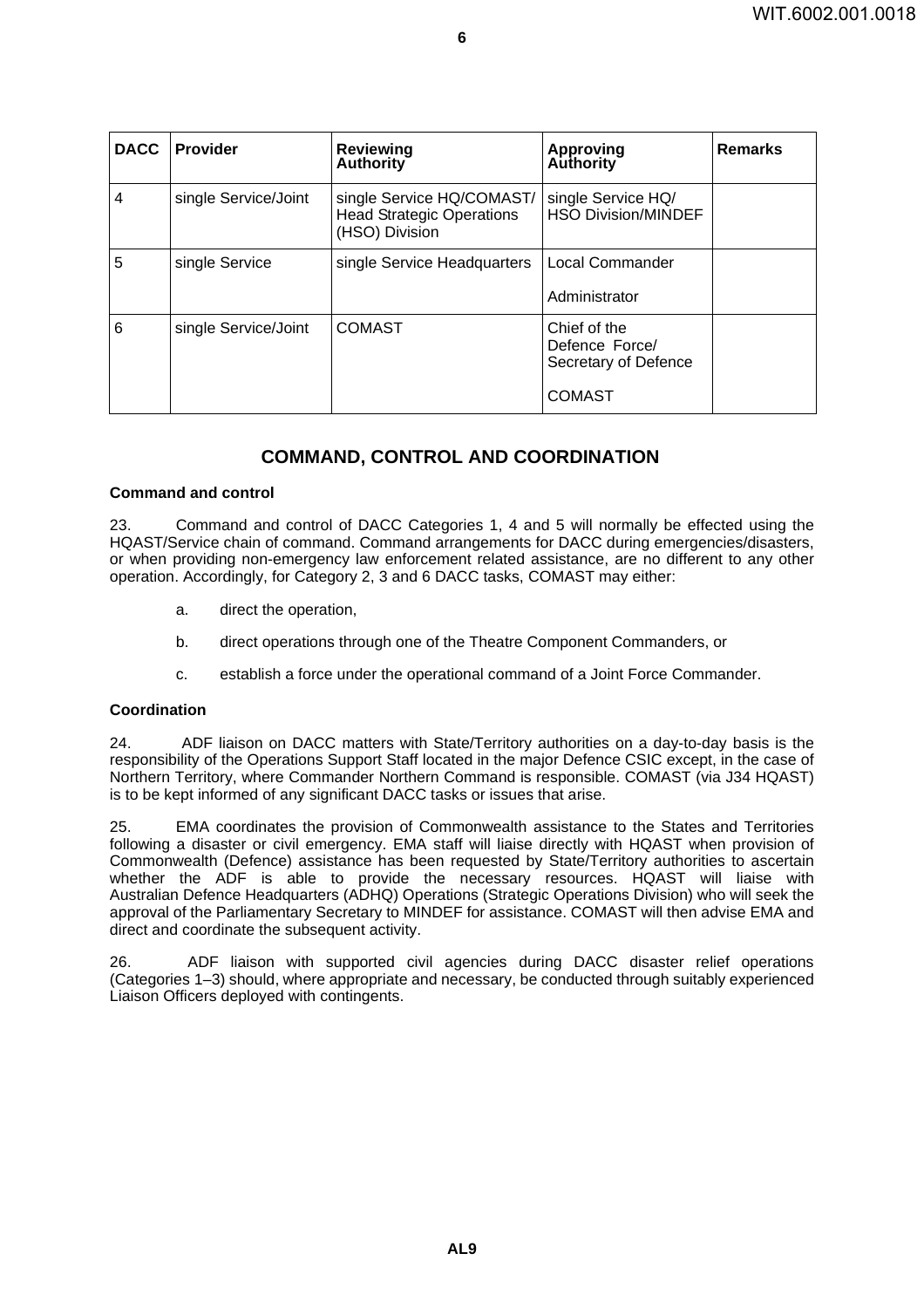**7 DI(G) OPS 05–1** File as: (NAVY OPS 11–2 (ARMY OPS 49–1 (AIR FORCE OPS 1–2 **(Complete Revision)**

### **FINANCIAL AND ACCOUNTING PROCEDURES <sup>27</sup>**

### **General <sup>27</sup>**

27. The overall approach to financial and budgetary management within Commonwealth Departments and agencies reflects the Government's commitment to a more commercial approach through recovery of costs for the provision of Government services. The cost recovery requirements for each category of DACC are described below and in [annexes](#page-18-0) C–H. The definitions of full, direct and additional costs referred to in this instruction are in [annex](#page-38-0) I. It is the responsibility of the Service Chiefs to ensure that commanders are aware of and adhere to the requirements of these instructions.

### **RESOURCE CONSIDERATIONS <sup>28</sup>**

28. As DACC requires the diversion of resources from normal Defence activities, the following considerations need to be addressed when considering requests:

- a. the full costs and the budgetary effects of providing DACC;
- b. the effect on Defence operational and training commitments and programs;
- c. the basis and application of cost recovery;
- d. the circumstances in which cost recovery variation or waiver may apply; and
- e. the protection of the Commonwealth (by the provision of indemnification and/or insurance) against liability for personal injury/death, property loss/damage and/or third party claims arising from the activity.

### **COST RECOVERY <sup>29</sup>**

- <span id="page-8-0"></span>29. The policy for cost recovery is:
	- a. **Categories 1 and 2—Emergency Assistance.** No cost recovery.
	- b. **Category 3—Emergency Assistance.** Full cost recovery (unless a cost waiver/variation is approved).
	- c. **Category 4—Non-Emergency Assistance.** Full cost recovery (unless a cost waiver/variation is approved). HPACC is responsible for negotiating a commercial deal with the event organisers to gain maximum benefit from support provided.
	- d. **Category 5—Non-Emergency Assistance of a Minor Nature (Good Neighbour activities).** No cost recovery for community or charitable groups. (Requests from commercial activities/events are to be processed as DACC Category 4.)
	- e. **Category 6—Assistance to Law Enforcement Agencies.** Full cost recovery (unless a cost waiver/variation is approved).

### **Variation/waiver of cost recovery <sup>30</sup>**

30. If special circumstances involved in the provision of DACC Categories 3, 4 or 6 justify variation or waiver of cost rates, the relevant appointment, listed below, with the concurrence/advice of Director-General Navy Business Management (DGNBM), Director-General Corporate Management Planning—Army (DGCMP–A), Assistant Secretary Resource Planning—Air Force (ASRP–AF), J05 HQAST (Director Business Management), or Budgets and Financial Planning Division (Costing and Analysis Section) as appropriate, may approve such variation or waiver. 'Special circumstances' could include tasks that have significant public affairs, recruiting or training value for Defence or a task of a one-off nature involving only a minor cost. First Assistant Secretary Budgets and Financial Planning (FASBFP) concurrence is mandatory before any cost waiver submission requiring Ministerial approval is referred to the Minister.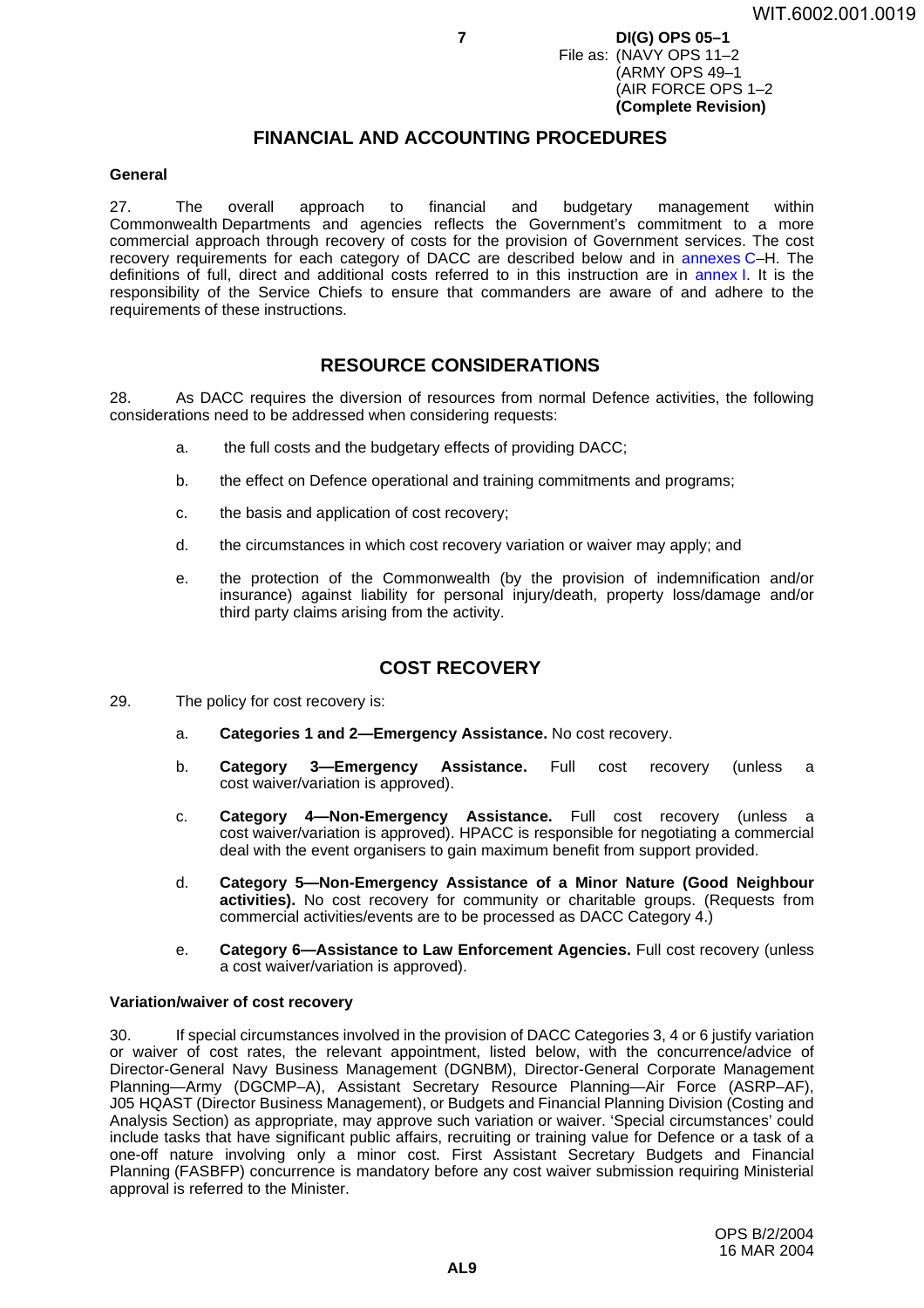31. Appointments authorised to approve variations or waivers of cost recovery, and their financial delegations, calculated on a full cost basis are as follows:

**8**

| <b>Appointment</b>                                                                                                                                                          | <b>Financial Limit</b> |
|-----------------------------------------------------------------------------------------------------------------------------------------------------------------------------|------------------------|
| MINDEF or Minister Assisting the MINDEF, with Minister for Finance and<br>Administration concurrence and the requirement that officials have first<br>consulted the FASBFP. | Unlimited              |
| MINDEF or Minister Assisting the MINDEF and the requirement that officials<br>have first consulted the FASBFP.                                                              | \$150 000              |
| HSO Division with the advice of the FASBFP.                                                                                                                                 | \$100 000              |
| Deputy Chiefs of Service (Deputy Chief of Navy, Deputy Chief of Army,<br>Deputy Chief of Air Force) with the advice of DGNBM, DGCMP-A, ASRP-AF<br>as appropriate.           | \$50 000               |
| COMAST (for DACC Category 6 tasks only), with the advice of the HOAST JOE                                                                                                   | ድደስ ሰሰሰ                |

COMAST (for DACC Category 6 tasks only), with the advice of the HQAST J05. \$50 000

**Note:** The Deputy Chiefs of Service have been delegated the responsibility, for their particular Service, for the approval of DACC Category 4 tasks, including cost waiver approvals up to the limit specified above. DACC submissions that originate in a particular Service should be progressed through the chain of command for vetting, before seeking the Deputy Chief's approval. Should any DACC request be of a sensitive or controversial nature (often with media coverage), it should be staffed through HQAST to ADHQ and the relevant Service HQ for resolution before forwarding to the Minister either for information, if resolved, or for approval. DACC Category 4 tasks involving resources from more than one Service are to be staffed to HQAST (J34) for processing.

### **PRO FORMA AGREEMENTS <sup>32</sup>**

<span id="page-9-0"></span>32. No memorandum to, or agreement with, the recipient of assistance is required for DACC Categories 1 and 2. For DACC Categories 3–6, assistance to elements of the Commonwealth (ie other Commonwealth Departments or agencies under Commonwealth direction), **a memorandum in the form set out in [annex](#page-40-0) J is to be completed by the party to be assisted before the commencement of the task**. In all other cases, which include Government Statutory Authorities and Government Business Enterprises (GBE), an agreement in the form of an exchange of correspondence as set out in [annex](#page-44-0) K, is to be completed before the commencement of the task. Parties are to be fully aware of the terms and conditions for Defence assistance as set out in annex K, [appendix](#page-46-0) 1. Each agreement is to be signed by a representative of the party to be assisted who is authorised to bind the party to be assisted.

33. The advice of the Regional Office of the Australian Government Solicitor is to be sought if any doubt exists in relation to:

- a. the status of the party to be assisted and whether the form in [annex](#page-40-0)  $J$  or  $K$  is to be used,
- b. the adequacy of the terms set out in the appropriate annex and whether specific clauses are needed to cover the particular circumstances of the assistance, or
- c. the appropriate person to sign on behalf of the party to be assisted.

### **INDEMNITY AND INSURANCE <sup>34</sup>**

34. All Defence personnel (including Defence civilians) are covered under COMCOVER for accidents and incidents occurring during normal Defence activities. Defence participation in all categories of DACC is considered a normal Defence activity.

35. Departmental policy, in relation to the financial risks and liabilities necessarily associated with DACC Categories 3–6 (except for Special Aeromedical Evacuation (SAME) of civilians DI(G) OPS 03–1) as DACC Category 4), is that the **recipient shall be solely responsible** for personal injury, public risk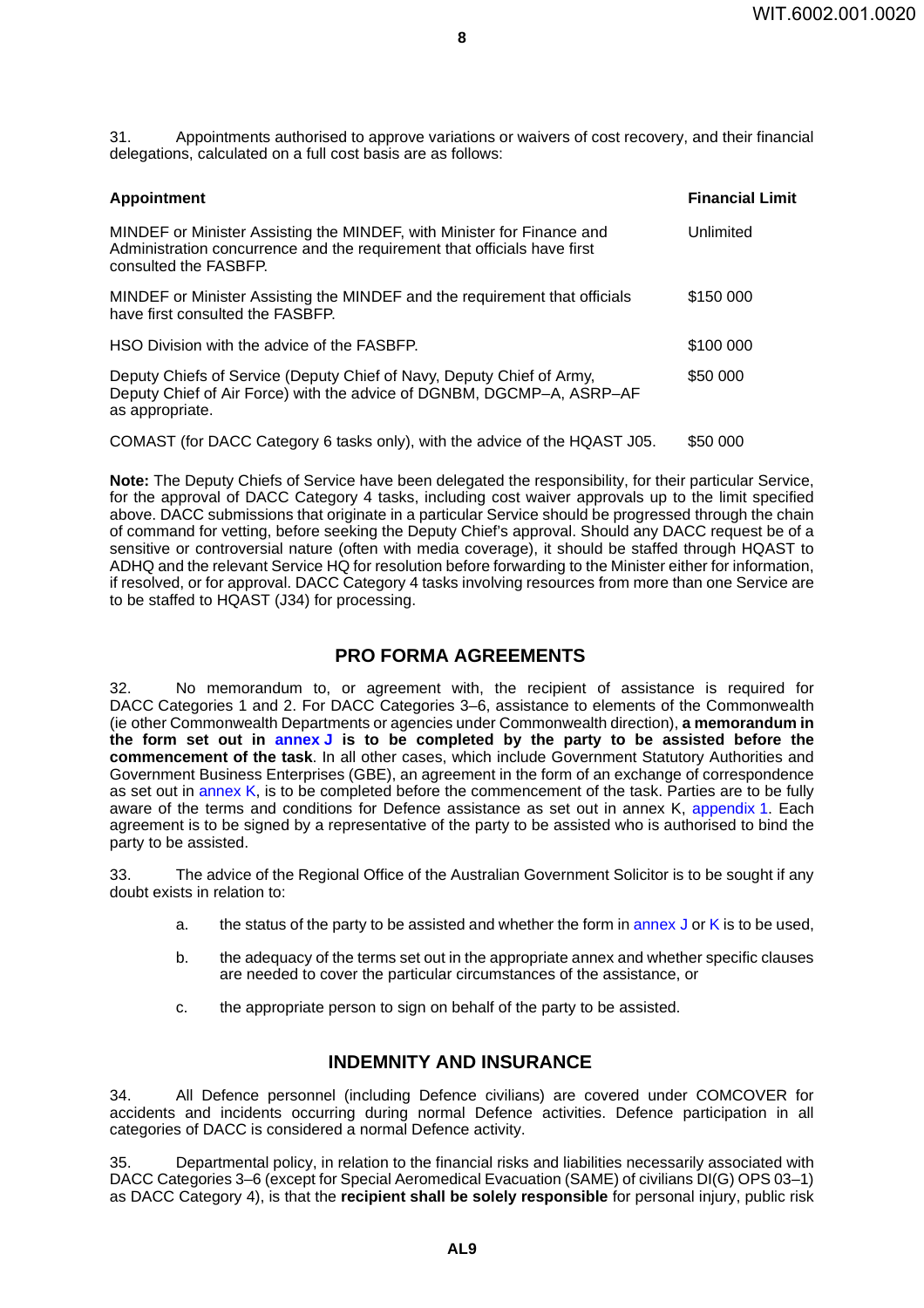#### **9 DI(G) OPS 05–1** File as: (NAVY OPS 11–2 (ARMY OPS 49–1 (AIR FORCE OPS 1–2 **(Complete Revision)**

and property loss or damage and that **non-Commonwealth recipients shall indemnify the Commonwealth** against all liability arising out of the assistance, except where such liability was caused by, or arose out of, any act or omission by the Commonwealth, its officers, employees or agents in providing assistance. Indemnity relieves the Commonwealth from ultimate liability for claims made by recipients of DACC, or third parties, for any loss, damage or injury to any person or property arising from DACC assistance where the Commonwealth was not at fault. The procedures for arranging indemnity and insurance are detailed in annex K, [appendix](#page-48-0) 2 to of this instruction.

36. Recipients of Defence assistance (excluding State/Territory and Local Government recipients<sup>1</sup>, and activities in support of dedicated ceremonial activities) for all DACC tasks in Categories 3, 4 and 6, must produce documentary evidence of having obtained appropriate insurance cover for the assistance requested, at its own expense, naming the Commonwealth as an assured party. This documentary evidence must be produced before assistance is provided. A task risk analysis may determine that under special circumstances, insurance cover for assistance to State/Territory or Local Governments may be required.

37. **Waiver of insurance requirement.** Some latitude can be applied to the insurance requirement for DACC Category 5. The decision to insist on insurance coverage to support the indemnity for Category 5 activities is a risk management decision, and whilst being mindful of the desirability of reducing the exposure of the Commonwealth to financial risk, the Local Commander/Administrator or approving authority should consider the ability of the requesting party to afford insurance coverage. However, if the insurance requirement is waived, the local Commander/Administrator or approving authority must still ensure that an indemnity form is signed by the requesting party relieving the Commonwealth from ultimate liability for claims made by recipients of DACC Category 5 assistance. Details of authorised persons approved to bind the Commonwealth through Indemnification are in *Chief Executive Instructions*, section 2.5.A—Appointments authorised to bind Commonwealth through indemnification.

### **Note**

Insurance policies are to be scrutinised by a Defence Legal Officer to ensure that they fully meet the Department's requirements. If there is any doubt as to the adequacy of insurance<br>cover, legal advice is to be sought from the Regional Office of the Australian Government Solicitor. Under the user pays principle, the requesting unit can expect to be charged for such advice. While these costs will have to be met from unit funds, consideration should be given to including these costs in the cost recovery calculations.

- 38. Specific variations to the indemnity/insurance requirements are as follows:
	- a. **State/Territory and Local Governments.** For DACC Category 3, 4 and 6, and for DACC Category 5 where it has been decided not to insist on insurance, annex K, appendix 1, paragraph 8. (concerning insurance), is to be deleted.
	- b. DI(G) OPS 03–1 as DACC Category 4, annex K, appendix 1, paragraphs 7. and 8., (concerning indemnity and insurance), are to be deleted. Otherwise, variations to the forms in [annex](#page-44-0) K are not to be agreed with the party to be assisted without prior clearance from relevant areas in the Department and from the Regional Office of the Australian Government Solicitor.

39. All agreements are to be retained indefinitely by the Regional CSIC unless disposed of in accordance with DI(G) ADMIN 27–2—*Implementation of the Access Provisions of the Archives Act 1983 in the Department of Defence*.

### **TASK REGISTRATION AND REPORTING <sup>40</sup>**

40. **Task registration.** On receipt of a request for DACC, the recipient organisation is to notify the relevant Regional Defence CSIC (for Operations Support Staff) of the details of the task. The name of the requesting agency, support requested (if confirmed) and dates requested are to be advised. The CSIC will register the request and issue a registration number that is to be used in all future correspondence.

<sup>1</sup> Including their Departments, Agencies and Entities, but excluding Statutory Authorities and GBE. In in doubt, contact Regional Office of Australian Government Solicitor.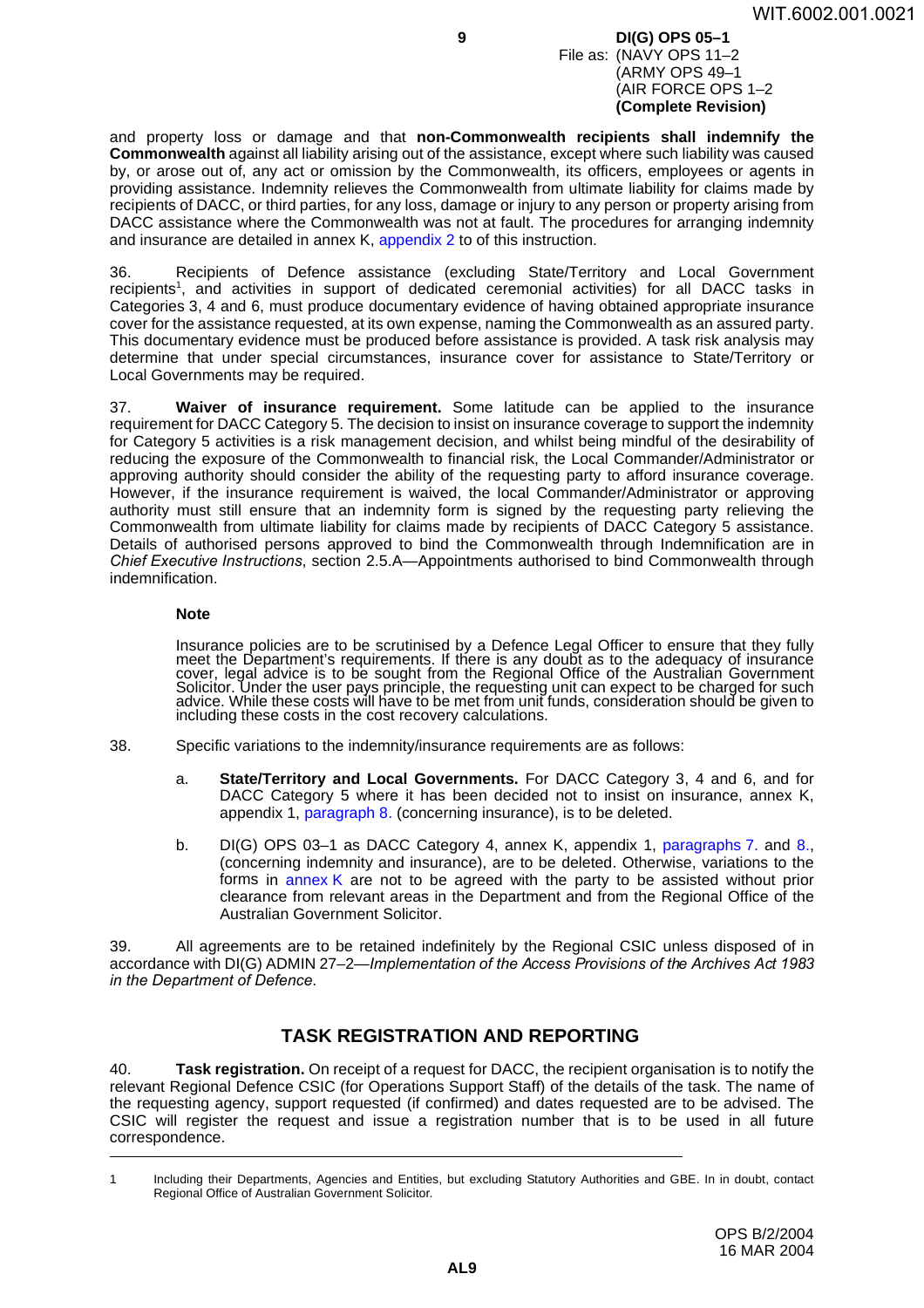41. **Task situation reports (SITREP).** SITREP and/or Operational Summaries for DACC Category 1, 2, 3 and 6 are to be forwarded to COMAST and Service HQ every 24 hours or as stipulated by COMAST. COMAST will provide daily SITREP to ADHO Operations (Strategic Operations Division) who are responsible for advising the MINDEF and Parliamentary Secretary.

42. **Post task reports.** DACC post task reports are used to quantify the resources used and to calculate the total expenditure on providing assistance to the civil community. The resources used in support of DACC are included in the Defence Annual Report and are regularly used to provide answers to questions raised during the Senate Legislative Committee Hearings.

43. A DACC post task report for **ALL** categories of assistance, including counter disaster training, is mandatory and is to be submitted on completion of the task in the format in [annex](#page-56-0)  $L$ . Reports are to be forwarded in accordance with the following table:

| Category    | <b>Addressees</b>                                                                                 |
|-------------|---------------------------------------------------------------------------------------------------|
| Cat 1       | Command HQ/Regional Defence CSIC <sup>(a)</sup> /HQAST <sup>(b)</sup> /HPACC.                     |
| Cat 2 and 3 | Command HQ/Defence Regional CSIC <sup>(a)</sup> /HQAST <sup>(b)</sup> /EMA <sup>(c)</sup> /HPACC. |
| Cat 4       | Command HQ/Defence CSIC <sup>(a)</sup> /HQAST <sup>(b)</sup> /HPACC.                              |
| Cat 5       | Command HQ/Regional Defence CSIC <sup>(a)</sup> /HQAST <sup>(b)</sup> /HPACC.                     |
| Cat 6       | Command HQ/Regional Defence CSIC <sup>(a)</sup> /HQAST <sup>(b)</sup> /HPACC.                     |

### **Notes**

- (a) Defence CSIC—for Operations Support staff.
- (b) HQAST for J34.
- (c) EMA Message address 'Emergency Management Australia Canberra'.

44. **Annual DACC reports.** Corporate Services and Infrastructure Group is responsible for maintaining a task database that captures the information shown in [annex](#page-56-0) L. The integrity and accuracy of this database is dependent on full and accurate registration and reporting by units providing DACC support. By mid-July each year, this information is to be provided to Service/Command HQ, who are responsible for confirming the completeness of the reports before forwarding them, in the format shown in [annex](#page-58-0) M (by no later than 01 August each year), to HQAST (J34), Defence Improvement Division (Director Statutory Reporting and Accountability), and the relevant Service HQ. The collated reports will be summarised in the DACC section of the Defence Annual Report. Units/agencies submitting an annual DACC report are required to maintain a progressive register of DACC tasks undertaken in the format in annex M, [appendix](#page-60-0) 1.

#### **Annexes:**

- A. [Defence Assistance to the Civil Community—flow chart](#page-12-0)
- B. [Pro forma Request for Non–Emergency Defence](#page-14-0) Assistance to the Civil Community
- C. [Procedures for the provision of Defence Assistance to](#page-18-0) the Civil Community Category 1
- D. [Procedures for the provision of Defence Assistance to](#page-20-0) the Civil Community Category 2
- E. [Procedures for the provision of Defence Assistance to](#page-22-0) the Civil Community Category 3
- F. [Procedures for the provision of Defence Assistance to](#page-24-0) the Civil Community Category 4
- G. [Procedures for the provision of Defence Assistance to](#page-34-0) the Civil Community Category 5
- H. [Procedures for the provision of Defence Assistance to](#page-36-0) the Civil Community Category 6
- I. [Definition of Costs](#page-38-0)
- J. [Pro forma Memorandum to other Commonwealth Departments or agencies under](#page-40-0) [Commonwealth](#page-40-0) Direction
- K. [Pro forma Agreement](#page-44-0)
- L. [Defence Assistance to the Civil Community Task Report](#page-56-0)
- M. [Defence Assistance to the Civil Community Annual](#page-58-0) Report

**Sponsor:** COMAST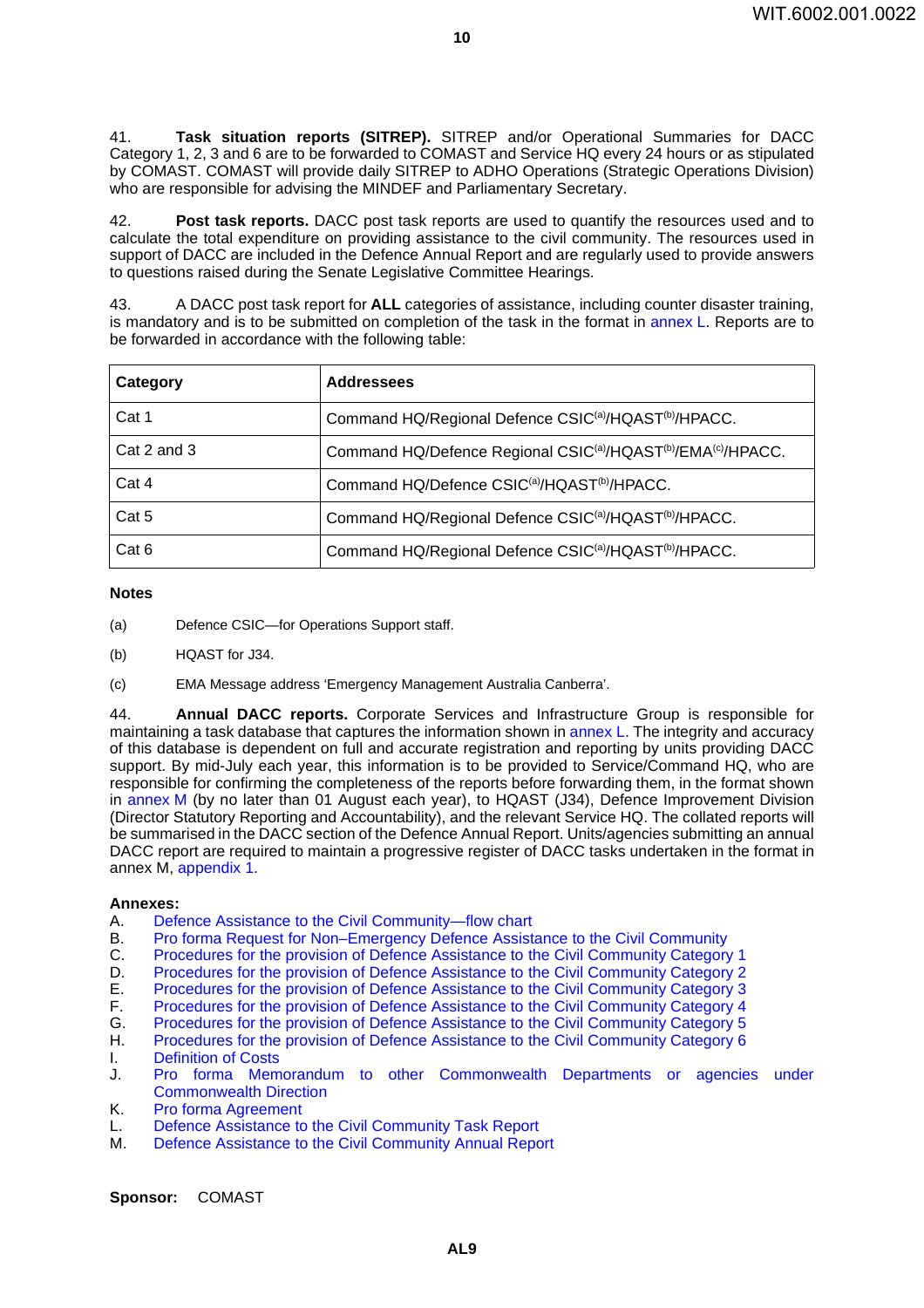**ANNEX A TO DI(G) OPS 05–1** File as: (NAVY OPS 11–2 (ARMY OPS 49–1 (AIR FORCE OPS 1–2 **(Complete Revision)**

# <span id="page-12-0"></span>DEFENCE ASSISTANCE TO THE CIVIL COMMUNITY—FLOW CHART

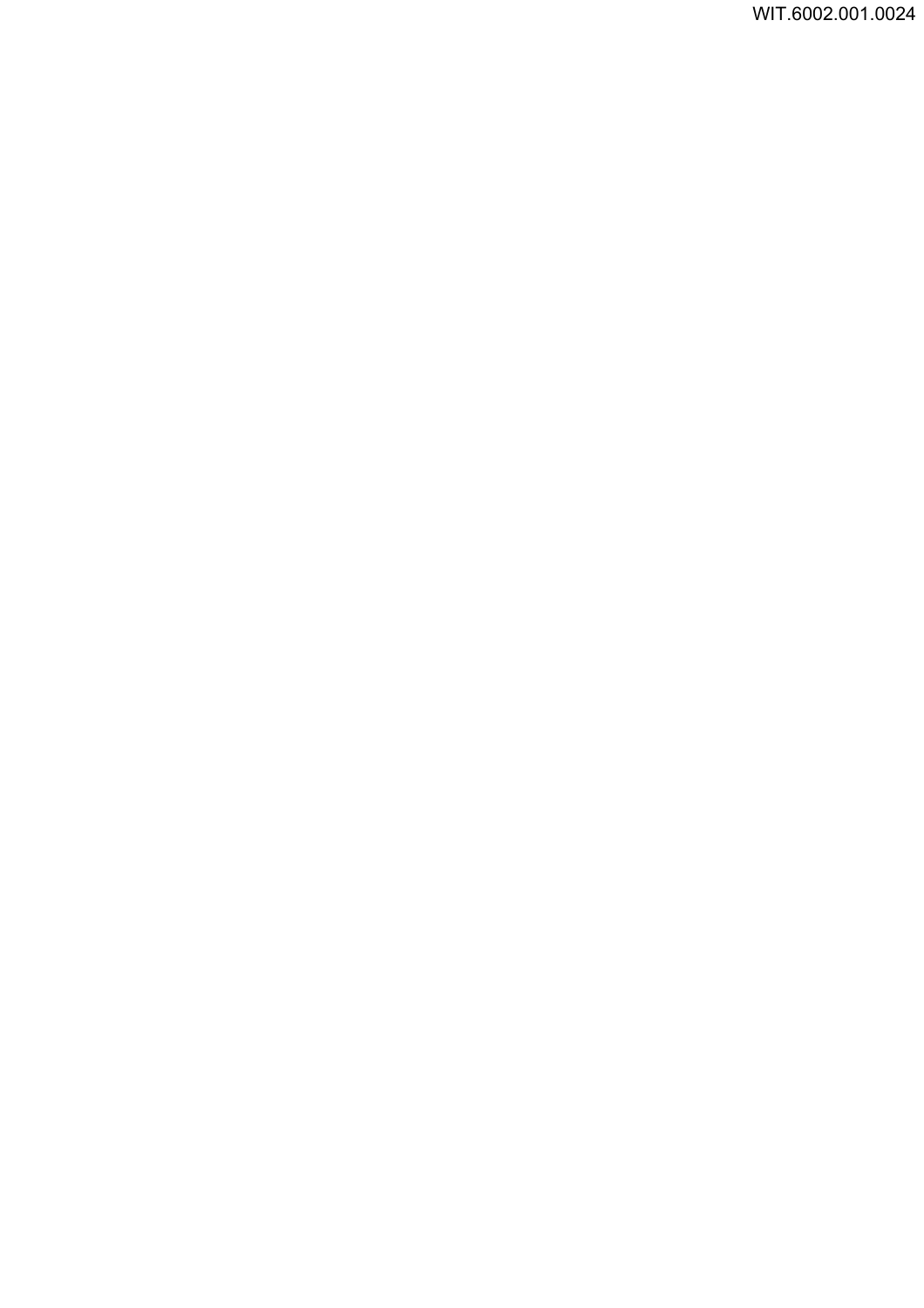**ANNEX B TO DI(G) OPS 05–1** File as: (NAVY OPS 11–2 (ARMY OPS 49–1 (AIR FORCE OPS 1–2 **(Complete Revision)**

# <span id="page-14-0"></span>**PRO FORMA REQUEST FOR NON–EMERGENCY DEFENCE ASSISTANCE TO THE CIVIL COMMUNITY <sup>B</sup>**

### **PART A (Completed/provided by the requesting authority)**

| $\mathbf{1}$ . | <b>Authority/Organisation Initiating Request:</b>                        |
|----------------|--------------------------------------------------------------------------|
|                |                                                                          |
|                |                                                                          |
| 2.             |                                                                          |
| 3.             | Government Department/Commercial Enterprise/Charity/Local Organisation*  |
| 4.             |                                                                          |
|                |                                                                          |
|                |                                                                          |
| 5.             |                                                                          |
|                | <b>PART B (Completed by Defence Agency receiving request)</b>            |
| 6.             | Accurate Description of Defence Resources required to satisfy request:** |
|                |                                                                          |

...................................................................................................................................................... ...................................................................................................................................................... ......................................................................................................................................................

7. Defence Assistance to the Civil Community (DACC) Reference Number: ...................................

To be supplied by Regional Corporate Services and Infrastructure Group office on receiving agency registering request.

8. **Request to be satisfied by Service/Civil Establishment** 

9. **Agreement type required:** (*see* [paragraphs](#page-9-0) 32.–33. of this instruction)

Not applicable/Pro forma Memorandum/Pro forma Agreement/Legal Advice sought from the Regional Office of the Australian Government Solicitor.\*

10. **Agreement concluded with authorised Representative of Authority/Organisation requesting DACC:** (*see* [paragraphs](#page-9-0) 32.–33. of this instruction)

Yes/ No \* \*\*\* If No—give reason: .................................................................................................. ......................................................................................................................................................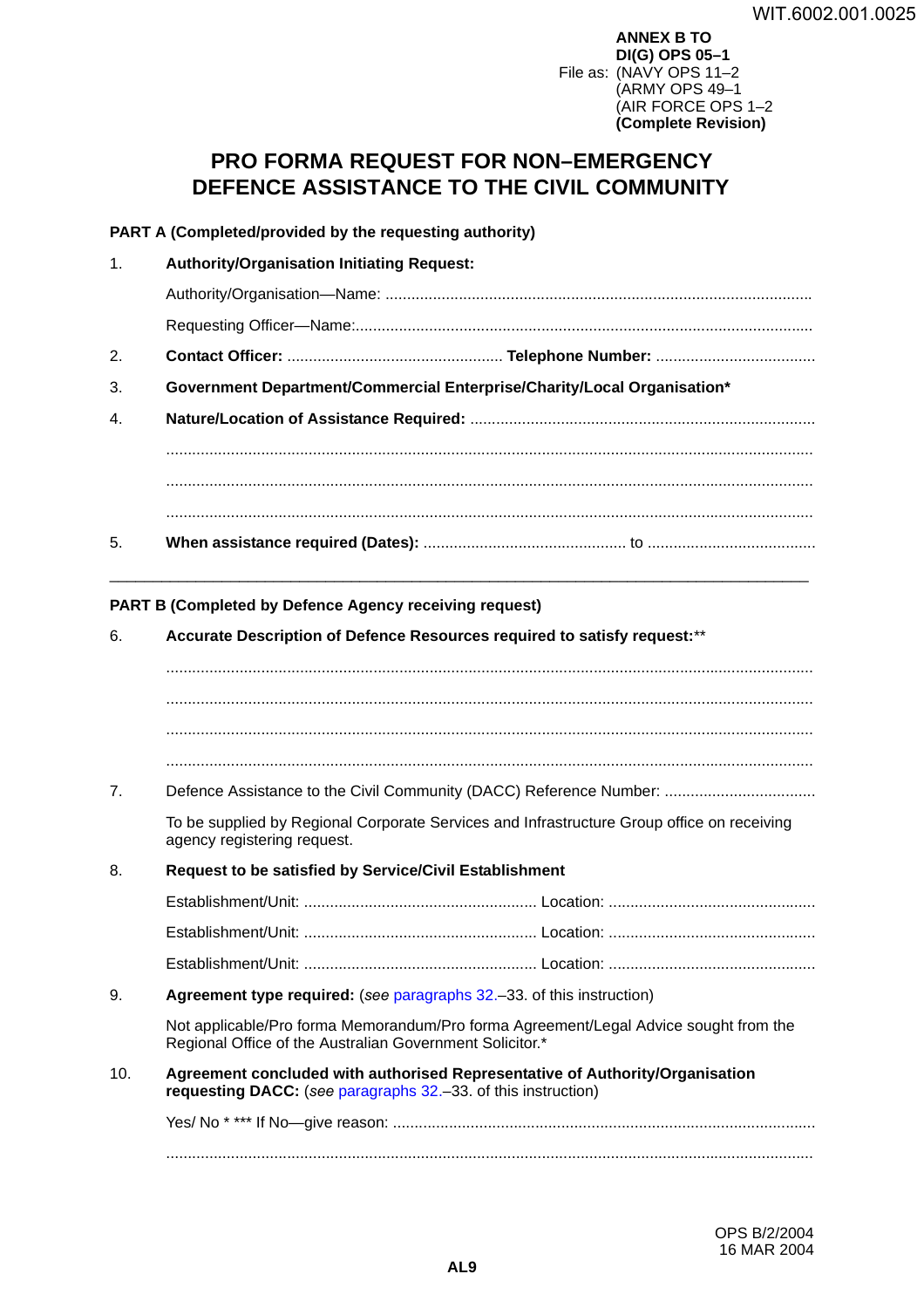Yes/No \* \*\*\* If No—give reason: ..................................................................................................

11. **Insurance in support of Indemnification Obtained:** (*see* paragraphs 34.–39. of this

instruction)

| 12. | <b>Cost Recovery:</b>                                                                                                                                                                                                                         |
|-----|-----------------------------------------------------------------------------------------------------------------------------------------------------------------------------------------------------------------------------------------------|
|     | Full Cost Recovery/Cost Recovery Variation Proposed/Not Applicable<br>*(see paragraphs 29.-31.)                                                                                                                                               |
|     | (Detailed statement to be attached to support less than full cost recovery, if proposed.)                                                                                                                                                     |
|     | Position Authorising Cost Waiver: Minister/Head Strategic Operations/Deputy Chief of<br>Navy/Deputy Chief of Army/Deputy Chief of Air Force/Commander<br>Australian Theatre (COMAST)*                                                         |
|     |                                                                                                                                                                                                                                               |
| 13. | Recommending Officer's details:                                                                                                                                                                                                               |
|     |                                                                                                                                                                                                                                               |
|     |                                                                                                                                                                                                                                               |
|     | Comment in support of recommendation:                                                                                                                                                                                                         |
|     |                                                                                                                                                                                                                                               |
|     |                                                                                                                                                                                                                                               |
|     |                                                                                                                                                                                                                                               |
|     |                                                                                                                                                                                                                                               |
|     |                                                                                                                                                                                                                                               |
|     | PART C (Completed/determined by the approving authority)                                                                                                                                                                                      |
| 14. | Request Received by: (Minister/Australian Defence Headquarters/Headquarters<br>Australian Theatre/Service Unit/Civil Establishment.)*                                                                                                         |
|     |                                                                                                                                                                                                                                               |
| 15. | Aims: Confirm requesting Authority/Organisation's aims are acceptable to Commonwealth<br>Government (eg would provision of assistance exceed policy guidelines or cause political<br>embarrassment?). If in doubt, refer to higher authority. |
|     | Comment:                                                                                                                                                                                                                                      |
|     |                                                                                                                                                                                                                                               |
|     |                                                                                                                                                                                                                                               |

......................................................................................................................................................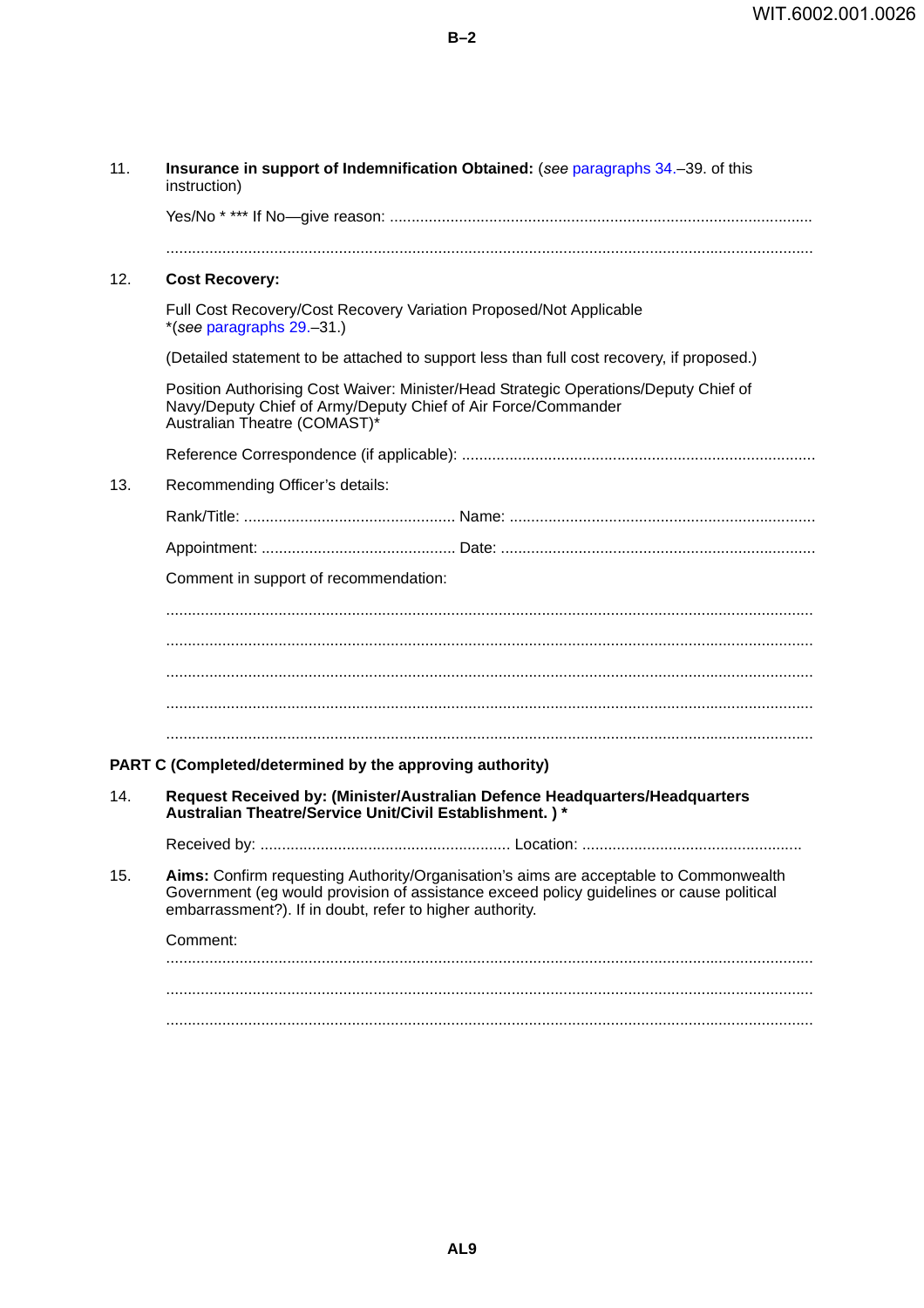|         | $B-3$                                                                                                                          | File as: | <b>ANNEX B TO</b><br>DI(G) OPS 05-1<br>(NAVY OPS 11-2<br>(ARMY OPS 49-1<br>(AIR FORCE OPS 1-2<br>(Complete Revision) |  |  |  |  |
|---------|--------------------------------------------------------------------------------------------------------------------------------|----------|----------------------------------------------------------------------------------------------------------------------|--|--|--|--|
| 16.     |                                                                                                                                |          |                                                                                                                      |  |  |  |  |
| 17.     | <b>Task Approved/Authorised by:</b>                                                                                            |          |                                                                                                                      |  |  |  |  |
|         |                                                                                                                                |          |                                                                                                                      |  |  |  |  |
|         | Appointment: Minister/COMAST/Service/Local Commander/<br>Head Public Affairs and Corporate Communications consulted:<br>YES/NO |          |                                                                                                                      |  |  |  |  |
|         | Other (specify) *                                                                                                              |          |                                                                                                                      |  |  |  |  |
|         |                                                                                                                                |          |                                                                                                                      |  |  |  |  |
|         |                                                                                                                                |          |                                                                                                                      |  |  |  |  |
| 18.     | Assistance Provided: Yes/No*                                                                                                   |          |                                                                                                                      |  |  |  |  |
|         | If No-give reason:                                                                                                             |          |                                                                                                                      |  |  |  |  |
|         |                                                                                                                                |          |                                                                                                                      |  |  |  |  |
|         |                                                                                                                                |          |                                                                                                                      |  |  |  |  |
| $\star$ | Delete inapplicable response/s.                                                                                                |          |                                                                                                                      |  |  |  |  |
| $***$   | Elaborate on separate sheet if necessary.                                                                                      |          |                                                                                                                      |  |  |  |  |

\*\*\* When applicable, endorsement of the Agreement by the DACC recipient (including the provision of indemnification/insurance) and prepayment of assessed costs/lodgement of a bank guarantee are essential, prior to the provision of assistance.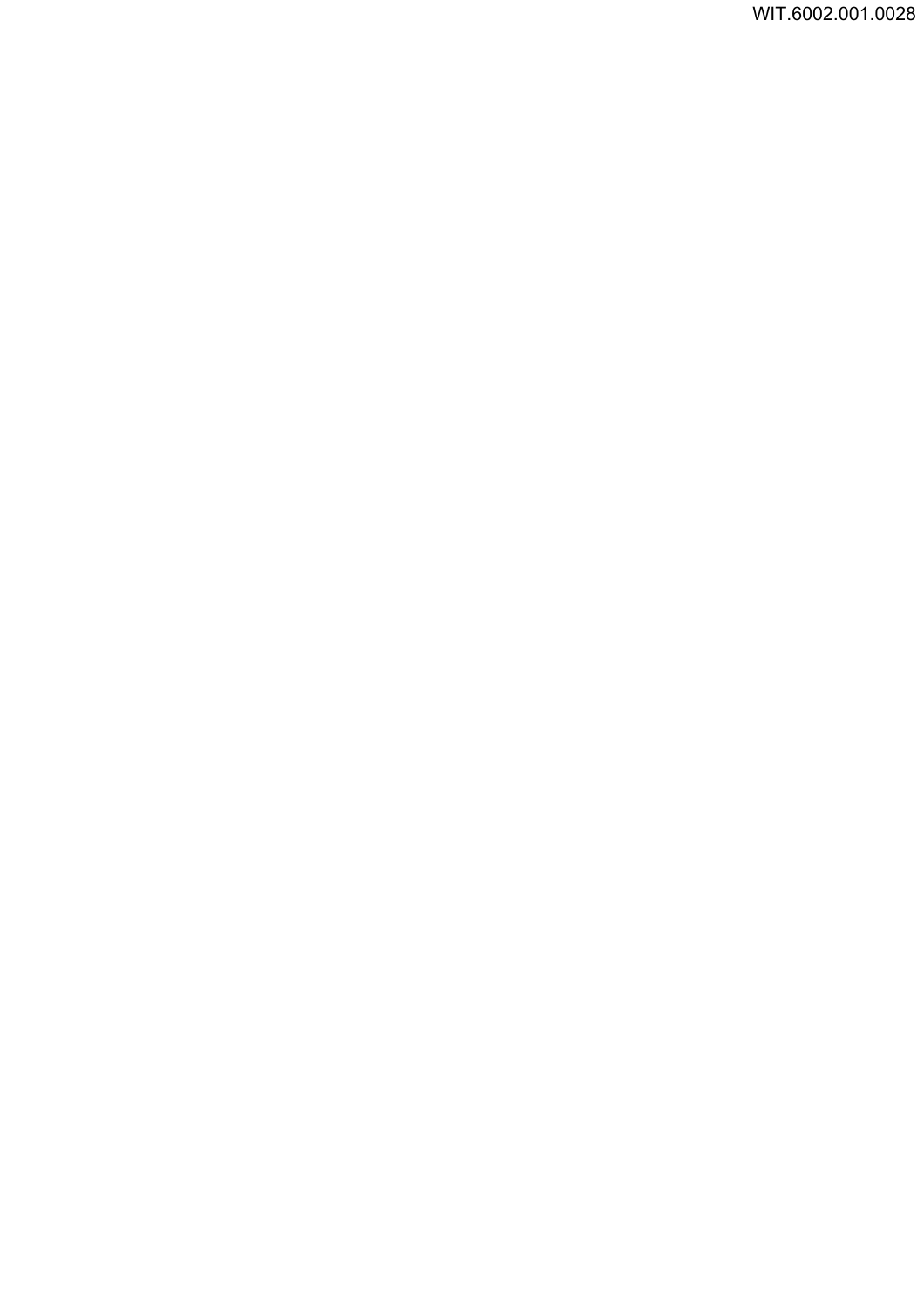**ANNEX C TO DI(G) OPS 05–1** File as: (NAVY OPS 11–2 (ARMY OPS 49–1 (AIR FORCE OPS 1–2 **(Complete Revision)**

# <span id="page-18-0"></span>**PROCEDURES FOR THE PROVISION OF DEFENCE ASSISTANCE TO THE CIVIL COMMUNITY CATEGORY 1 <sup>C</sup>**

1. Defence Assistance to the Civil Community (DACC) Category 1 is emergency assistance for a specific task(s) provided by a Local Commander/Administrator, from within their own resources, when:

- a. immediate action is necessary to save human life, alleviate suffering, prevent extensive loss of animal life or prevent widespread loss/damage to property; and
- b. local civilian resources are inadequate, unavailable or cannot be mobilised in time.

2. This category includes the provision of emergency assistance to law enforcement agencies for tasks such as the rendering safe of explosive devices that immediately threaten life and/or property. (Less immediate assistance would normally be considered DACC Category 6.)

3. Local Commanders/Administrators may authorise DACC Category 1 from their own resources on their own initiative, in response to requests from local authorities, without seeking prior approval from higher authority. DACC Category 1 is intended to be short-term in nature and all tasks should be reviewed by Headquarters Australian Theatre (HQAST) after 24 hours. If the task is likely to continue for an extended period of time or if the need for **immediate** emergency assistance no longer exists, the task is to be recategorised.

4. Whenever Defence resources are committed to a Category 1 task, the Local Commander/Administrator is to inform HQAST (J34 or duty watchkeeper) as well as their Service Headquarters via the most expedient communications medium available. Information required includes:

- a. organisation seeking assistance (name of person and appointment/organisation);
- b. details of the request;
- c. whether request was met, or is being met;
- d. brief reasons if request was not met;
- e. unit actioning the request;
- f. outline of any significant issues/problems encountered in meeting the request;
- g. Defence resources provided to date and an estimate of the resources required to complete the task; and
- h. an assessment of whether the task is likely to extend into DACC Category 2.

5. Telephone advice is to be followed up by message through the normal chain of command as soon as possible. The relevant Defence Corporate Services and Infrastructure Centre (CSIC) (Operations Support Staff), Head Public Affairs and Corporate Communications and Emergency Management Australia are to be included as information addressees. The Defence CSIC will provide an **identifying registration number**. Assistance is provided without recovery of cost or the requirement for indemnification/insurance coverage. Cost reporting in accordance with [annex](#page-56-0) L (Task Report) is mandatory.

6. Every reasonable effort is to be made by the unit providing the assistance to recover all non-consumable Defence resources deployed on the task. Unrecovered resources are to be accounted for in accordance with extant instructions.

7. Upon review, DACC Category 1 may transition to DACC Category 2, 3 or 6. The fact that DACC Category 2, 3 or 6 is being provided does not affect the Local Commander/Administrator's authority to respond to any new Category 1 requests.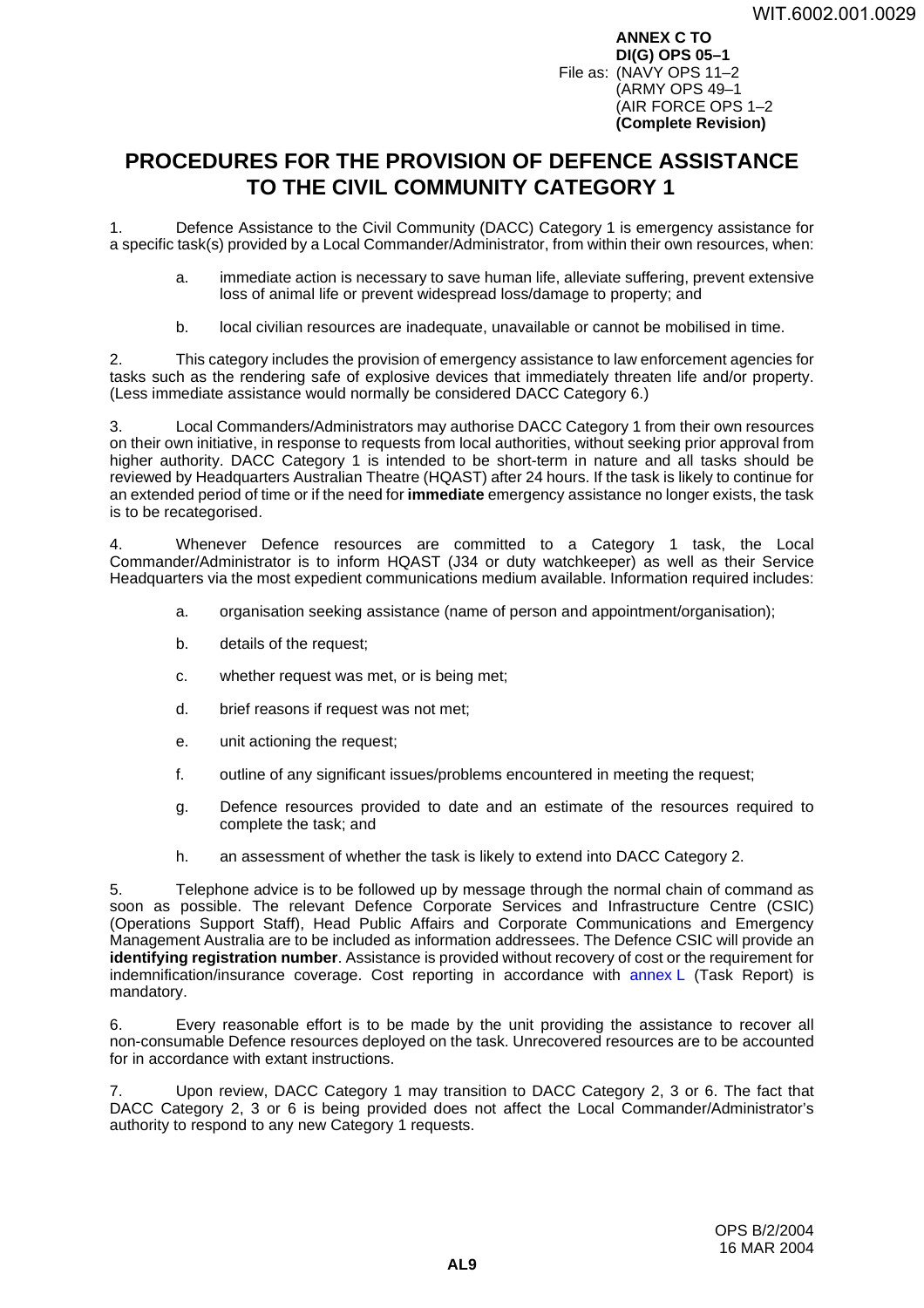8. HQAST will advise Australian Defence Headquarters Operations (Strategic Operations Division) of any Category 1 assistance that should be drawn to the Chief of the Defence Force/Minister's attention.

**C–2**

**DACC Report** (to be submitted no later thantwo weeks after the completion of the task).

9. On completion of the task, a DACC Report (mandatory), in the format in [annex](#page-56-0) L, is to be forwarded to Command Headquarters, the Regional Defence CSIC (Operations Support Staff), and HQAST (J34).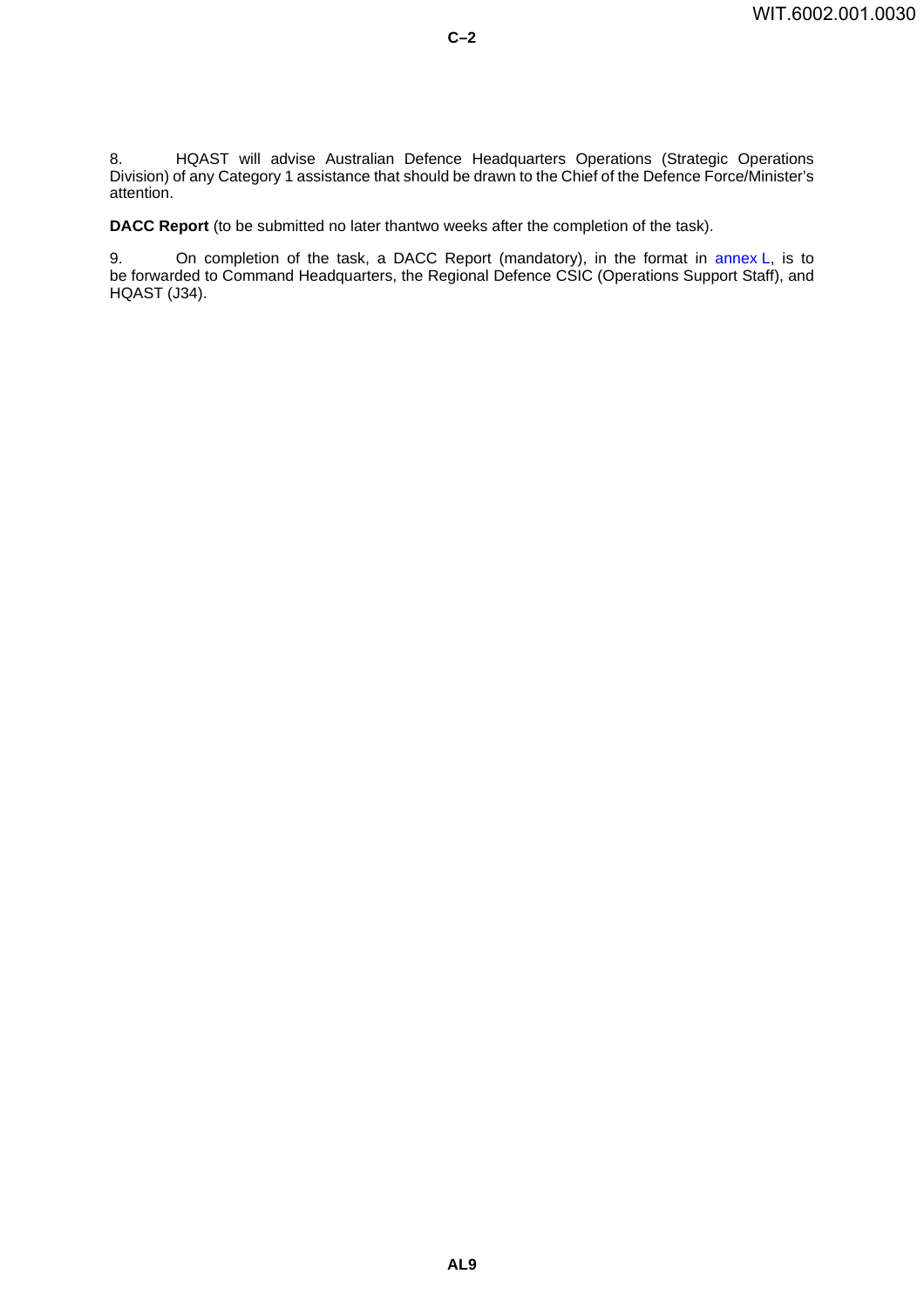**ANNEX D TO DI(G) OPS 05–1** File as: (NAVY OPS 11–2 (ARMY OPS 49–1 (AIR FORCE OPS 1–2 **(Complete Revision)**

# <span id="page-20-0"></span>**PROCEDURES FOR THE PROVISION OF DEFENCE ASSISTANCE TO THE CIVIL COMMUNITY CATEGORY 2**

1. Defence Assistance to the Civil Community (DACC) Category 2 is assistance in a more extensive or continuing disaster, beyond that provided by Category 1, when:

- a. action, or continuing action, is necessary to save human life or alleviate suffering, prevent extensive loss of animal life or prevent loss/damage to property;
- b. State/Territory resources, including commercially available resources, are inadequate, not available or cannot be mobilised in time; and
- c. when the assistance required is likely to be beyond the resources of Local Commanders/Administrators.

2. When an authorised State/Territory officer determines that a task is beyond the capability of their resources, a request for Commonwealth assistance can be made to Emergency Management Australia (EMA). When the request requires Commonwealth (Defence) assistance, EMA staff will liaise directly with Headquarters Australian Theatre (HQAST) to determine what resources are required and their availability. HQAST will liaise with Australian Defence Headquarters Operations (Strategic Operations Division) to seek the approval of the Parliamentary Secretary to the Minister for Defence (MINDEF) for Australian Defence Force (ADF) assistance. Commander Australian Theatre (COMAST) will direct and coordinate the subsequent activity and will be responsible for ensuring that the **task/s are registered** with the Regional Defence Corporate Services and Infrastructure Centre (CSIC) for task reporting. Head Public Affairs and Corporate Communications is to be advised, at an early stage, of the task.

3. Should the extent of the disaster/emergency warrant EMA's activation of the *Commonwealth Government Disaster Response Plan* (COMDISPLAN), COMAST may activate the ADF's supporting plan—Australian Operational Concept (AOC) SECCA. However, this is not essential and activation of the plan would be largely determined by the nature of the disaster/emergency and the ADF's anticipated levels of support. Conversely, COMAST may choose to activate AOC SECCA simply as a method of bringing personnel to a level of readiness in anticipation of a disaster occurring, eg the approach of an intense cyclone.

4. Agencies or persons making a request directly to Local Commanders/Administrators for emergency assistance that does not meet the requirements for DACC Category 1, are to be advised to redirect their requests to EMA through their appropriate State/Territory Emergency Services requesting authority.

5. Reserve personnel engaged in training at the time may be used in DACC Category 2. However, a Reservist may be asked if they would like to work and then be employed on a Category 2 task, provided that Reserve training days are available to that person.

6. DACC Category 2 is provided without recovery of costs or indemnification/insurance coverage. All personnel and resource costs are to be captured and reported in accordance with [annex](#page-56-0) L.

7. Every reasonable effort is to be made by the element(s) providing the assistance to recover all non-consumable Defence resources deployed on the task. Unrecovered resources are to be accounted for in accordance with extant instructions.

**DACC Report** (to be submitted no later than two weeks after the completion of the task.)

8. On completion of the operation, a DACC Report (mandatory), in the format in [annex](#page-56-0) L, is to be forwarded to Command Headquarters, the Regional Defence CSIC (Operations Support Staff), HQAST (J34) and EMA.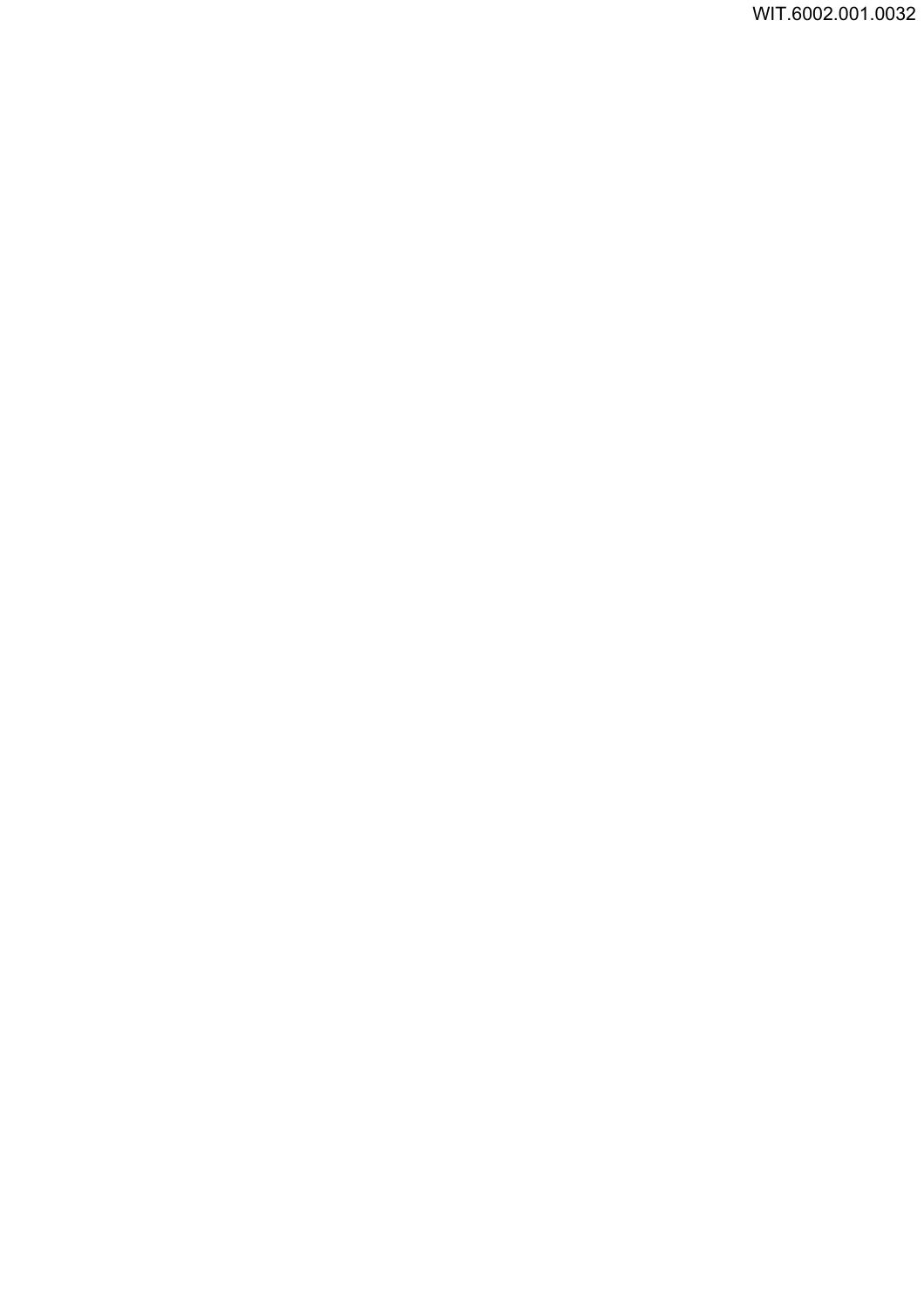**ANNEX E TO DI(G) OPS 05–1** File as: (NAVY OPS 11–2 (ARMY OPS 49–1 (AIR FORCE OPS 1–2 **(Complete Revision)**

# <span id="page-22-0"></span>**PROCEDURES FOR THE PROVISION OF DEFENCE ASSISTANCE TO THE CIVIL COMMUNITY CATEGORY 3**

1. Defence Assistance to the Civil Community (DACC) Category 3 is assistance associated with recovery from a civil emergency or disaster which is not directly related to the saving of life or property. DACC Category 3 includes assistance given when the use of Defence resources is considered appropriate, although State/Territory or commercial resources also might be available. Examples include provision of temporary bridging, shelter and power supplies, restoration of roads and clean up of oil pollution.

2. Requests for DACC Category 3 following emergencies or disasters are passed to Emergency Management Australia (EMA) by the appropriate State/Territory Emergency Services authorities. Agencies or persons making requests for DACC Category 3 directly to Local Commanders/ Administrators are to be advised to redirect their requests through their appropriate State/Territory Emergency Services requesting authority. On receipt of a request for assistance, which EMA subsequently determines is a valid DACC Category 3 task, EMA staff will liaise directly with Headquarters Australian Theatre (HQAST) to determine what resources are required and their availability. HQAST will liaise with Australian Defence Headquarters (ADHQ) Operations (Strategic Operations Division) to seek the approval of the Parliamentary Secretary to the Minister for Defence (MINDEF) for Australian Defence Force (ADF) assistance. Commander Australian Theatre will direct and coordinate the subsequent activity and will be responsible for ensuring that the **task/s are registered** with the Regional Defence Corporate Services and Infrastructure Centre (CSIC) for task reporting. Head Public Affairs and Corporate Communications is to be advised, at an early stage, of the task.

3. Australian Maritime Safety Authority is responsible for coordinating the provision of support for marine pollution operations. Such operations are subject to the 'National Plan to Combat Pollution of the Sea by Oil' and civilian resources will normally be used to transport clean up equipment and materials. However, should the nature of the emergency require assistance (especially with heavy lift air transport), Australian Maritime Safety Authority will request EMA assistance in arranging that support. EMA will liaise directly with HQAST to determine the availability of military resources. Once the availability of the requested resources has been determined, HQAST will liaise with ADHQ Operations (Strategic Operations Division) to seek the approval of the Parliamentary Secretary to the MINDEF for assistance.

4. DACC Category 3 is provided on the basis of **full cost recovery**, unless a cost variation/waiver is approved. Before Defence assistance is provided, the party requesting assistance must meet indemnity and insurance requirements as detailed in annex K, [appendix](#page-48-0) 2, of this instruction. All aspects of the provision of assistance must be formalised in a memorandum or agreement, as appropriate, as detailed in this instruction and set out in [annexes](#page-40-0) J and [K.](#page-44-0)

5. When the provision of DACC Category 3 involves the loan or hire of Defence stores or equipment, policy and procedures for such loan or hire are to be in accordance with Defence Instruction (General) (DI(G)) LOG 07–13—*Hire and Loa n of Defence Stores and Equipment* and appropriate Service Headquarters instructions, except that a memorandum or an agreement in the form set out in [annex](#page-40-0) J or [K,](#page-44-0) as applicable, is to be used instead of the pro forma agreement provided in DI(G) LOG 07–13, annex A.

**DACC Report** (to be submitted not later than two weeks after the completion of the task).

6. On completion of the task, a DACC Report (mandatory), in the format in [annex](#page-56-0) L, is to be forwarded to Command Headquarters, the Regional Defence CSIC (Operations Support Staff), Headquarters Australian Theatre (J34) and EMA. The report is to include details of the resources actually devoted to the task. Recoverable costs will then be finalised through either Director-General Navy Business Management (DGNBM) , Director-General Corporate Management Planning—Army (DGCMP–A) or Assistant Secretary Resource Planning—Air Force (ASRP–AF) (as appropriate) in consultation with HQAST, Budgets and Financial Planning Division, and EMA. DGNBM, DGCMP–A or ASRP–AF will advise the Issuing Authority/Charge Code to which recovered costs are to be credited.

7. Details of the task must also be added to the DACC Progressive Pro forma, shown in annex M, [appendix](#page-60-0) 1.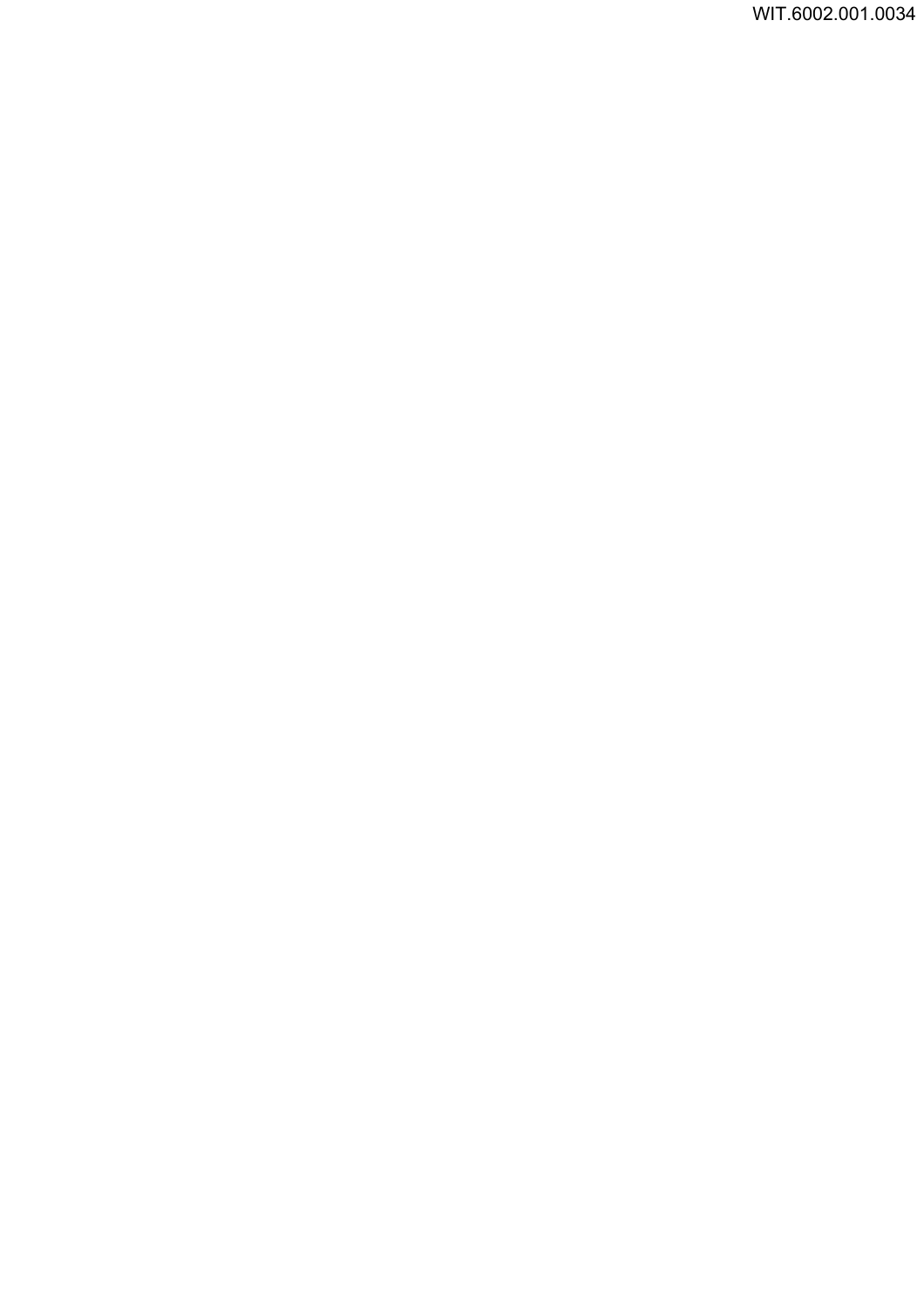**ANNEX F TO DI(G) OPS 05–1** File as: (NAVY OPS 11–2 (ARMY OPS 49–1 (AIR FORCE OPS 1–2 **(Complete Revision)**

# <span id="page-24-0"></span>**PROCEDURES FOR THE PROVISION OF DEFENCE ASSISTANCE TO THE CIVIL COMMUNITY CATEGORY 4**

1. Defence Assistance to the Civil Community (DACC) Category 4 is non-emergency assistance, which is provided in response to requests received at any level of Defence or made through the Minister. The range of possible tasks is wide and may include support for significant sporting events (eg Commonwealth Games, Australian F1 Grand Prix), the loan or hire of Defence stores, equipment, facilities, or personnel, the sale of Defence stores or equipment, the use of specialist Defence resources such as engineers, aircraft or divers, and the disposal of dangerous materials (other than explosive devices). Requests from individual police forces for training assistance are also processed under this category of assistance.

### **Note**

Requests for support by media organisations are to be forwarded to Head Public Affairs and Corporate Communications in accordance with the advice contained within Defence Instruction (General) (DI(G)) ADMIN 17–3—*Policy and procedures for use of Defence resources in support of Public Information activities*.

2. The distinction between DACC Categories 4 and 5 lies in the amount of assistance (resources) involved and/or the possibility of public controversy or political sensitivity. Where doubt exists, requests are to be treated as DACC Category 4, and advice is to be sought from the Regional Defence Corporate Services and Infrastructure Centre (CSIC) or Headquarters Australian Theatre (HQAST) (J34). Under no circumstances should a request be deliberately categorised as Category 5 so that cost recovery, or the need to raise an application for cost variation/waiver, is avoided. Requests for DACC Category 4 are to be carefully scrutinised to ensure they fall within the scope of the policy guidelines of this instruction.

3. **Task registration.** It is the responsibility of the unit or organisation receiving the request for assistance to ensure that the task is registered with the Regional CSIC Operations Support staff and that a task registration number is issued.

4. Requests for DACC Category 4 that involve only one Service are to be forwarded through normal channels to the relevant single Service Office for Deputy Service Chief approval. Requests which involve two or more Services, have any political or potentially controversial connotations, or involve either a temporary reduction in Defence capability or a significant diversion of Defence resources, are to be referred to HQAST (J34). If Commander Australian Theatre determines that the request should be supported, appropriate Defence elements (eg Service Offices, Budgets and Financial Planning Division, Defence Science and Technology Organisation) will be consulted and ministerial, legal, financial and policy clearances obtained as necessary. DACC requests by Coastwatch Civil Surveillance Program clients that lie outside the bounds of the Program are to be directed through Coastwatch and HQAST to the relevant Service.

5. **Full cost recovery** is normally required for DACC Category 4. However, where special circumstances exist and there is a quantifiable basis for variation or waiver of the full cost rates, the sponsoring Service or HQAST (after consultation with the Service providing the support) may seek approval to vary cost recovery requirements. For single Service requests in particular, should a cost variation/waiver be proposed which is in excess of the Deputy Chief of Service's delegation, the DACC request may be referred to Australian Defence Headquarters (ADHQ) for Head Strategic Operations (HSO) Division approval. A cost variation/waiver in excess of HSO delegation may be referred directly to the Minister by the relevant single Service Office or through ADHQ (HSO) if appropriate.

6. When full cost recovery is to be effected for a Category 4 request which involves only a single Service, the Component/Group commander (eg Land Commander Australia, Training Command-Army, Air Commander Australia, Training Command—Air Force) may approve the request provided that:

- a. the task falls within the policy guidelines of this instruction;
- b. no variation from full cost recovery is proposed;
- c. full costs do not exceed \$100 000;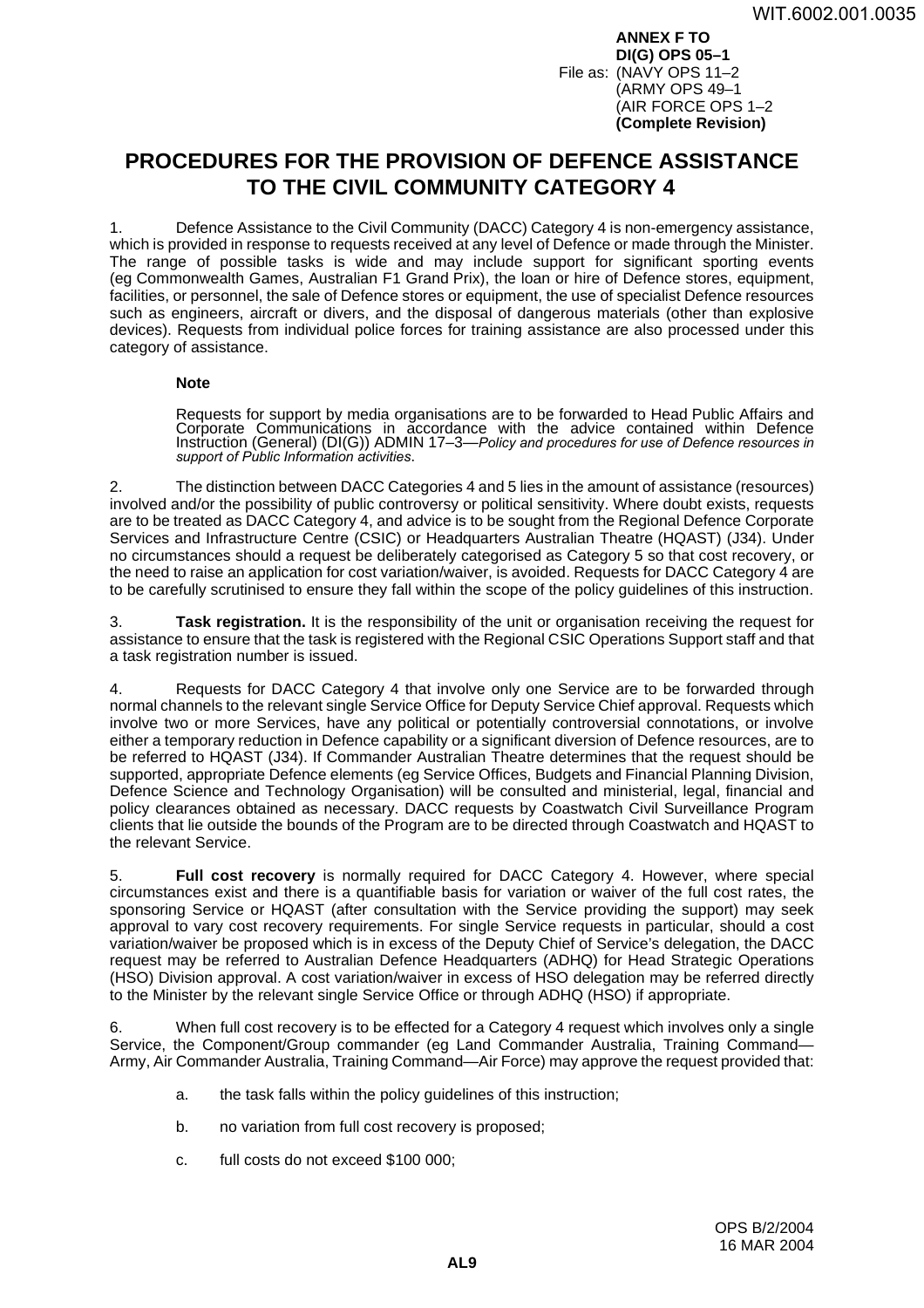d. any loan of Defence stores and equipment involved in the assistance falls within the authority of the Functional Commander;

**F–2**

- e. Defence capability is not reduced or significant resources diverted from primary tasks;
- f. provision of the assistance does not have any political or potentially controversial connotations; and
- g. the activity supported is not of a commercial (profit making) nature. Requests for support to profit making ventures are to be referred to Deputy Service Chief for consideration and processing.

7. Before Defence assistance is provided, the party requesting assistance must meet the indemnity and insurance requirements as detailed in annex K, [appendix](#page-48-0) 2, of this instruction. The provision of assistance must be formalised in a memorandum or agreement, as appropriate, as detailed in this instruction and set out in [annexes](#page-40-0) J and [K](#page-44-0).

8. Advance payment is to be sought and, in the case of other than Commonwealth Government agencies, insisted upon. Alternatively, the organisation being assisted may lodge a bank guarantee to the value of the estimated recoverable costs and pay the actual costs when invoiced by the Department. When all costs have been recovered, the bank guarantee will be returned to the originator. The appropriate Director-General Navy Business Management, ASCM–A or Assistant Secretary Resource Planning—Air Force (as appropriate) will advise the Issuing Authority/Charge Codes to which recovered costs are to be credited.

9. On occasions, the use of Defence resources for DACC Category 4 tasks could lead to criticism that Defence is in competition with the private sector. Accordingly, requesting authorities should provide adequate documentation to counter possible criticism and/or provide appropriate reasons why use of commercial means is not a viable option. This could include provision of documentary evidence of the views of relevant Government Departments (eg Department of Workplace Relations and Small Business) when such requests are lodged.

10. As DACC Category 4 is provided in non-emergency circumstances, sufficient time should always be allowed for the necessary authorisations and approvals to be obtained before any assistance is provided. While many Category 4 tasks can be processed quickly, as a guide, five weeks should be allowed for the processing/approval of such requests. An additional three weeks should be allowed if other than full cost recovery is proposed.

11. When the provision of DACC Category 4 involves the loan or hire of Defence stores or equipment, policy and procedures for such loan or hire are to be in accordance with DI(G) LOG 7–13— *Hire and Loan of De fence Stores and Equipment* and appropriate Service instructions, except that a memorandum or an agreement in the form set out in [annex](#page-40-0) J or [K](#page-44-0), as applicable, is to be used instead of the pro forma agreement provided in DI(G) LOG 7–13, annex A.

12. Where DACC Category 4 requests involve the use of Defence facilities and property, agreement to their use is to be obtained from Corporate Services and Infrastructure Group (Defence Estate) and, if agreed, will be provided on a commercial basis. Inquiries in the first instance are to be directed to the appropriate Regional Estate manager.

### **Exceptions to Defence Assistance to the Civil Community Category 4 Criteria <sup>13</sup>**

13. Australian Defence Force support provided to ANZAC Day and Australia Day ceremonies, although DACC Category 4 tasking, is provided without cost recovery. This does not apply to requests received from profit making organisations for support to activities organised for either of these two nationally significant days.

14. A flypast able to be provided in support of a community activity that is assessed as having significant public affairs or recruiting benefit, and which can be accomplished as part of a planned sortie, should generally be provided without cost recovery with the relevant cost waiver delegate approval.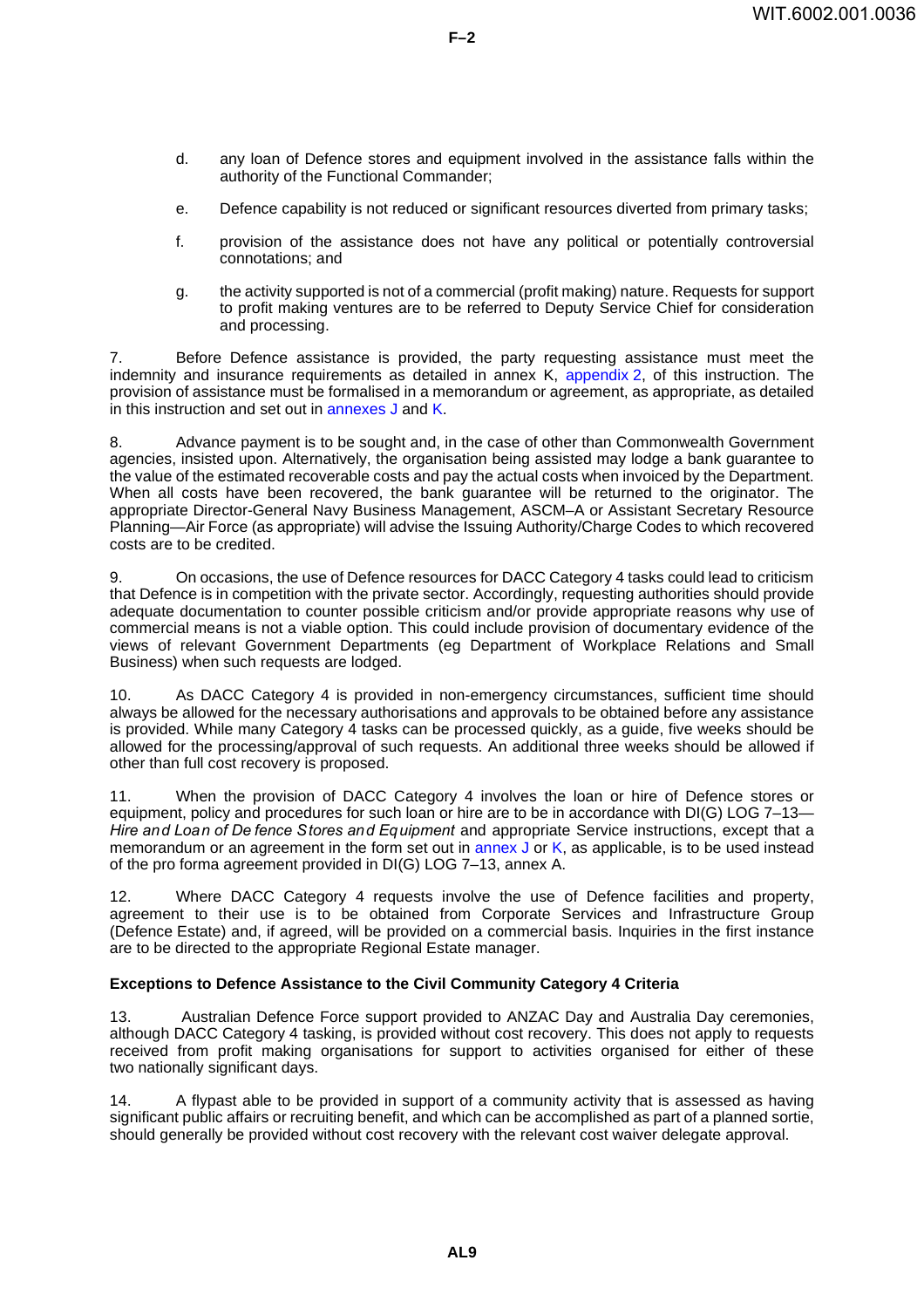**F–3 ANNEX F TO DI(G) OPS 05–1** File as: (NAVY OPS 11-2) (ARMY OPS 49–1 (AIR FORCE OPS 1–2 **(Complete Revision)**

**DACC Report** (to be submitted no later than two weeks after the completion of the task).

15. On completion of a Category 4 task, a DACC Report (mandatory), in the format in [annex](#page-56-0) L, is to be forwarded to Command Headquarters, the Regional Defence CSIC (Operations Support Staff) and HQAST (J34).

16. Details of the task must also be added to the DACC Progressive Pro forma, shown in annex M, [appendix](#page-60-0) 1.

### **Appendixes:**

- 1. [Defence participation in Public Events of Significance](#page-28-0)<br>2. Participation by Service Bands in Defence Assistance
- [Participation by Service Bands in Defence Assistance to](#page-32-0) the Civil Community Activities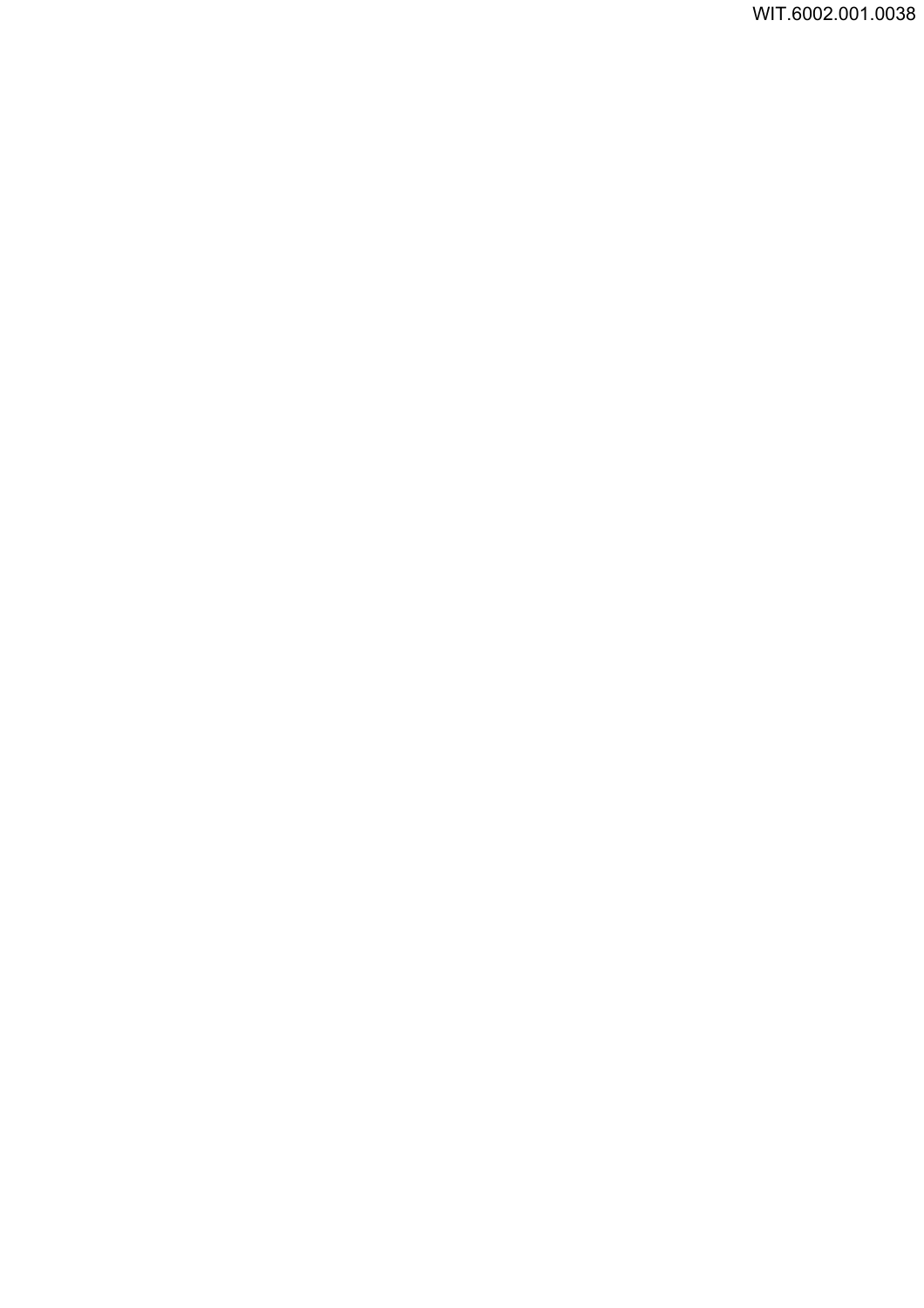**APPENDIX 1 TO ANNEX F TO DI(G) OPS 05–1** File as: (NAVY OPS 11–2 (ARMY OPS 49–1 (AIR FORCE OPS 1–2 **(Complete Revision)**

## <span id="page-28-0"></span>**DEFENCE PARTICIPATION IN PUBLIC EVENTS OF SIGNIFICANCE <sup>1</sup>**

1. Defence participation in tattoos, displays and Public Events of Significance (PES) attracts public attention and may help to maintain a favourable public image for Defence. The combined benefits of an enhanced public image and any training value that may accrue must be balanced against the impact on Defence resources.

2. This annex is intended to indicate the extent to which Defence may participate in tattoos, displays and PES, that are organised by civilian authorities, including those from which the organiser intends to make a profit. Participation by Defence on a single Service basis in local community activities involving only local resources may be authorised by Local Commanders/Administrators, within the constraints in [annex](#page-34-0) G, as DACC Category 5. Some small-scale tattoos and displays may be covered under PES as part of a larger activity scheduled against the PES program. Any assistance with larger scale activities is Defence Assistance to the Civil Community (DACC) Category 4 and is to be provided in accordance with the requirements of [annex](#page-24-0) F.

- 3. For the purpose of this annex, the following definitions apply:
	- a. **Tattoo.** A tattoo is a public performance by the Australian Defence Force, in response to a request from a civilian authority, where the performance is managed by that authority. Tattoos are performances in their own right, normally conducted at public venues, and are essentially based upon a musical program accompanied by marching and precision drill movements. Current policy is that the ADF will generally only support tattoos with local resources. Interstate resources, such as bands, will not normally be provided.
	- b. **Display.** A display is an exhibition by Defence or by a civilian organisation in association with Defence, which may be static or dynamic in nature. A display may be staged at a public venue in response to a civilian request, or at a Defence establishment for both Service and civilian spectators.
	- c. **PES program.** A PES activity or event is one which is a special occasion or event of National or State/Territory significance, in which the ADF wishes to be involved because it provides substantial public affairs and/or recruiting opportunity.

4. **PES program.** The PES program is submitted to the Minister for Defence (MINDEF) on a six-monthly basis. (January to June and July to December). The PES concept allows the ADF to support nominated significant events in accordance with approved guidelines, and also addresses the relevant cost waiver implications. The PES program includes major National, State or Territory events, such as the Commonwealth Games, other significant sporting or public interest events. The contribution Defence is asked to make may involve special Defence skills, logistic or management support:

- a. Because of the public affairs/recruiting value of the PES program and, on some occasions the training value, the PES program may qualify for full or partial cost waiver that may require ministerial approval. In addition, the PES program may involve substantial resources, which dictates that the MINDEF be advised and/or concurrence sought.
- b. The PES Working Group, with membership from Headquarters Australian Theatre (HQAST) (J34–Chair), the single Service Headquarters, Budgets and Financial Planning (BFP) Division (Costing and Analysis Section), Head Public Affairs and Corporate Communications and Director-General Defence Force Recruiting, is responsible for developing the PES program. The PES Working Group considers events for inclusion in the program that have been nominated by the various headquarters, Commands and Defence Corporate Services and Infrastructure Centres (called for in March and September of each year). Following deliberations by the PES Working Group, the draft PES submission is prepared by HQAST and forwarded to BFP Division (Costing and Analysis Section), for examination and onforwarding to the Department of Finance and Administration for working level clearance. Once clearance is obtained, the financial concurrence to the cost waiver is sought from First Assistant Secretary Budgets and Financial Planning and advised to HQAST for finalisation of the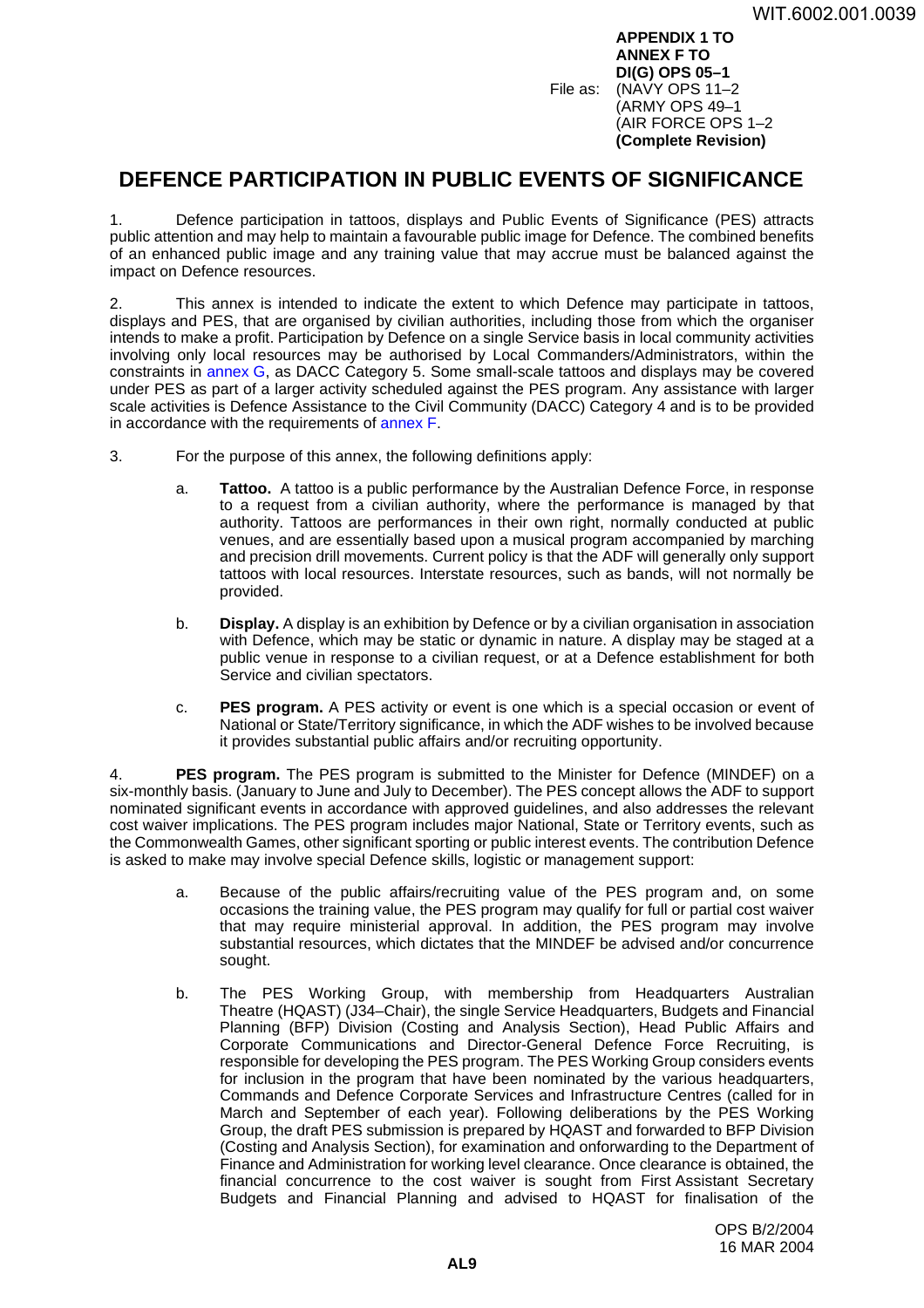PES submission. Commander Australian Theatre forwards the final submission to Australian Defence Headquarters Strategic Operations Division (Head Strategic Operations) for onforwarding to the MINDEF (two months prior to commencement of the PES program) for approval, and to the Minister for Finance and Administration for cost waiver approval (if outside the MINDEF's financial delegation).

- c. Defence participation in civilian sponsored events is to be carefully considered in respect of the policy guidelines detailed in [paragraphs](#page-2-1) 4.–10. of this instruction and the following criteria:
	- (1) Indemnity, Insurance and Pro forma Agreement requirements, as detailed in [paragraphs](#page-9-0) 32.–39., are to be applied to all event organisers. In addition, organisers of commercial events are to provide Defence with appropriate insurance cover for any aircraft support (eg air displays, flypasts, parachute displays etc).
	- (2) The organisers of commercial events are also to provide Defence with a written undertaking to provide Defence with the indemnity and appropriate insurance cover at least four weeks before the event. Failure to provide this undertaking will mean that the event will not be included in the PES program.
	- (3) Events included in the PES program are to be costed on a direct cost basis (unlike other DACC Category 4 tasks, which are costed on a full cost basis).
	- (4) Participation in the PES program is to be limited to special occasions of major National or State/Territory significance, with each case being decided on its merits by the PES Working Group.
	- (5) Defence should not commit itself to any particular event on a regular basis.
	- (6) The level of Defence participation should be relative to the significance of the activity. A minor event should normally attract only minor Defence involvement, whereas substantial involvement could occur for a major event.
	- (7) The civilian organisation making the request should be responsible for the management of the event.
	- (8) While Defence normally seeks a cost waiver for support under the PES program, this should not preclude the possibility for the recovery of some or all costs, especially from profit making organisations.
- d. On occasion, an event may arise at comparatively short notice which is considered to be a significant public event but which was not identified in time to be considered by the PES Working Group for the PES submission. This does not preclude the event from being considered as a stand alone DACC Category 4 task in accordance with [annex](#page-24-0) F to the DACC instruction. Events considered for, but not included in, the PES program may also be considered for Defence support as a stand alone DACC Category 4 event.

### **Enclosure:**

1. [Tattoos, Displays and Other Public Events of Significance Approval Process](#page-30-0)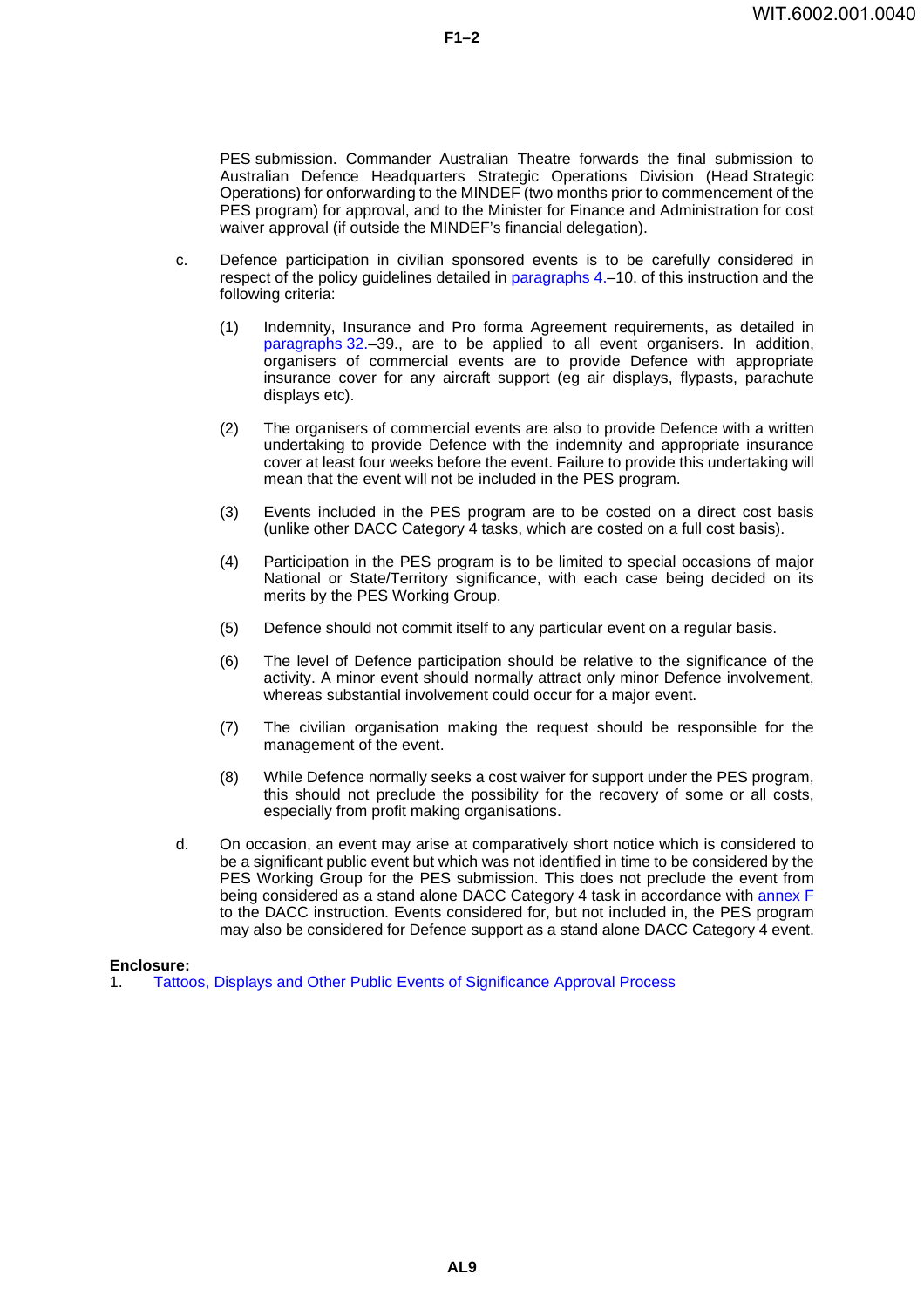**ENCLOSURE 1 TO APPENDIX 1 TO ANNEX F TO DI(G) OPS 05–1** File as: (NAVY OPS 11-2) (ARMY OPS 49–1 (AIR FORCE OPS 1–2 **(Complete Revision)**

# <span id="page-30-0"></span>**TATTOOS, DISPLAYS AND OTHER PUBLIC EVENTS OF SIGNIFICANCE APPROVAL PROCESS <sup>1</sup>**

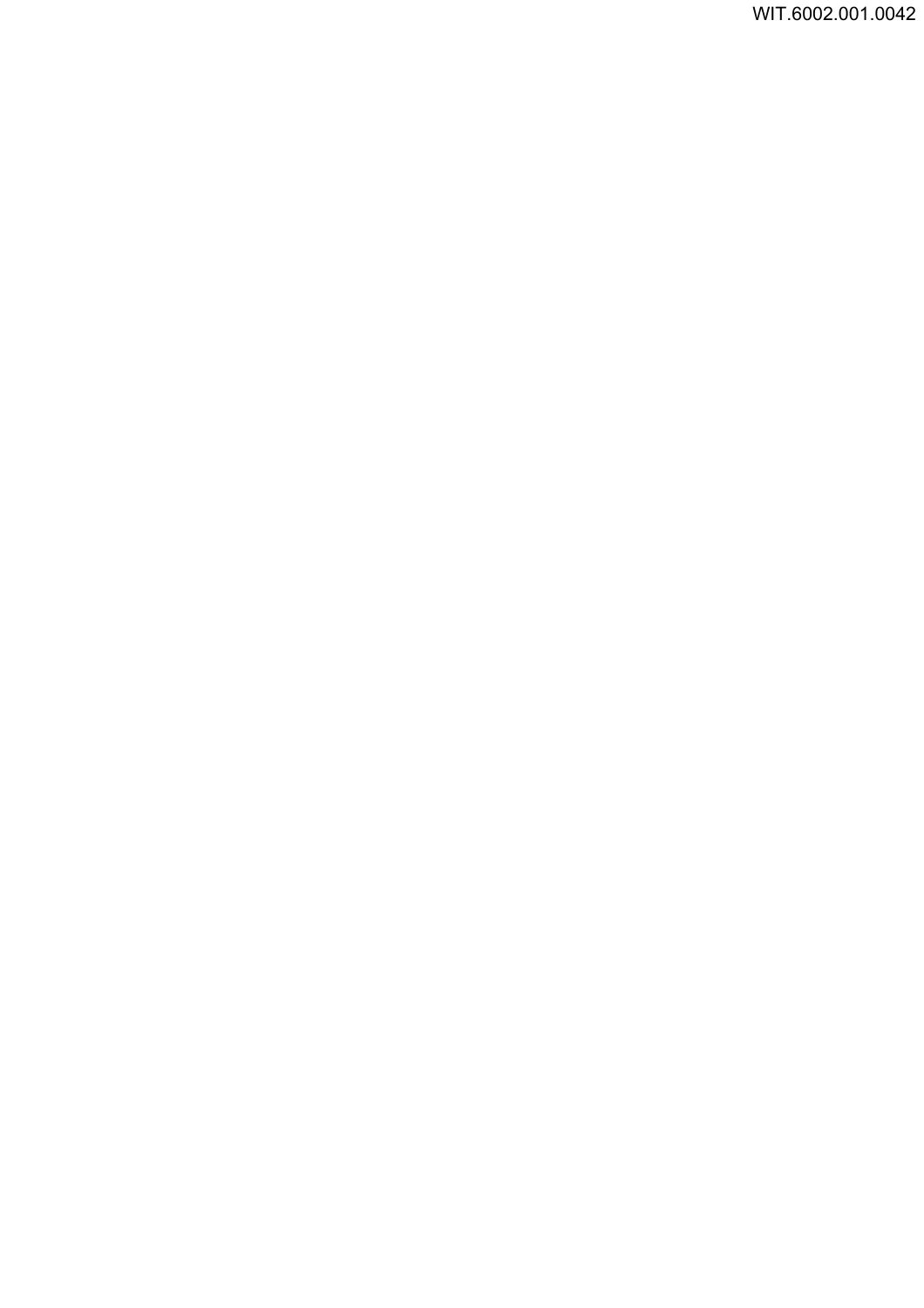**APPENDIX 2 TO ANNEX F TO DI(G) OPS 05–1** File as: (NAVY OPS 11–2 (ARMY OPS 49–1 (AIR FORCE OPS 1–2 **(Complete Revision)**

# <span id="page-32-0"></span>**PARTICIPATION BY SERVICE BANDS IN DEFENCE ASSISTANCE TO THE CIVIL COMMUNITY ACTIVITIES <sup>2</sup>**

- 1. Service Bands perform a number of roles which can be broadly grouped into six areas:
	- a. provision of musical support for Australian Defence Force (ADF) and single Service sponsored activities;
	- b. provision of musical entertainment to enhance morale and esprit de corps for Service personnel both at home and abroad (including operational areas);
	- c. public performances to enhance the image of both the individual Service and the ADF;
	- d. recruiting and public relations;
	- e. provision of musical support for ceremonial activities sponsored by Federal, State and Local Governments; and
	- f. provision of musical support to non-government civilian organisations including commercial entities, schools and charitable organisations.

#### **Note**

Tasks associated with subparagraphs a., b., c. and d. above are military tasks, not Defence Assistance to the Civil Community (DACC).

2. Requests from civilian organisations for Service Band support are to be treated in the same manner as any other DACC Category 4 request and require registration and reporting as per [annex](#page-24-0) F. However, casual band performances in support of local community requests which can be accommodated or offset within the band's approved annual program and which incur minor costs can be treated as DACC Category 5 tasks.

### **Note**

Requests are not to be incorrectly classified as Category 5 to permit the provision of support and/or the waiver of cost recovery requirements.

3. The requirements for indemnification and insurance, and the memorandum or agreements, apply to the participation of Service Bands in DACC activities in accordance with [annex](#page-24-0) F, if Category 4, or [annex](#page-34-0) G, if Category 5.

4. **Task registration.** All DACC tasks performed by Service Bands are to be registered with the Regional Corporate Support and Infrastructure Centre and the post task reporting requirements for DACC Category 4 and 5 (as appropriate) are to be followed.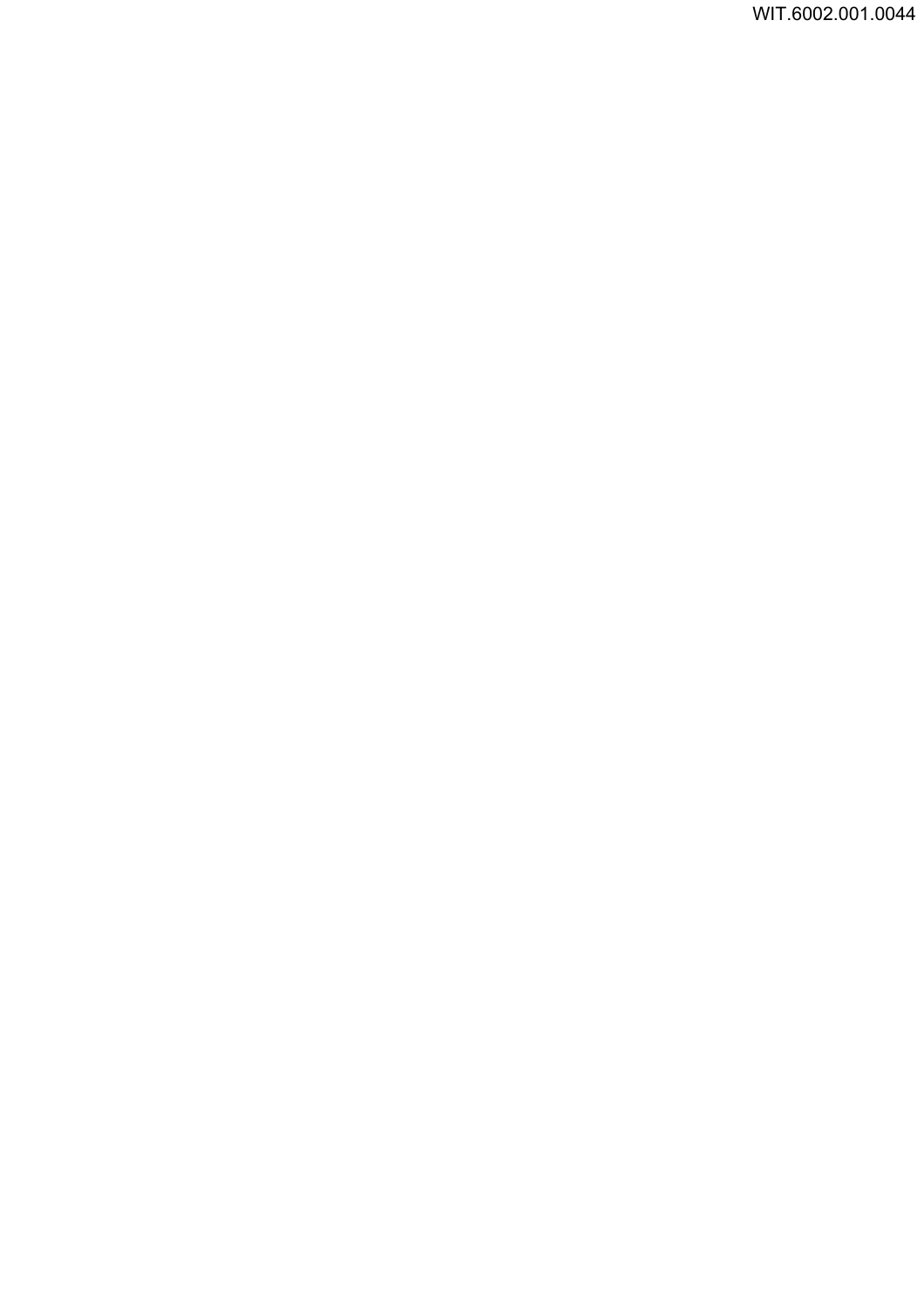**ANNEX G TO DI(G) OPS 05–1** File as: (NAVY OPS 11–2 (ARMY OPS 49–1 (AIR FORCE OPS 1–2 **(Complete Revision)**

# <span id="page-34-0"></span>**PROCEDURES FOR THE PROVISION OF DEFENCE ASSISTANCE TO THE CIVIL COMMUNITY CATEGORY 5 <sup>G</sup>**

1. Defence Assistance to the Civil Community (DACC) Category 5 is non-emergency assistance of a minor nature which, with the exception relating to Service Bands detailed in annex F, [appendix](#page-32-0) 2, is normally limited to assistance which does not attract additional costs and thus may be provided without recovery of costs. DACC Category 5 may be provided at the Local Commander/Administrator's discretion, without cost recovery, in response to requests from local authorities/organisations. Approval should normally be limited to minor local assistance in circumstances where the low level of resource use can be accounted for without recovery of costs and where there is no detriment to operational effectiveness or readiness. The following tasks are prohibited under DACC Category 5:

- a. The use of aircraft for DACC Category 5 tasks, **except that the carriage of cargo on scheduled flights** (excluding personnel, animals and dangerous cargo) on a space available basis and in accordance with the following criteria, is an acceptable task:
	- (1) limited to recognised charity or community organisations;
	- (2) load limit of 500 kilograms per request;
	- (3) does not involve the carriage of personnel, animals or dangerous cargo;
	- (4) support is on a space available basis on a scheduled flight; and
	- (5) all off-airfield handling (transport, customs etc) arranged by assisted party.
- b. Requests for assistance to **media organisations**, including producers of commercials, television programs, documentaries and films, are not to be approved as DACC Category 5. Any request for support from a media organisation is to be referred to Head Public Affairs and Corporate Communications (*see* Defence Instruction (General) (DI(G)) ADMIN 17–3—*Policy and Procedures for Use of Defence Resources in Support of Public Information Activities*).
- c. Requests which might be considered controversial or at variance with stated Government policy are not to be approved as DACC Category 5.

#### **Note**

Tasks prohibited under subparagraphs a. and c. above are to be processed as DACC Category<br>4. Any doubt over the categorisation or suitability of a task is to be referred to the regional Defence Corporate Services and Infrastructure Centre (CSIC) Operations Support office for<br>advice, or to Headquarters Australian Theatre (HQAST) (J34).

2. A low level of resource use, however, does not remove the obligation to consider all non-emergency DACC requests in accordance with the following general principles:

- a. DACC is an exception, not a rule;
- b. Defence resources are intended to be used for Defence purposes only;
- c. no suitable alternative assistance is available;
- d. benefits to Defence can be demonstrated;
- e. provision of assistance does not compete with the private sector;
- f. DACC is not a substitute for service responsibilities of other Government authorities;
- g. assistance does not establish a precedent to support further requests; and
- h. the aims of the requesting organisation are identified and it is appropriate for Defence assistance to be provided.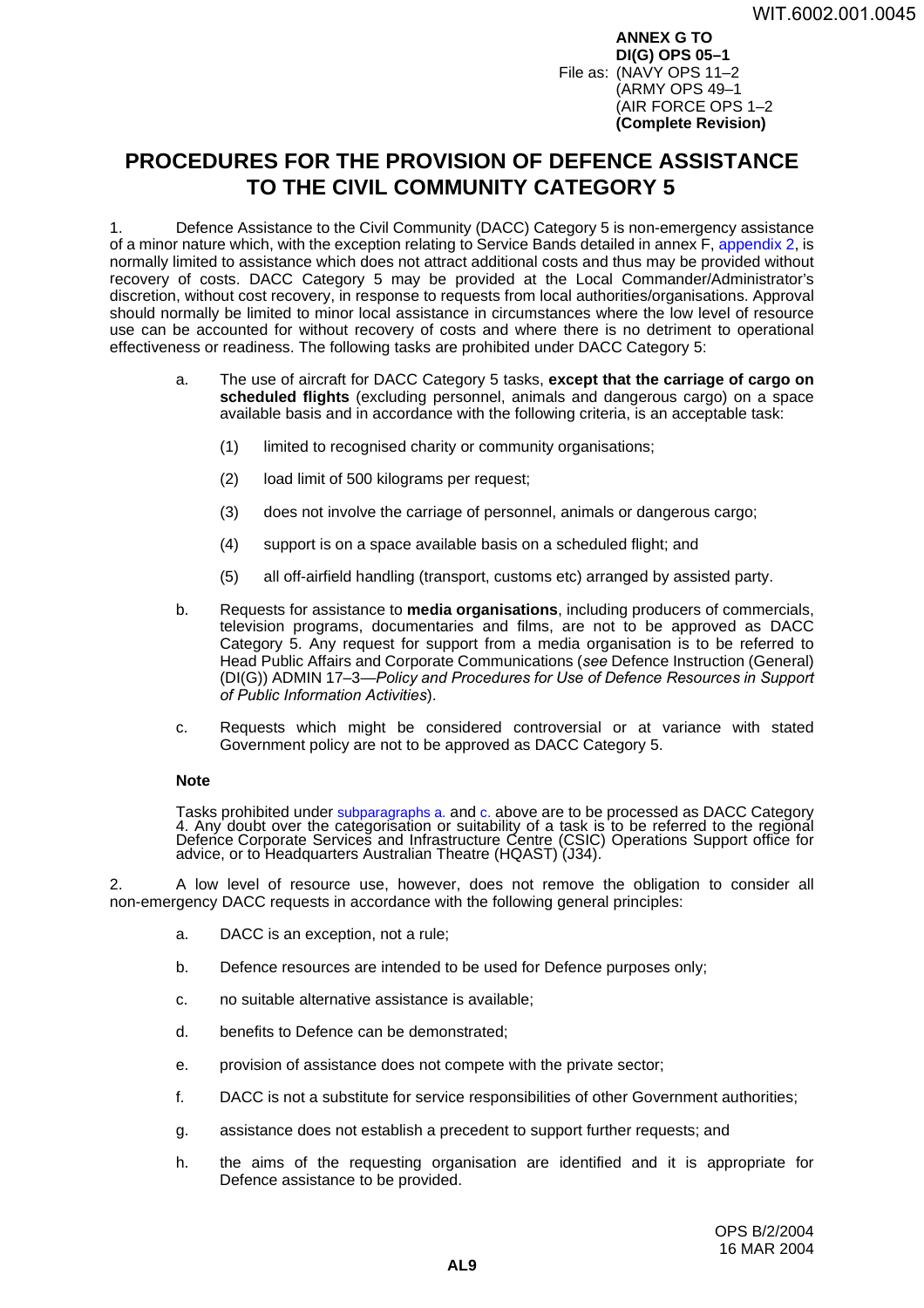3. Before Defence assistance is provided, the party requesting assistance must meet indemnity and insurance requirements as detailed in annex K, [appendix](#page-48-0) 2, of this instruction. The provision of assistance must be formalised in a memorandum or agreement, as appropriate, as detailed in this instruction and set out in [annexes](#page-40-0) J and [K](#page-44-0).

4. When the provision of DACC Category 5 involves the loan or hire of Defence stores or equipment, policy and procedures for such loan or hire are to be in accordance with DI(G) LOG 7–13—*Hire and Lo an o f De fence Stores and E quipment* and appropriate Service Headquarters instructions, except that a memorandum or an agreement in the form set out in [annex](#page-40-0) J or [K](#page-44-0), as applicable, is to be used instead of the pro forma agreement provided in  $DI(G)$  LOG 7–13, annex A1.

5. Where the DACC Category 5 involves the use of Defence facilities and property, agreement to this use is to be obtained from the Defence Estate Organisation and, if agreed, will be provided on a commercial basis. Enquiries in the first instance are to be directed to the appropriate Regional Estate Manager.<sup>2</sup>

6. **Task registration.** It is the responsibility of the unit or organisation receiving the request for assistance to ensure that the task is registered with the Regional CSIC (Operations Support Office) and that a task registration number is received.

**DACC Post Task Report** (to be submitted no later than two weeks after the completion of the task).

7. On completion of Category 5 assistance, a DACC Report (mandatory), in the format in [annex](#page-56-0) L, is to be forwarded to Command Headquarters, the local CSIC (Operations Support Staff) and HQAST (J34).

8. Details of the task must also be added to the DACC Progressive Pro forma shown in annex M, [appendix](#page-60-0) 1.

<sup>1</sup> The loan or hire of unit stores and equipment should not be considered except in exceptional circumstances. If authorised, a loan under DACC Category 5 is intended to assist community organisations contiguous to the location of the providing unit.

<sup>2</sup> Provision of accommodation to the general public, and use of facilities by commercial or professional organisations, including professional sporting organisations, is DACC Category 4.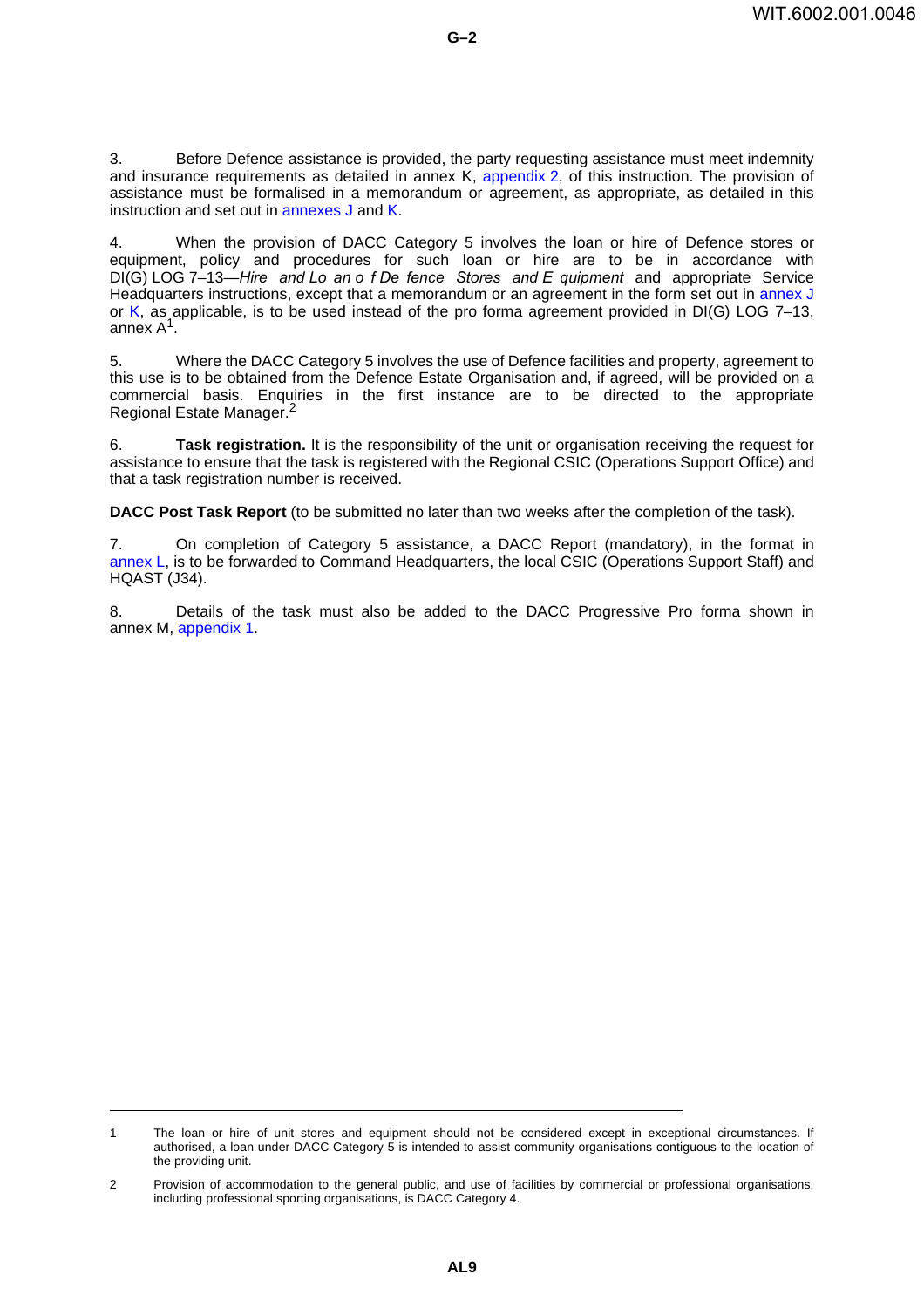**ANNEX H TO DI(G) OPS 05–1** File as: (NAVY OPS 11–2 (ARMY OPS 49–1 (AIR FORCE OPS 1–2 **(Complete Revision)**

# <span id="page-36-0"></span>**PROCEDURES FOR THE PROVISION OF DEFENCE ASSISTANCE TO THE CIVIL COMMUNITY CATEGORY 6**

1. Defence Assistance to the Civil Community (DACC) Category 6 is limited to the provision of Defence support to civil authorities in the performance of non-emergency law enforcement related tasks where there is **no** likelihood that Defence personnel will be required to use force. If there is any possibility that force may be required to be used by Defence personnel, the activity is defined as Defence Force Aid to the Civilian Authorities (DFACA), which is outside the scope of this instruction. DFACA procedures are addressed in Defence Instruction (General) OPS 01–1—*Defence F orce Ai d to th e Civ il Power—Policy and Procedures*.

### **Notes**

Emergency assistance to law enforcement agencies, such as the rendering safe of an explosive device which is an immediate threat to life and/or property, is to be treated as DACC Category 1.

Australian Defence Force support to the Civil Surveillance Program is a Cabinet directed national task that is routine Defence activity. Support to Coastwatch and its client agencies under the Civil Surveillance Program is not DACC Category 6 or DFACA.

Force includes physical contact that simply restricts freedom of movement.

The use of Defence resources for DACC Category 6 tasks is to be authorised by Commander Australian Theatre as Chief of the Defence Force (CDF)/Secretary's delegate. However, where there is political sensitivity surrounding the task, significant Defence resources are required or performance of the task is likely to attract adverse publicity, the Minister's and CDF/Secretary's concurrence are to be sought through Australian Defence Headquarters Operations (Strategic Operations Division). Head Public Affairs and Corporate Communications is to be advised, at an early stage, of the task.

- 3. The following conditions must be satisfied when DACC Category 6 is being provided:
	- a. The request is made by a Police Commissioner, their delegate or a superior authority through established State/Territory/Commonwealth channels of communication. Where it is necessary to seek the Minister's approval, CDF (delegate Head Strategic Operations) is to keep the Minister informed of action taken.
	- b. An assurance is given by the requesting authority that the assets available to that authority (Commonwealth, State/Territory) have been utilised to the maximum possible extent and that the only other suitable resource is available from Defence.
	- c. The civil authority accepts responsibility for the provision of access to the task area and for the physical protection of Defence personnel.
	- d. Defence personnel providing support are not to carry arms.
	- e. personnel are to wear approved military uniform.

4. The Local Commander/Administrator is to forward situation reports to Headquarters Australian Theatre (HQAST), through the chain of command, during the period that Defence personnel are involved in the provision of DACC Category 6.

5. Training assistance to Police Forces and other civil authorities is to be provided as DACC Category 4.

- 6. DACC Category 6 may take the following forms:
	- a. non-emergency Explosive Ordnance Disposal relating to commercial explosives and chemicals (disposal of explosive ordnance of military origin is a military responsibility and should not be treated as a DACC task);
	- b. assistance in post-blast analysis;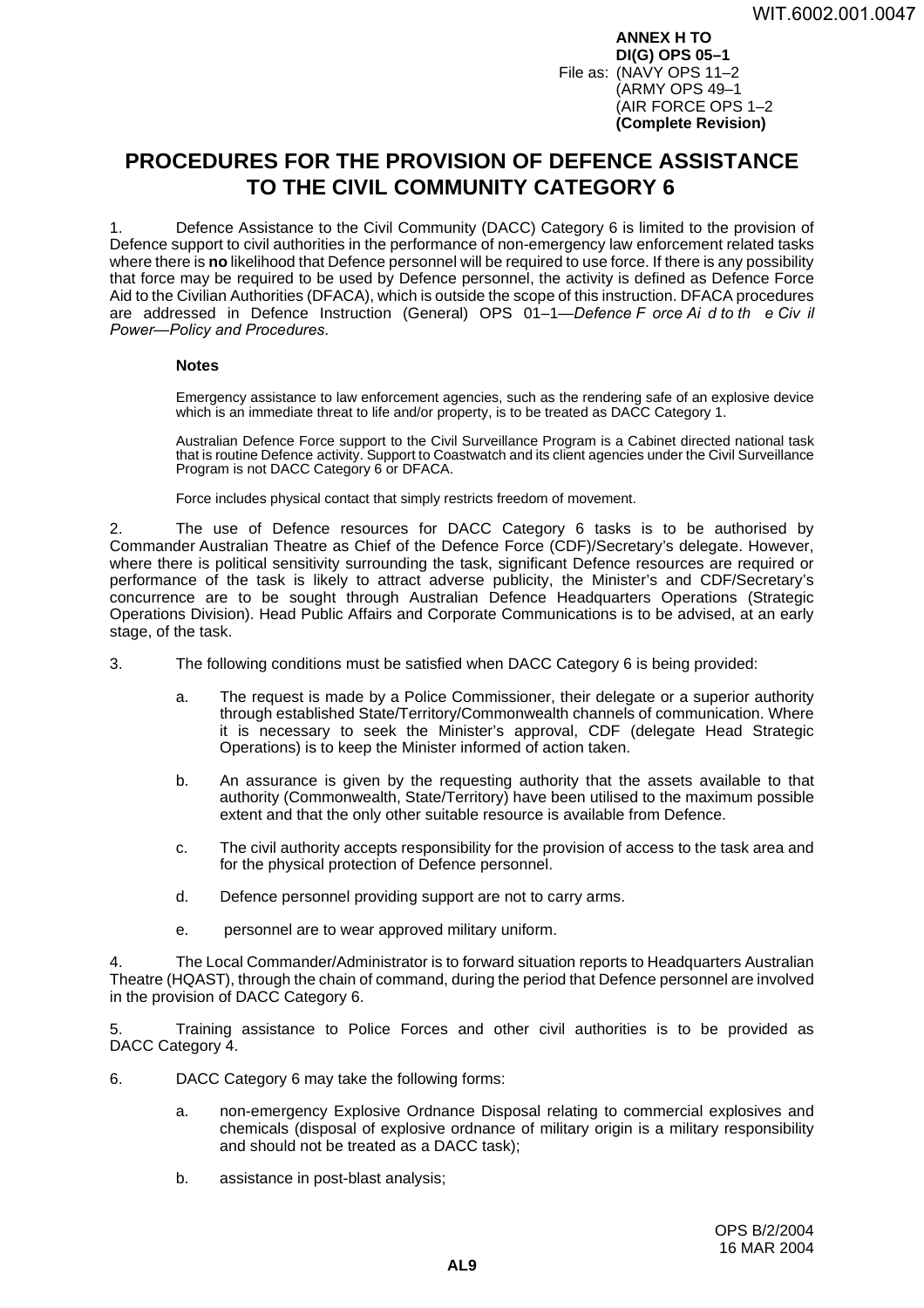- **H–2**
- c. surveillance (including helicopter or light aircraft);
- d. searches for hidden materials (including the use of ADF personnel, equipment and/or dogs);
- e. provision of communications and control facilities;
- f. provision of interpreters;
- g. transportation; and
- h. administrative support.

7. DACC Category 6 is provided on the basis of full cost recovery, unless a cost variation/waiver is approved. Before Defence assistance is provided, the party requesting assistance must meet indemnity and insurance requirements as detailed in annex K, [appendix](#page-48-0)  $\overline{2}$  of this instruction. The provision of assistance must be formalised in a memorandum or agreement, as appropriate, as detailed in this instruction and set out in [annexes](#page-40-0) J and [K](#page-44-0).

8. When the provision of DACC Category 6 involves the loan or hire of Defence stores or equipment, policy and procedures for such loan or hire are to be in accordance with DI(G) LOG 07–13—*Hire a nd Loan of Def ence Stores and Eq uipment* and appropriate Service Headquarters instructions except that a memorandum or an agreement in the form set out in [annex](#page-40-0)  $J$  or  $K$ , as applicable, is to be used instead of the pro forma agreement provided in DI(G) LOG 07–13, annex A.

9. **Task registration.** Units or organisations receiving the request for assistance are responsible for ensuring that the task is registered with the Regional Corporate Services and Infrastructure Centre (CSIC) (Operations Support staff) and that a task registration number is obtained.

**DACC Post Task Report** (to be submitted no later than two weeks after the completion of the task).

10. On completion of Category 6 assistance, a DACC Report (mandatory), in the form in [annex](#page-56-0) L, is to be forwarded to Command Headquarters, the local Defence CSIC (Operations Support Staff) and HQAST (J34). On occasion, the sensitivity of the task conducted may require that the DACC Report be classified.

11. Details of the task must also be added to the DACC Progressive Pro forma shown in annex L, [appendix](#page-60-0) 1.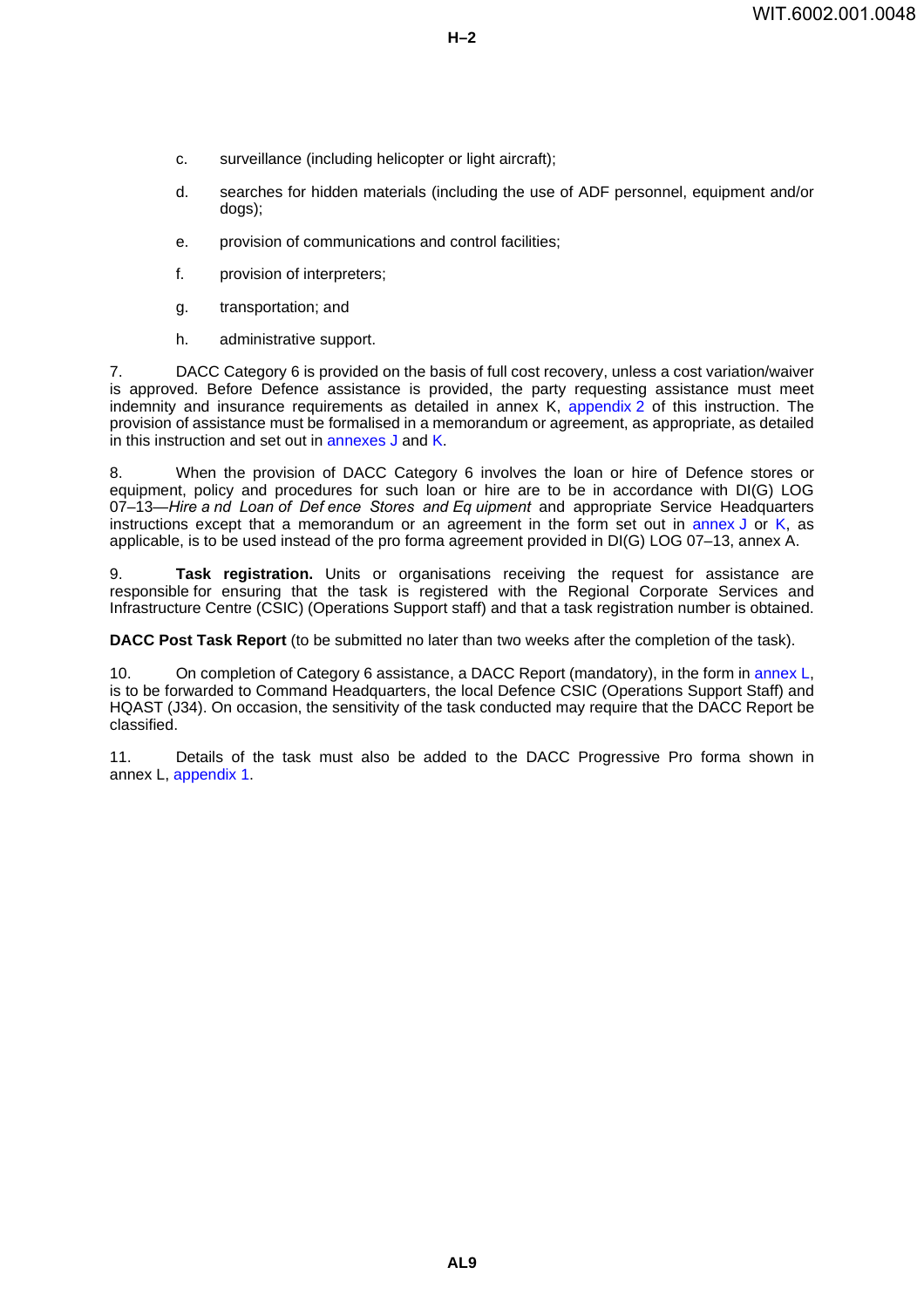**ANNEX I TO DI(G) OPS 05–1** File as: (NAVY OPS 11–2 (ARMY OPS 49–1 (AIR FORCE OPS 1–2 **(Complete Revision)**

# <span id="page-38-0"></span>**DEFINITION OF COSTS <sup>I</sup>**

#### **Direct costs <sup>1</sup>**

1. Direct Costs are costs that can be attributed specifically to an activity. They include operating and maintenance costs of plant and equipment, vehicles, aircraft or vessels. Direct costs also include personnel costs (salaries, salary allowances), capital costs (depreciation of assets over the extended life of the asset), interest on capital to cover the opportunity costs to Defence, consumable stores and travel costs, etc.

#### **Indirect Costs <sup>2</sup>**

2. Indirect Costs are costs or outlays that cannot be attributed specifically to an activity, and are sometimes referred to in Defence as on-costs. Indirect costs include overhead expenses for general administration (eg activity overheads and management overheads), capital costs (depreciation of assets over the expected life of the asset), interest on capital to cover the opportunity cost to Defence and costs associated with the use of buildings such as heating, cleaning, fuel, light and power, etc.

### **Full Cost <sup>3</sup>**

3. The Full Cost is the total cost of an activity determined by adding together all direct and indirect costs.

### **Additional Costs <sup>4</sup>**

4. Additional Costs are costs that are specifically attributed to an activity but exclude expenditure which would normally have been incurred whether the activity had been carried out or not. For example, Additional Costs could include expenditure directly attributed to an activity for such items as fuel, spares and maintenance, but would exclude expenditure on items such as salaries and superannuation which would have been incurred regardless of whether the activity was carried out.

### **Source of rates <sup>5</sup>**

5. Rates for Defence Service and civilian personnel are available from the Chief Finance Officer home page on the Defence Restricted Network Intranet, the *Manual of Cos ting, Charging and Cost Recovery* Part One *Personnel Costs and Related Overheads*.

6. Rates for ships, aircraft, vehicles etc are contained in the *Manual of Co sting, Charging and Cost Recovery*, Part Two—*Schedule of Rates and Charges*.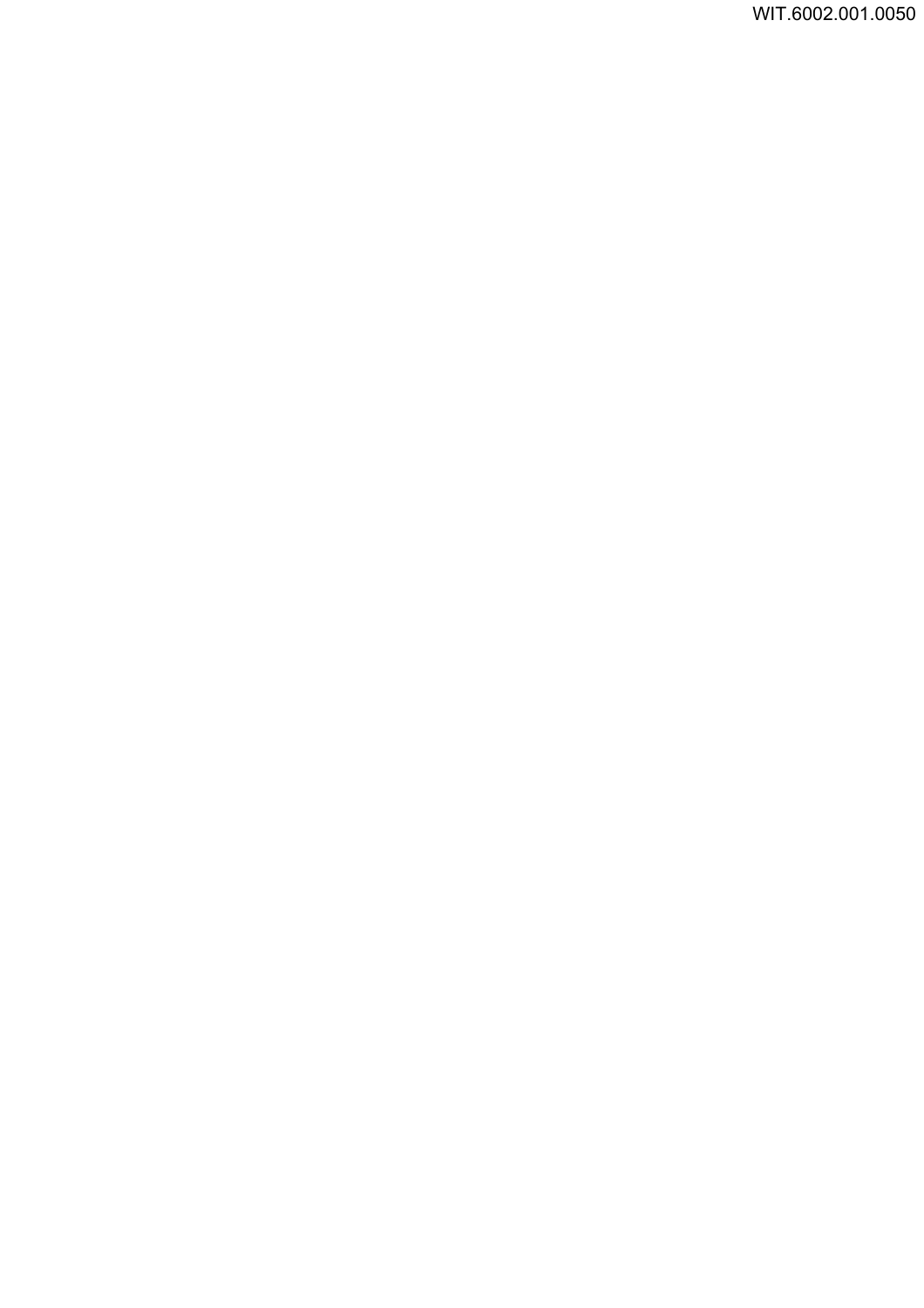**ANNEX J TO DI(G) OPS 05–1** File as: (NAVY OPS 11–2 (ARMY OPS 49–1 (AIR FORCE OPS 1–2 **(Complete Revision)**

# <span id="page-40-0"></span>**PRO FORMA MEMORANDUM TO OTHER COMMONWEALTH DEPARTMENTS OR AGENCIES UNDER COMMONWEALTH DIRECTION <sup>J</sup>**

### **MEMORANDUM TO PARTY TO BE ASSISTED <sup>1</sup>**

(Name of party to be assisted)

(Heading—'DEFENCE ASSISTANCE FOR (title of assistance requested'))

2. I refer to your request for the provision of Defence assistance for [title of assistance requested].

3. The requested assistance as detailed in the appendix to this memorandum will be provided for "\* the costs detailed in the appendix' (for Categories 3, 4 and 6)/"\* free of charge' (for Category 5) (\* delete whichever is inapplicable).

4. The assistance will be provided on the basis that (name of Commonwealth Department or agency) will meet any costs in addition to those outlined in the appendix arising out of the provision of the assistance—in particular, costs associated with any claims against the Commonwealth and costs of any loss of, damage to, or required cleaning of the property of this Department.

### **Appendix:**

1. [Details of assistance to be provided](#page-42-0)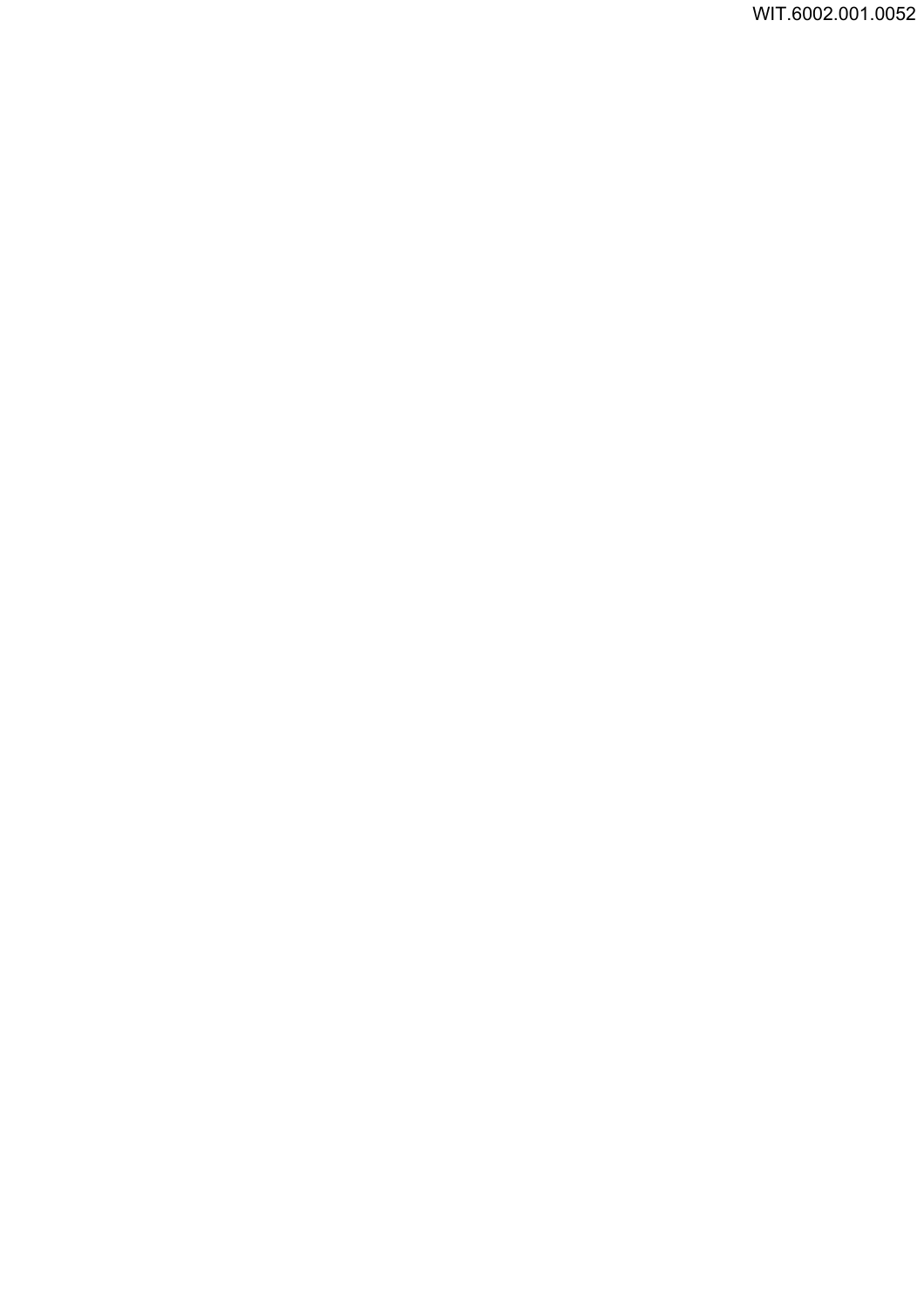**APPENDIX 1 TO ANNEX J TO DI(G) OPS 05–1** File as: (NAVY OPS 11–2 (ARMY OPS 49–1 (AIR FORCE OPS 1–2 **(Complete Revision)**

# <span id="page-42-0"></span>**DETAILS OF ASSISTANCE TO BE PROVIDED <sup>1</sup>**

1. Details of assistance is to be provided.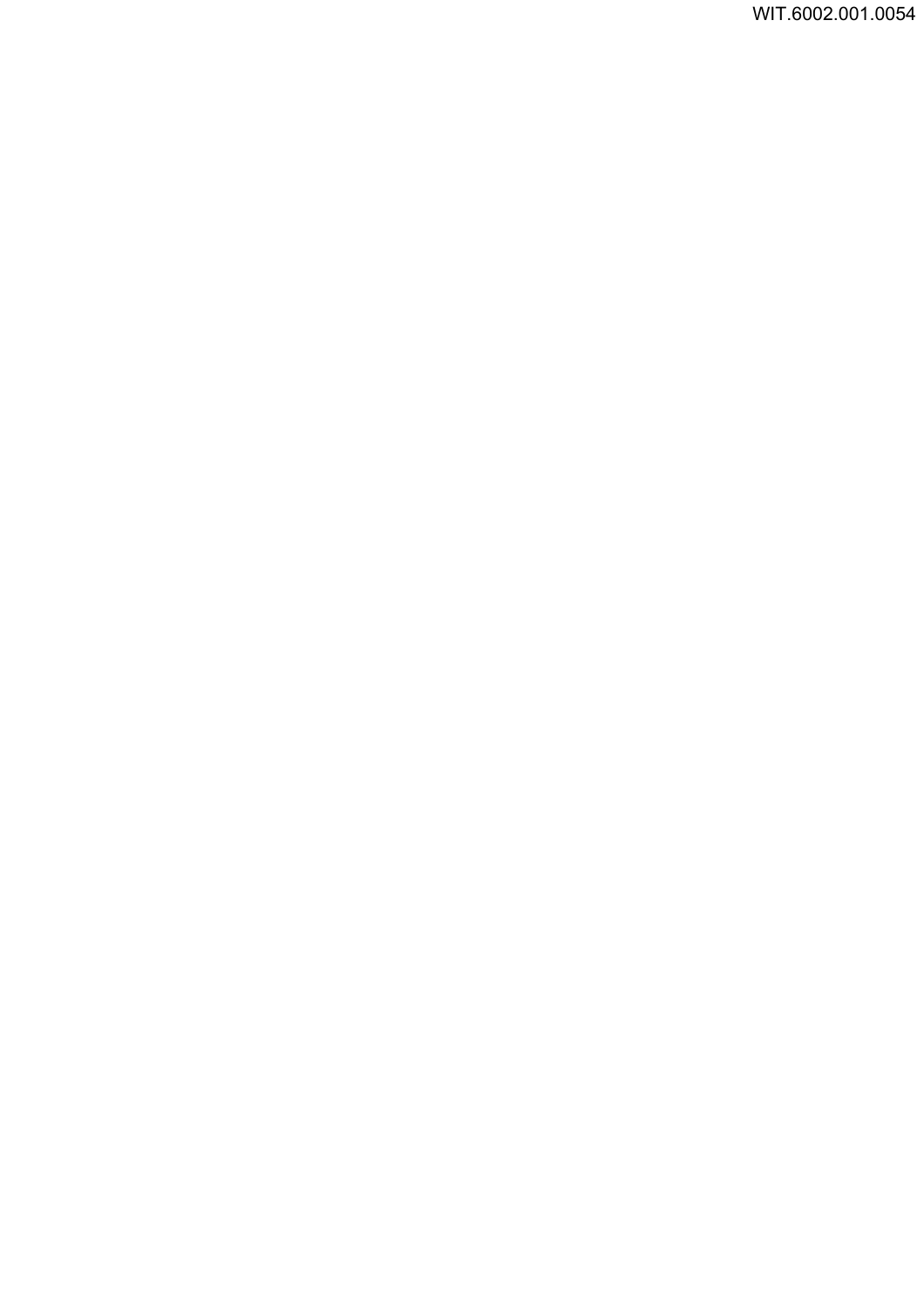**ANNEX K TO DI(G) OPS 05–1** File as: (NAVY OPS 11–2 (ARMY OPS 49–1 (AIR FORCE OPS 1–2 **(Complete Revision)**

# <span id="page-44-0"></span>**PRO FORMA AGREEMENT <sup>K</sup>**

### **LETTER TO PARTY TO BE ASSISTED <sup>1</sup>**

[Name and address of party to be assisted (must be a legal entity)]

[Date]

Dear [..........]

[Heading—'DEFENCE ASSISTANCE FOR (title of assistance requested)']

I refer to your request for the provision of Defence assistance for [title of assistance requested]

The requested assistance detailed in attachment 1 to this letter will be provided by the Commonwealth to [name of party to be assisted] for '\* the costs detailed in attachment 1' (for Categories 3, 4, and 6)/'\* free of charge' (for Category 5) [\* delete whichever is inapplicable], subject to the terms and conditions in this letter and its attachments 1 and 2, which shall constitute the agreement between the parties for the provision of the assistance.

The assistance shall be provided [period of assistance—eg 'from .......... to ..........' or 'during the period from the date of the acceptance by (name of party to be assisted) of the terms and conditions contained herein to ..........'].

If the terms and conditions set out herein are acceptable to [name of party to be assisted], would you kindly attend to the execution of the attached copy of this letter and return that copy to me.

Yours faithfully

### [Officer responsible]

[Name of party to be assisted] hereby accepts and agrees to the terms and conditions set out in this letter and its attachments 1 and  $2<sup>1</sup>$  in respect of assistance to be provided by the Commonwealth for [title of assistance requested].

(*Signature(s) (of approved recipient))*

### **Appendixes:**

- 1. [Terms and conditions for Defence Assistance](#page-46-0)
- 2. [Defence Assistance to the Civil Community—indemnity and insurance arrangements](#page-48-0)

<sup>1</sup> Attachment 1 will be a list of the assistance to be provided. Attachment 2 ([appendix](#page-46-0) 1 to this annex) is the terms and conditions for Defence Assistance.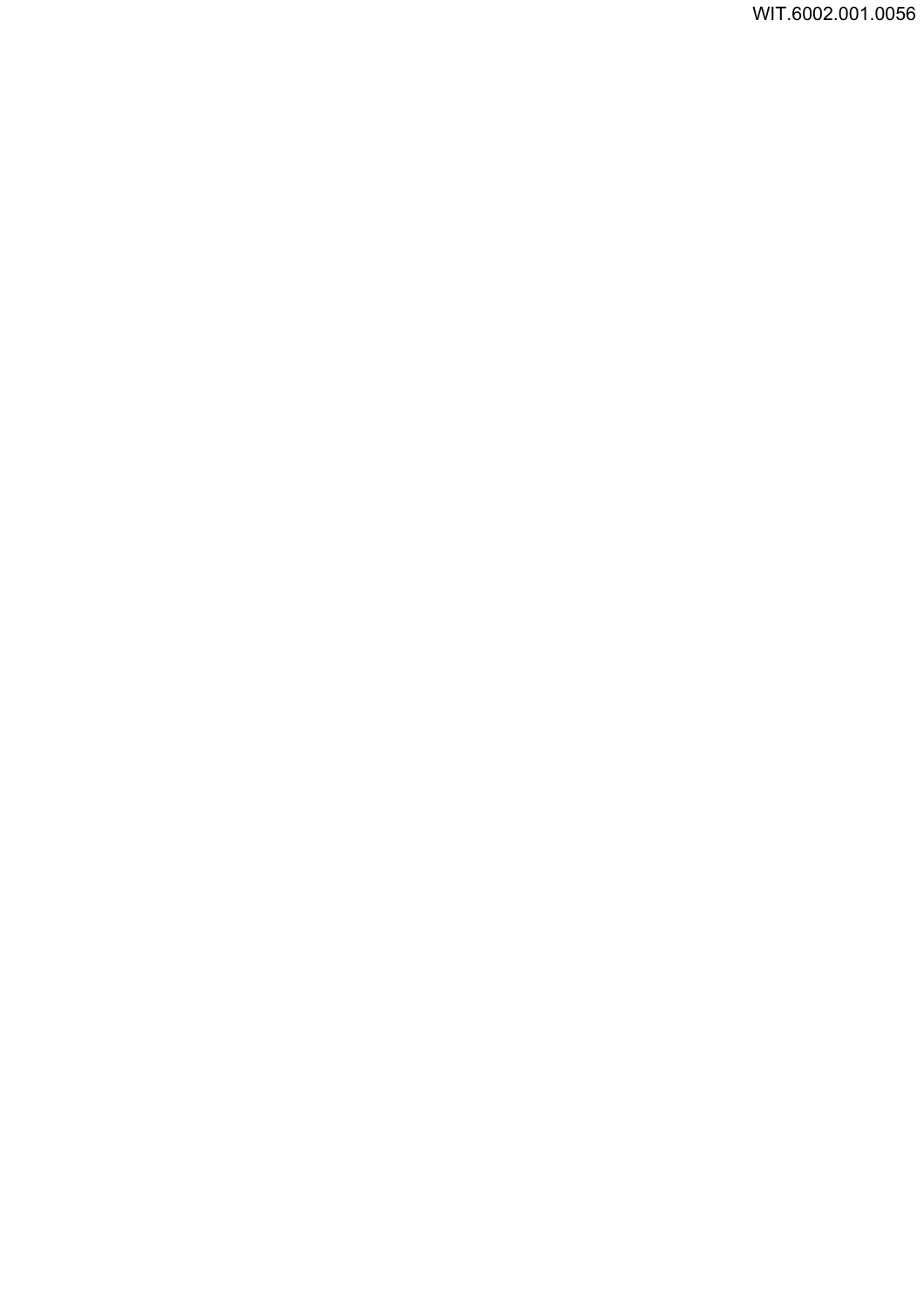**APPENDIX 1 TO ANNEX K TO DI(G) OPS 05–1** File as: (NAVY OPS 11–2 (ARMY OPS 49–1 (AIR FORCE OPS 1–2 **(Complete Revision)**

# <span id="page-46-0"></span>**TERMS AND CONDITIONS FOR DEFENCE ASSISTANCE <sup>1</sup>**

- 1. In these terms and conditions, unless the contrary intention appears:
	- a. 'assisted party' means the party to whom the assistance is provided;
	- b. 'Commonwealth' means the Commonwealth of Australia; and
	- c. 'Department' means the Department of Defence.
- 2. In these terms and conditions the term:
	- a. 'assistance' includes, as appropriate, the provision of services by Commonwealth officers, employees or agents, the hire or purchase of Commonwealth equipment or stores, and the use of Commonwealth facilities; and
	- b. 'Commonwealth officers, employees or agents' includes members of the Australian Defence Force.

3. Unless otherwise mutually agreed, the assisted party shall pay to the Department the costs, detailed in attachment 1 prior to the provision of assistance.

4. The assistance provided may be varied by agreement in writing between the Commonwealth and the assisted party. If so varied, at the conclusion of the provision of assistance the Department shall calculate the costs of assistance actually provided and adjust the sum so calculated against the costs paid by the assisted party. Any costs which then remain unpaid by the assisted party shall be due and payable on notification to the assisted party by the Department, and any costs paid by the assisted party in excess of the costs calculated by the Department shall be repaid by the Department.

5. The Commonwealth does not give any assurance as to the suitability for any purpose of the assistance provided by the Commonwealth to the assisted party.

6. The assistance shall be provided only if it or any part of it is not required by the Department for other activities. In the event that the Department does not provide any part of the assistance detailed in attachment 1, the Department shall refund on a pro rata basis costs paid for that part of the assistance not provided, but the Commonwealth shall not be liable for any loss or damage suffered by the assisted party as a result of any reduction in assistance.

7. The assisted party shall indemnify the Commonwealth, its officers, employees or agents from and against all claims, actions, proceedings, demands, costs and expenses arising or relating to any loss, damage or injury (including death) to any person (including Commonwealth officers and employees) or property (including Commonwealth equipment) caused by or arising out of the assistance, except where such loss, damage or injury (including death) was caused by, or arose out of, any act or omission by the Commonwealth, its officers, employees or agents<sup>1</sup>.

8. The assisted party shall effect and maintain insurance in respect of the indemnification in clause 7, which policies shall be endorsed with the name of the Commonwealth as loss payee. The party assisted shall provide the Commonwealth with a copy of any insurance policy or policies so effected and a certificate of currency2.

9. This agreement for the provision of assistance shall be governed by and construed in accordance with the laws of the State or Territory of Australia in which the largest part by cost of the assistance is provided, and the assisted party shall submit to the jurisdiction of the courts of that State or Territory.

<sup>1</sup> For Special Aeromedical Evacuation as DACC Category 4, delete paragraphs 7. and 8. of appendix 1 to this annex.

<sup>2</sup> For State/Territory and Local Governments, and for DACC Category 5 where it has been decided not to insist on insurance, delete paragraph 8. of appendix 1 to this annex.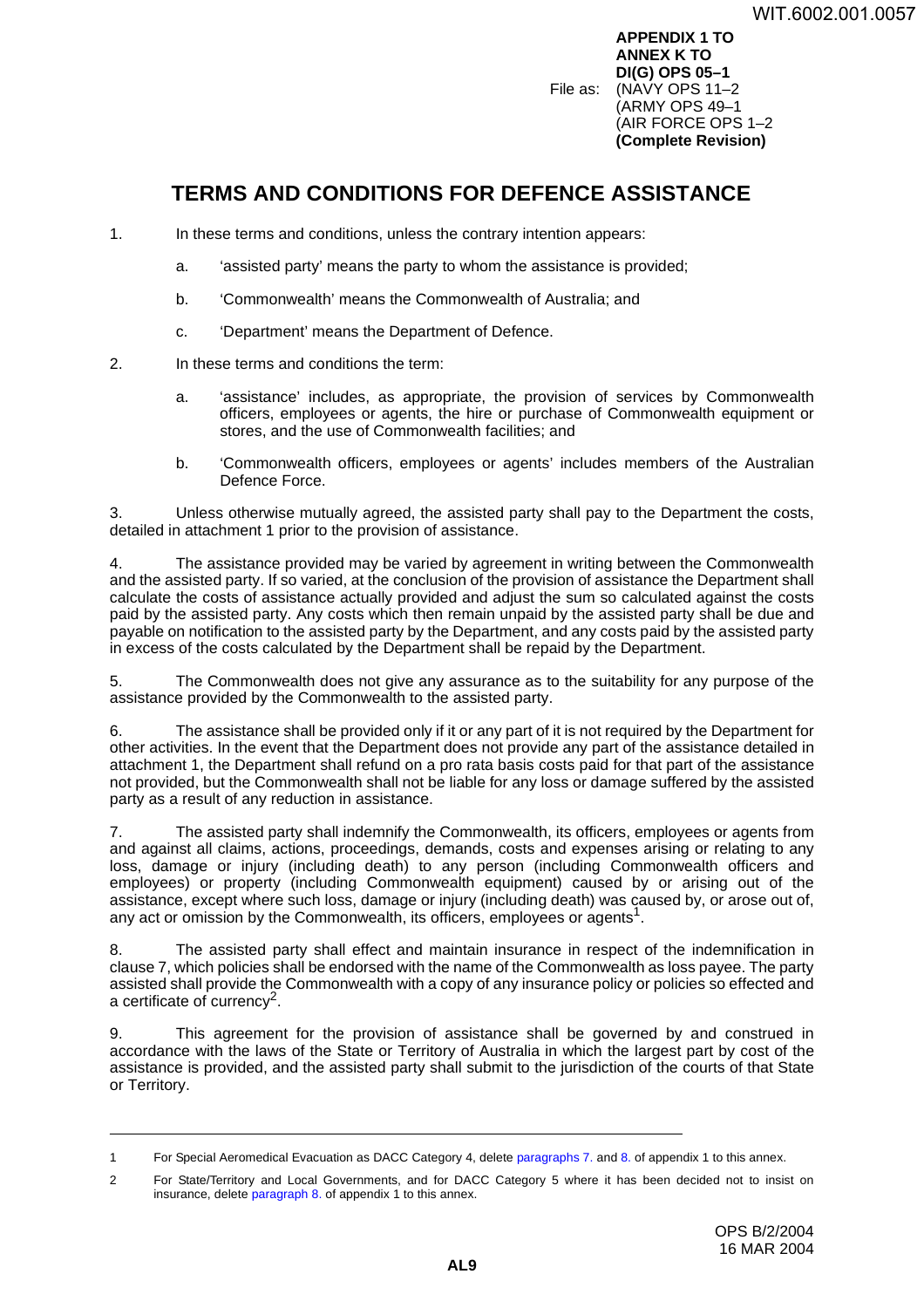10. If the assistance includes the provision of Commonwealth equipment of stores, the assisted party shall nominate a person or persons, who may be a Commonwealth officer, employee or agent, as being authorised on behalf of the assisted party to collect the equipment or stores from the sites on which they are located, and to return hired equipment or hired stores to the sites from which they were collected, or other sites agreed between the parties. The assisted party shall be responsible for all equipment and stores from the time of collection of the equipment or stores. The responsibility of the assisted party for hired equipment or hired stores shall cease when the hired equipment or hired stores are returned.

11. Hired equipment and hired stores shall be returned in a clean condition to sites from where they were collected, or other sites agreed between the parties. The assisted party shall be liable for the cost of any cleaning assessed by the Department to be required for the equipment or stores and for any loss of, or damage to, the equipment or stores which is assessed by the Department to be in excess of fair wear and tear. Such assessments by the Department shall be final and binding on the parties.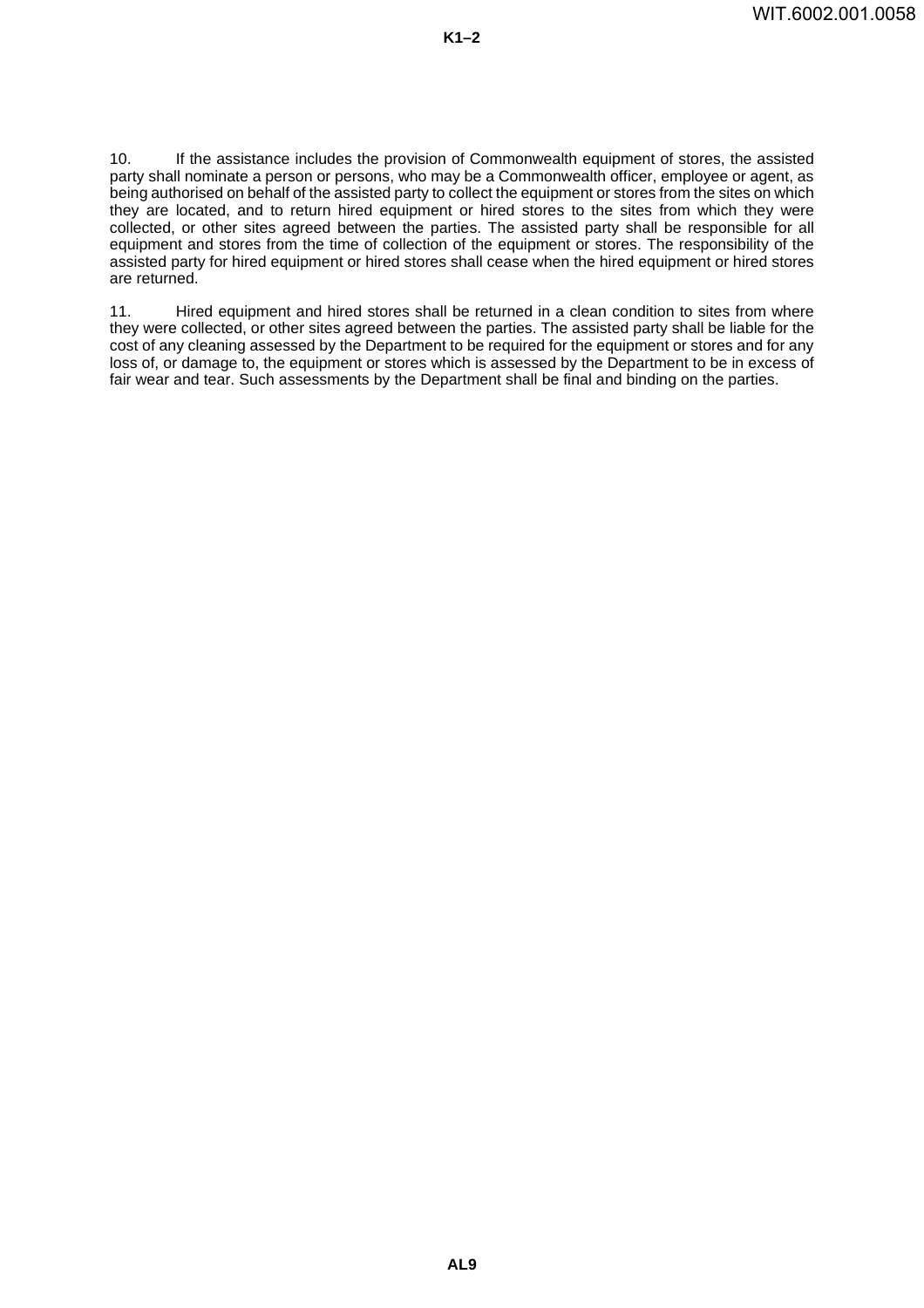**APPENDIX 2 TO ANNEX K TO DI(G) OPS 05–1** File as: (NAVY OPS 11–2 (ARMY OPS 49–1 (AIR FORCE OPS 1–2 **(Complete Revision)**

# <span id="page-48-0"></span>**DEFENCE ASSISTANCE TO THE CIVIL COMMUNITY—INDEMNITY AND INSURANCE ARRANGEMENTS <sup>2</sup>**

### **AUSTRALIAN DEFENCE FORCE PROCEDURE <sup>1</sup>**

1. Complete [annex](#page-14-0) B to this instruction, paragraphs 1. to 10., detailing requesting organisation, nature of assistance required and resources needed.

Assess the nature of the body seeking assistance, ie what kind of body or organisation it is. This is important in assessing whether or not the body is accepted as a 'self insurer', or whether it will be required to obtain commercial insurance in support of its indemnity provided to the in respect of Defence Assistance to the Civil Community (DACC).

3. Accepted 'self insurers' would include the following:

- a. Commonwealth Department or Agency; or
- b. State/Territorial/Local Government department or Agency;
- 4. Bodies required to obtain commercial insurance would include the following:
	- a. Commonwealth Government Business Enterprise (GBE) or Statutory Authority;
	- b. State/Territorial GBE or Statutory Authority;
	- c. private company, firm/partnership, incorporated association; and
	- d. civilian unincorporated association (such as a community group).

5. Assess the potential liability in terms of dollars in the event of misadventure, accident, loss of The assessment may involve replacement valuation of Australian Defence Force (ADF) resources committed to the DACC task, or it may involve assessment of 'worst case scenario' damages to which the ADF might be exposed as a consequence of undertaking the DACC task. This might require consideration of the amounts commonly addressed in standard public liability coverage (eg a common figure for public liability insurance is \$20 million). Keep in mind that it might be more appropriate to undertake the task as 'hire or loan' of stores, rather than as DACC.

6. Ask whether indemnity and insurance is appropriate in the circumstances. (This requires a degree of risk management and subjective assessment.) This may entail consideration of the following issues:

- a. the level of financial risk to the Commonwealth,
- b. the ability of the requesting body to obtain or pay for insurance cover, and
- c. whether it is reasonable to apply the indemnity and insurance requirement.

7. For any organisation receiving assistance, the insurance cover for the organisation must be assessed against the provided assistance to determine whether the assistance is covered by the organisation's insurance policy. Depending on the level of assistance, it may be necessary for the organisation to obtain a separate insurance policy, or the organisation may be requested to arrange with its insurer to endorse the interest of the Commonwealth as a loss payee.

8. Always apply the indemnity requirement to all DACC agreements<sup>1</sup>. Ensure that the indemnity agreement is consistent with annex K, [appendix](#page-46-0) 1 of this instruction. A sample agreement, with guide to completion, is shown in [appendix](#page-50-0) 3 to this annex.

<sup>1</sup> An Agreement (and hence Indemnity) is not required for DACC Category 1 or 2.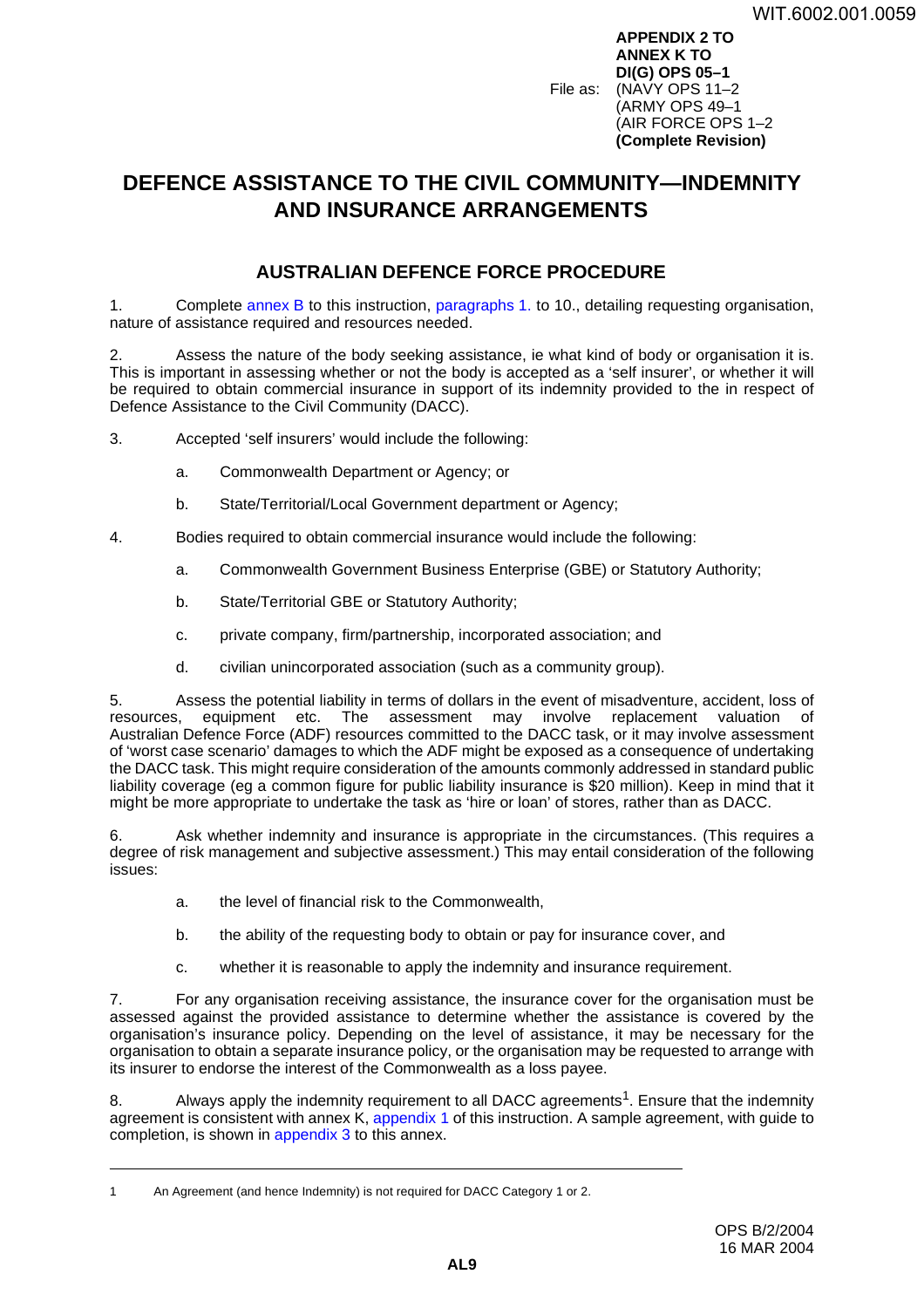9. Ensure that the person signing the agreement on behalf of the civilian body is empowered and authorised to do so. If a company seal must be affixed to the agreement, ensure that this is done in addition to the signature of the authorised person or persons.

10. Ensure that the person signing the indemnity agreement on behalf of the ADF is authorised to do so (ie the properly authorised person).

11. Ensure that two identical originals of the agreement are prepared and signed. One is retained by the ADF and the other is retained by the body receiving the assistance and providing the indemnity to the ADF.

12. If in doubt about any of the steps outlined above, consult Budgets and Financial Planning Division (DC&A) and/or The Defence Legal Service.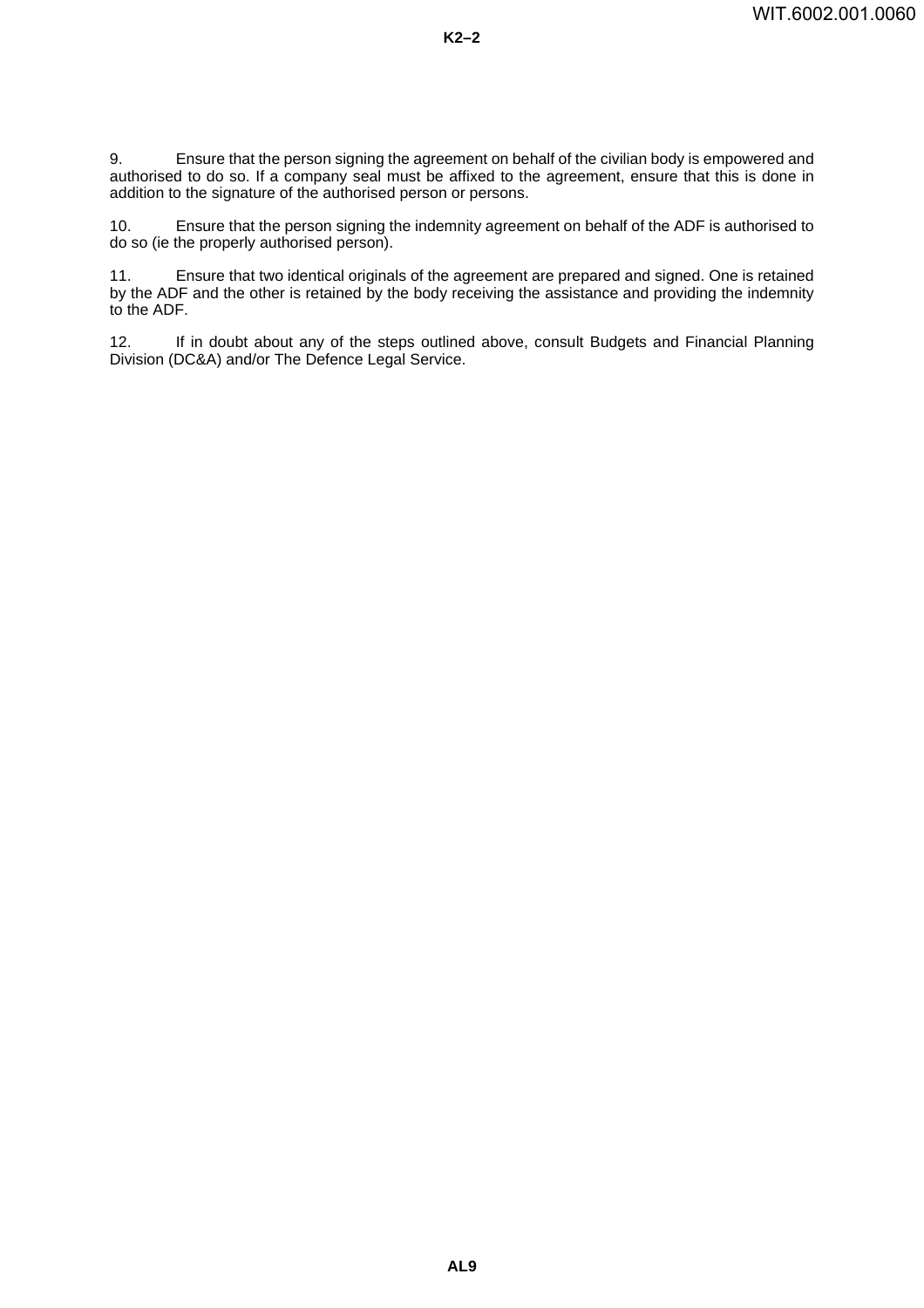**APPENDIX 3 TO ANNEX K TO DI(G) OPS 05–1** File as: (NAVY OPS 11–2 (ARMY OPS 49–1 (AIR FORCE OPS 1–2 **(Complete Revision)**

# <span id="page-50-0"></span>**GUIDE TO COMPLETING DEED OF INDEMNITY <sup>3</sup>**

#### **GUIDE TO COMPLETING DEED OF INDEMNITY**

**'DRAFT' DEED FOR THE PROVISION OF DEFENCE ASSISTANCE FOR THE** [*insert name of event*]

THIS DEED is made on the ……………. day of [*month*] [*year*]

#### **BETWEEN**

COMMONWEALTH OF AUSTRALIA (represented in this Deed by the Department of Defence) of the one part

#### AND

[*name of assisted party*], the assisted party of the other part

### **RECITALS**

- A. The Commonwealth has been asked by the assisted party to provide the assistance described in Item 2 of the attached Reference Schedule.
- B. In providing assistance to the assisted party any Commonwealth capabilities and assets utilised to assist the assisted party always remain subject to the command and control of the Department.
- C. The Commonwealth has agreed to provide assistance to the assisted party on the terms and conditions detailed in this Deed.

#### **NOW THIS DEED WITNESSES AS FOLLOWS:**

- 1. In these terms and conditions, unless the contrary appears:
	- a. 'assisted party' means the party identified in Item 1 of the attached reference Schedule to whom assistance is provided;
	- b. 'Commonwealth' means the Commonwealth of Australia and includes the Department of Defence and the Australian Defence Force;
	- c. 'Department' means the Department of Defence and includes the Australian Defence Force;
	- d. 'Commonwealth officers, employees and agents' includes members of the Australian Defence Force; and
	- e. 'Item' means the relevant item number as set out in the Reference Schedule.
- 2. The costs for provision of the assistance referred to in Item 2 are waived by the Commonwealth. In accordance with Clause 12 the assistance may be varied by agreement in writing between the Commonwealth and the assisted party.**<sup>2</sup>**
- 3. Unless otherwise mutually agreed, the assisted party shall pay to the Department the costs detailed in Attachment 1, prior to the provision of the assistance. In accordance with Clause 12 the assistance may be varied by agreement in writing between the Commonwealth and the assisted party. If so varied, at the conclusion of the provision of assistance the Department shall calculate the costs of assistance actually provided and adjust the sum calculated against the costs paid by the assisted party. Any costs which then remain unpaid by the assisted party, shall be due and payable on notification to the assisted party by the Department. Any costs

 $2^2$  Delete as applicable. Only one of the clauses is to be used. Remove italics and reference to note 4.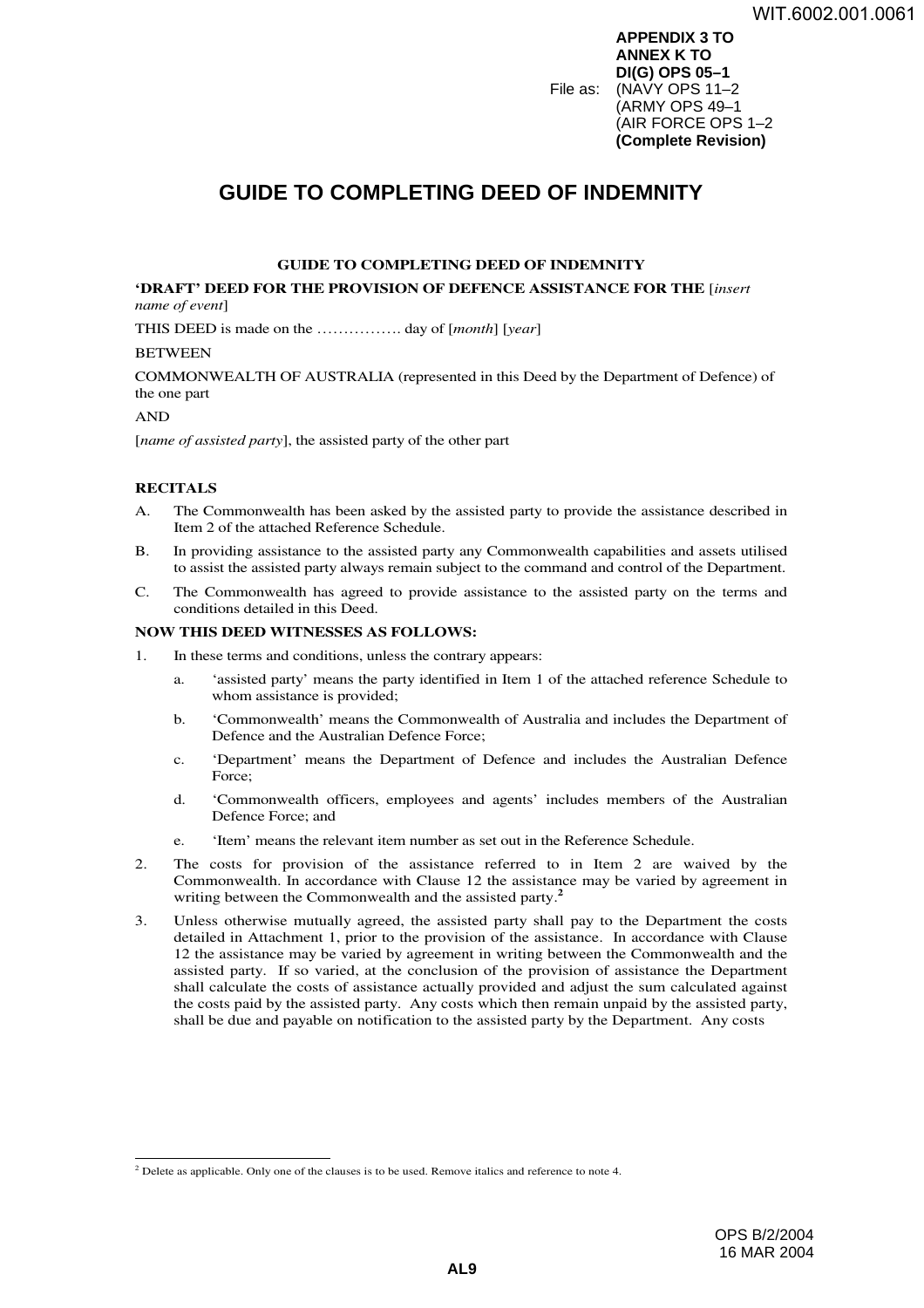paid by the assisted party in excess of the costs calculated by the Department shall be repaid by the Department.[refer to note 4]

- 4. The assistance shall be provided only if it or any part of it is not required by the Department for other activities. Any Commonwealth capabilities and assets utilised by the Department in providing assistance to the assisted party under this Deed are subject to the operational requirements of the Department. The Department reserves the right to assign its capabilities and assets, and in particular military elements, at its absolute discretion and to withdraw capabilities and assets utilised in providing assistance to the assisted party if the Department considers this to be necessary.
- 5. The Department retains absolute discretion to not provide assistance to the assisted party under this Deed if the Department considers that it is not safe to conduct the activity constituting the assistance, as detailed in Item 2. In the event that the Department does not, for whatever reason, provide all, or any part of, the assistance detailed in Item 2, the Commonwealth shall not be liable for any loss or damage suffered by the assisted party as a result of any reduction in assistance.
- 6. The assisted party shall indemnify the Commonwealth, its officers, employees or agents from and against all claims, action, proceedings, demands, costs and expenses arising relating to any loss, damage or injury (including death) to any person (including Commonwealth officers and employees) or property (including Commonwealth equipment) caused by or arising out of the provision of the assistance, except where such loss, damage or injury (including death) was caused by, or arose out of any act or omission by the Commonwealth, its officers, employees or agents.
- 7. The assisted party shall, at its own cost, effect and maintain relevant insurance polices in respect of the indemnification at Clause 6. Such policies shall include:**<sup>3</sup>**
	- a. Public Liability insurance, to be issued in the name of  $\binom{4}{1}$  for the amount specified in Item 3; and
	- b. Workers Compensation insurance in respect of Clause 6.
- 8. The assisted party shall provide the Commonwealth with copies of insurance polices so effected and a certificate of currency on or before the execution of this Deed. All insurance policies are to be in a form acceptable to the Commonwealth.
- 9. If, in the provision of the assistance, any personal injury (including death) or damage to property occurs which may give rise to a claim, including a claim from a third party, as a result of any act or omission of the Commonwealth, its officers, employees or agents, whether such act or omission is negligent or otherwise, the assisted party shall as soon as reasonably practicable:
	- a. inform the Commonwealth of such injury (including death) or damage to property; and
	- b. if requested by the Commonwealth, provide all documentation and other information to the Commonwealth concerning such injury (including death) or damage to property.
- 10. The assisted party shall provide all assistance to the Commonwealth as may be necessary or reasonably required by the Commonwealth for the purpose of enforcing any rights and remedies, or of obtaining relief or indemnity from other parties to which the Commonwealth

 $3$  Insert details of specific insurance policies here. The policies listed under clauses 7(a) and 7(b) represent the minimum requirement. Defence may seek additional insurance from an assisted party depending upon the type of DACC activity involved. Prior to approving any DACC assistance, Defence units are required to carry out detailed risk assessments in order to identify all risks, including insurable risks, associated with that DACC activity. Refer to Guide for Completing Deed of Indemnity for further details. <sup>4</sup>

Insert *'the Assisted Party and the Commonwealth jointly'* or *'the Assisted Party'*. Where the Assisted Party is a Commercial body, the Commonwealth would normally require the Assisted Party to obtain Public Liability insurance in the name of the Commonwealth and the Assisted Party. Where this is the case insert *'the Assisted Party and the Commonwealth jointly'*. Where the

Assisted Party is a non-commercial body, it may be sufficient to have Public Liability insurance in the name of the Assisted Party only. Where this is the case insert *'the Assisted Party'*.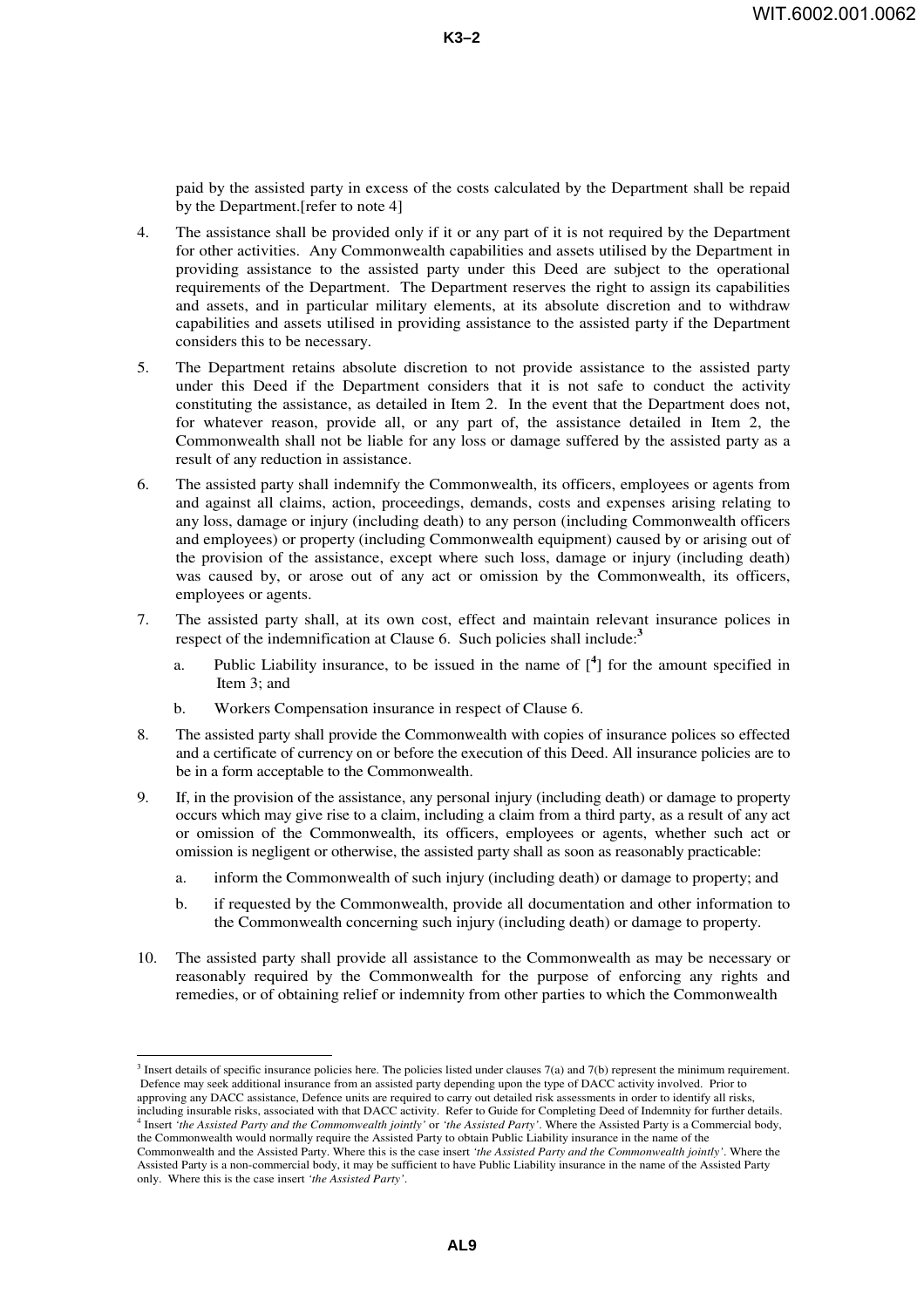**K3–3 APPENDIX 3 TO ANNEX K TO DI(G) OPS 05–1** File as: (NAVY OPS 11–2 (ARMY OPS 49–1 (AIR FORCE OPS 1–2 **(Complete Revision)**

may be subrogated, whether such assistance be required before or after the indemnification of the Commonwealth by the assisted party.

- 11 This Deed shall be governed by and construed in accordance with the laws of the State or Territory of Australia in which the largest part of the assistance is provided (from a costing perspective), and the assisted party shall submit to the jurisdiction of the courts of that State or Territory.**<sup>5</sup>**
- 12. The failure by the Commonwealth at any time to enforce a provision of this Deed shall not be construed as a waiver of that provision by the Commonwealth or in any way affect the validity of this Deed or any part of it.
- 13. This Deed constitutes the entire agreement between the parties and supersedes all prior communications, negotiations, arrangements and deeds whether oral or written between the parties with respect to the subject matter hereof and shall not be varied unless agreed in writing and signed by the parties hereto.
- 14. The address for service of notices on the Commonwealth is set out in Item 4.
- 15. The address for service of notices on the assisted party is set out in Item 5.

**IN WITNESS WHEREOF** the parties have executed this Deed on the date first written.

| <b>SIGNED SEALED AND DELIVERED</b>                                 |          |
|--------------------------------------------------------------------|----------|
| for and on behalf of the                                           |          |
| <b>COMMONWEALTH OF AUSTRALIA</b>                                   |          |
|                                                                    |          |
| Authorised to act for and on behalf of the<br>Minister for Defence |          |
| The Common Seal of                                                 | $)^7$    |
| $\left[ \begin{array}{c} 8 \\ 1 \end{array} \right]$               |          |
| ACN $\lceil \frac{9}{1} \rceil$                                    |          |
| Was hereunto affixed in accordance with its                        |          |
| Articles of Association                                            | 10       |
| Secretary                                                          | Director |

 $<sup>5</sup>$  If assistance is delivered wholly in one State/Territory – e.g. for the NRL Grand Final in NSW, then nominate the law of that</sup> State/Territory ie '*This deed shall be governed by and construed in accordance with the laws of the State of New South Wales, and the assisted party shall submit to the jurisdiction of the courts of that State'.* 6 Ministerial authorisation allows holders of particular positions to exercise the Minister's power on his behalf. Accordingly,

authorised officers are required to provide the full title of their positions in the Deed as an evidence of their authority. (Please note that authorisations must be re-issued by successive Ministers). <sup>7</sup>

The Assisted Party can insert its own signature block or alternatively, the standard signature block provided below can be used. <sup>8</sup> Insert name of the Assisted Party seeking the Deed.<br><sup>9</sup> Insert the ACN of the Assisted Party seeking the De

Insert the ACN of the Assisted Party seeking the Deed.

<sup>&</sup>lt;sup>10</sup> This is a standard signature block. The Assisted Party can provide its own signature block as required by its Articles or Memorandum of Association – such as for a Common Seal to be affixed.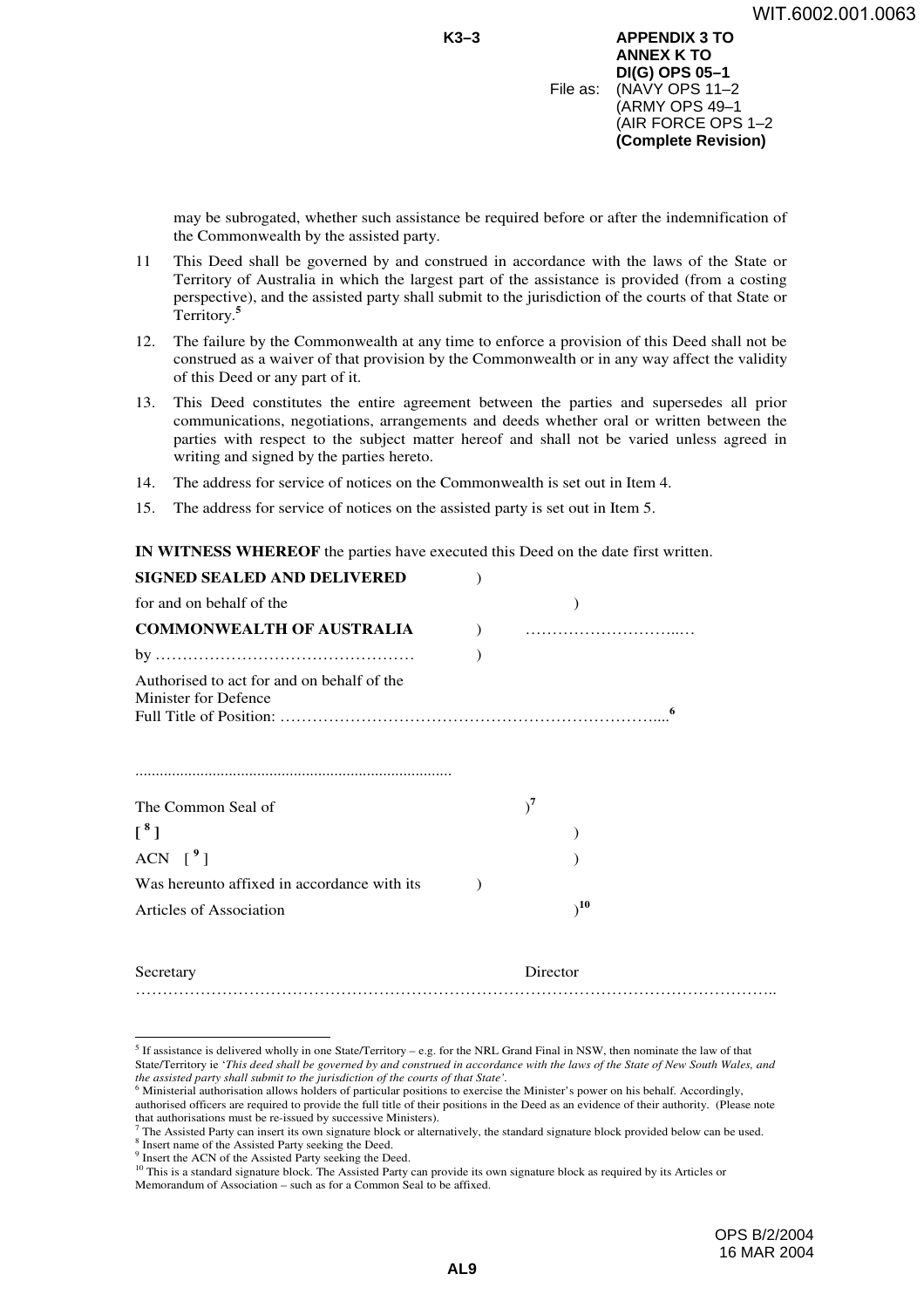#### **Reference Schedule**

**K3–4**

### **Item 1** The Assisted Party is:**<sup>11</sup>**

(refer to Clause 1)

**Item 2** The following assistance will be provided:**<sup>12</sup>**

(refer to Recital A)

**Item 3**

Amount of Insurance required:**<sup>13</sup>**

(refer to Clause 6)

**Item 4** Address for service of notices on the Commonwealth:**<sup>14</sup>**

(refer to Clause 1)

**Item 5** Address for service of notices on the Assisted Party:**<sup>15</sup>**

(refer to Clause 13)

<sup>12</sup> Insert type of support provided.

 $11$  Insert name of the Assisted Party running the event – this will be the same as the signature block.

 $13$  Insert amount of insurance required – for each individual instance and in the aggregate.

<sup>&</sup>lt;sup>14</sup> Insert details for the service of notices upon the Commonwealth.

<sup>&</sup>lt;sup>15</sup> Insert details for the service of notices upon an individual representing the Assisted Party.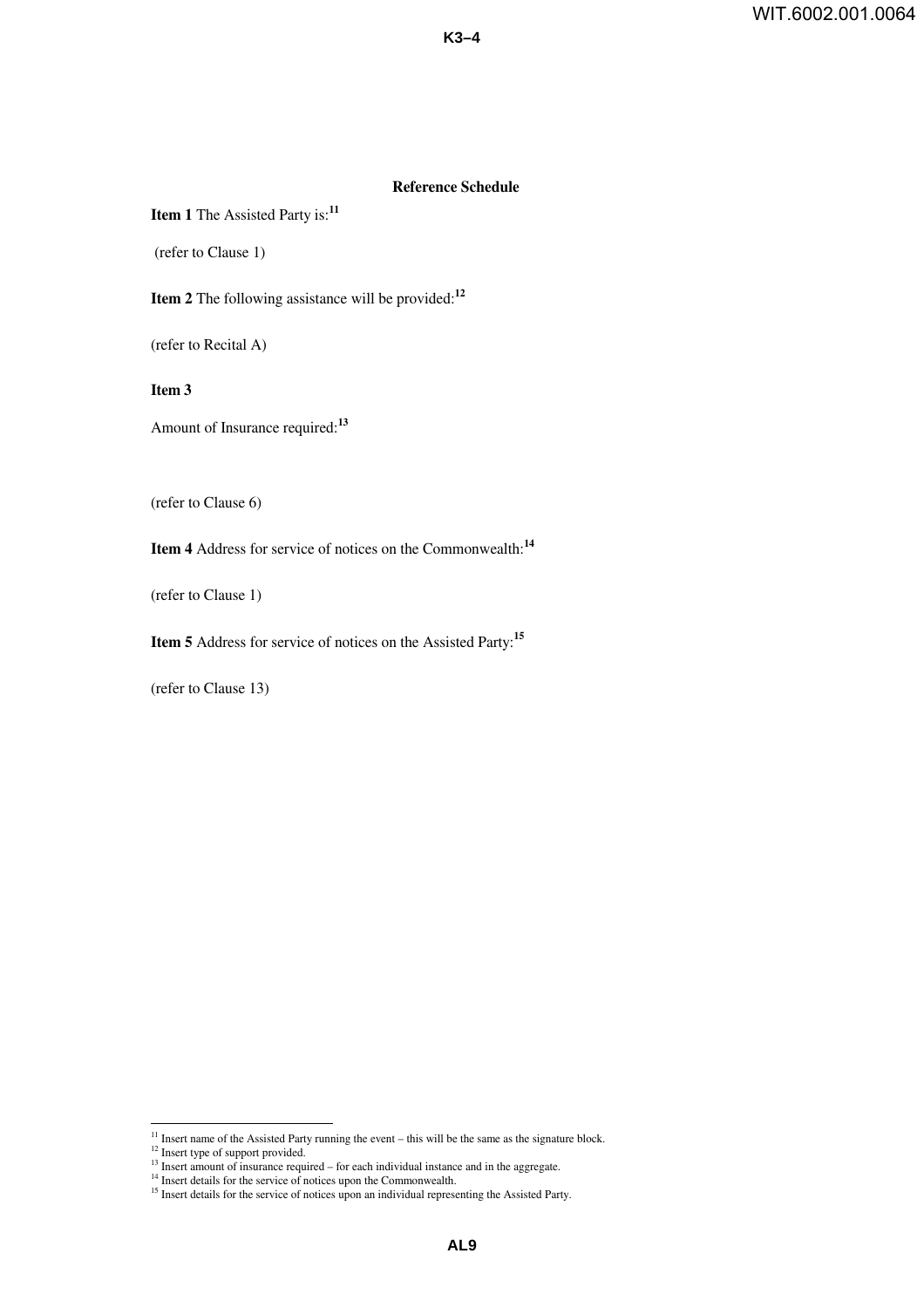**K3–5 APPENDIX 3 TO ANNEX K TO DI(G) OPS 05–1** File as: (NAVY OPS 11–2 (ARMY OPS 49–1 (AIR FORCE OPS 1–2 **(Complete Revision)**

### **NOTES ON COMPLETION OF A DEED OF INDEMNITY**

### **CLAUSE 3**

Depending on the circumstances, only one of the 'Clause 3' alternatives must be accepted.

The first Clause is used when the defence costs for the activity are to be waived/varied – such as in PES authorised events.

The second Clause is to be used when the Defence costs for the activity are to be recovered from the assisted party.

#### **Subsequent Change to waiver/cost recovery arrangements**

If using the first clause when recovery of the Defence costs are waived but it is later decided that the assistance to be provided will change and the Defence costs will be recovered:

- a. A new Deed is required which includes the second Clause 3, and
- b. A new Attachment 1 detailing the changed assistance and Defence costs.

### **CLAUSE 7 – INSURANCE COVERAGE**

It must be determined if insurance is required to protect the interests of the Commonwealth (Defence).

The type of insurance policy required will depend upon the type of DACC activity involved. Defence units are required to carry out detailed risk assessments prior to accepting the provision of any DACC assistance. Based on this assessment, all risks including insurable risks associated with the DACC activity (for both Defence and the assisted party) are to be identified. The Defence Insurance Office is to be consulted to ensure that Defence's insurable risks are covered by existing COMCOVER insurance arrangements. Defence would require the assisted party to obtain relevant insurance polices to cover its insurable risks identified during the risk assessment process.

Risk management is able to advise on the insurance requirements of COMCOVER. The policies listed under clause 7(a) and 7(b) of the indemnity proforma are normally required.

All enquires regarding Defence's current COMCOVER insurance arrangements including the insurance limits in the Schedule of Cover should be directed to:

> Defence Insurance Office Simpson Barracks MACLEOD VIC 3085 Telephone: 1800 990 900 E-mail: dio@defence .gov.au and cmo@defence.gov.au

Detailed information on risk assessment, indemnity and insurance can be obtained from:

Enterprise Risk Management Organisational Effectiveness Branch Organisational Improvement Division – CFO Russell Offices Canberra Telephone: (02) 6266 7654

### **CLAUSE 7 – PARTICULARS OF THE INSURANCE**

Where the assisted party is a commercial enterprise, intending to generate profit from the DACC activity. If the assisted party is required to obtain insurance in the name of the Commonwealth and the assisted party, the following clause is to be added to the Deed to ensure that the insurance policy contains a 'cross liability' clause.

*"The assisted party must ensure that the insurance policy referred to in Clause 7a:*

*i. note the Commonwealth as a named insured under the policy;*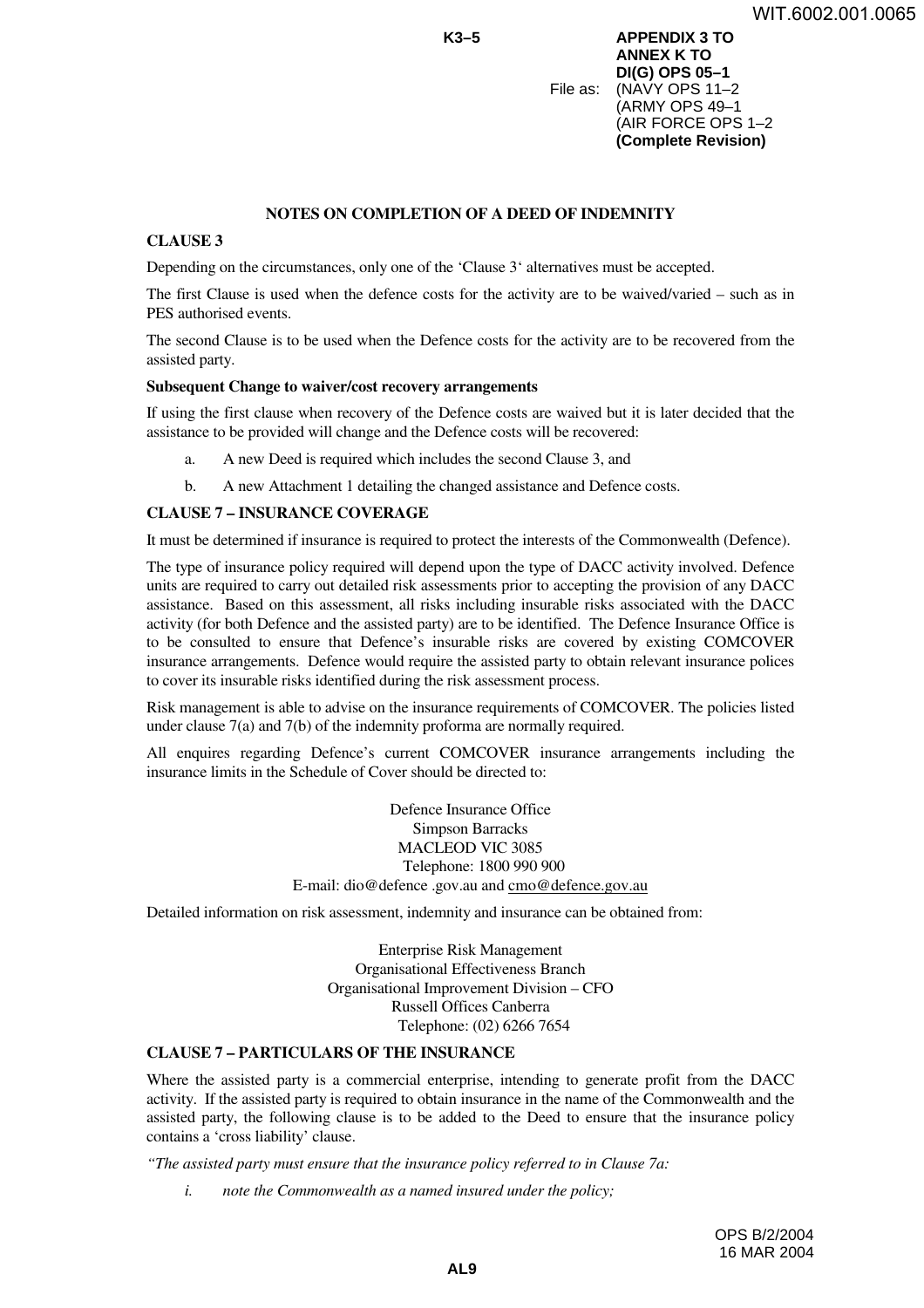- *ii. include a waiver of the insured's right of subrogation against the Commonwealth; and*
- *iii. includes a cross liability clause to the effect that the insurance extends to indemnify each of the named insured separately in the same manner and to a like extent as though the policies had been issued in their separate names and in particular (without limiting the foregoing) indemnifies each of the insured in respect of claims made by the others or by employees and agents of the others.*

In circumstances where the assisted party seeks to obtain/use public liability insurance in its name only, the Defence unit involved in the provision of DACC support is to consider the following factors prior to accepting such a proposal:

- i. benefit to Defence of involvement in the activity
- ii. potential amount of financial liability in the event of accidents,
- iii. type and size on non-government organisation,
- iv. limits or special conditions on insurance offered for the activity,
- v. relevance of subrogation, and
- vi. actual effect of not including the Commonwealth as an insured party under the insurance.

If the assisted party is a government or non-profit organisation, it will usually be sufficient for the public liability insurance to be only in the name of the assisted party. In that case, insert the words '*the assisted Party*'.

#### **Signing the Deed of Indemnity**

Deeds are to be signed only by authorised persons on behalf of the Commonwealth in accordance with current Defence instruments of authorisation.

An authorised person is a member of the APS or ADF who is authorised by the Minister for Defence as shown in Chief Executive Instructions (CEI).

Enterprise Risk Management or DC&A can provide details of authorised persons approved to bind the Commonwealth through Indemnification (CEI Chapter 2 Section 2.5.A). DC&A can be contacted on:

> CFO Directorate of Costing and Analysis Department of Defence Canberra ACT 2600 Telephone: (02) 6265 2197

In the past, there have been situations where the authority for signing indemnities under the Financial Management Act 1997 (FMA Act) have been misunderstood. The appointment of officials under the FMA Act has been incorrectly treated as a delegation of the Chief Executive and authority to sign a deed of indemnity. Although this may not necessarily invalidate a deed, the procedural rules contained in the Defence Chief Executive Instructions are to be complied with.

### **Item 3 Reference Schedule**

The amount of insurance will vary with the assistance provided. To determine the appropriate amount of insurance for a particular activity, consideration should be given to the amount of risk or damage that could be caused by Defence assistance. As an example of the highest level of coverage required for events such as fly-pasts, dump and burns, aerobatic displays - is provided as "Public Liability insurance not less than \$100 000 000 in the aggregate and \$25 000 000 for any one occurrence.

As a general rule, Defence should seek a minimum of \$20 000 000 in the aggregate public liability insurance cover from all assisted parties under DACC. However, consideration should be given to the type of organisation requesting assistance and their capacity to pay the extra insurance premiums. If you have any doubt as to the amount of the insurance required, advice should be sought from Enterprise Risk Management.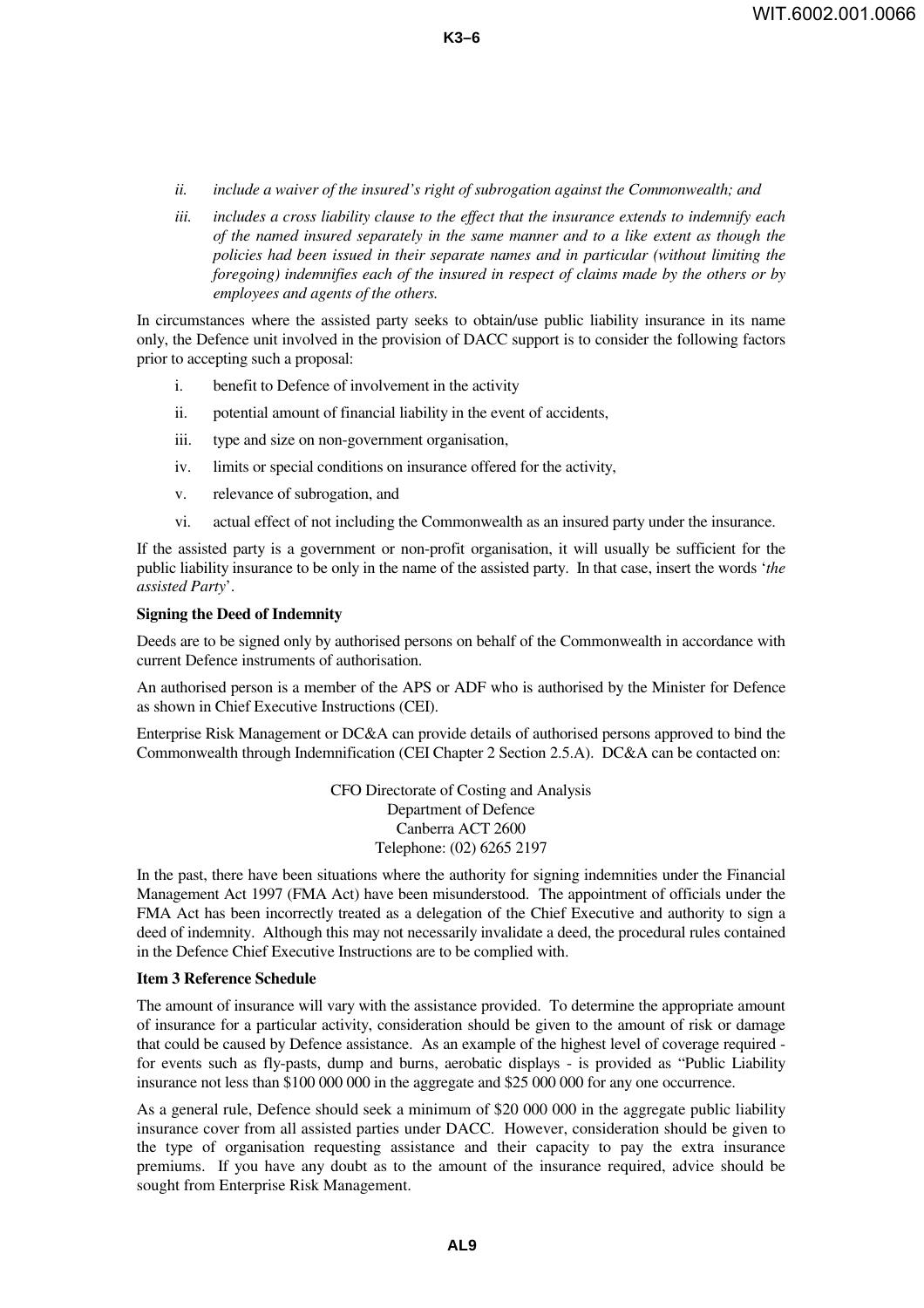**ANNEX L TO DI(G) OPS 05–1** File as: (NAVY OPS 11–2 (ARMY OPS 49–1 (AIR FORCE OPS 1–2 **(Complete Revision)**

# <span id="page-56-0"></span>**DEFENCE ASSISTANCE TO THE CIVIL COMMUNITY TASK REPORT <sup>L</sup>**

\*Defence Assistance to the Civil Community (DACC) Registration Number ................. (provided by the Regional Corporate Services Infrastructure Centre)

\*DACC Category ........ (insert Category Number)

- 1. Brief description of task, including location.
- 2. Date(s) task performed. (from/to)
- 3. Name and address of party/organisation provided with assistance.
- 4. Approving/Denying authority.
- 5. Unit(s) and number of personnel involved (by rank); and Reserve/Regular breakdown.
- 6. Total mandays (in decimals) for each rank.
- 7. Type and number of ships/vehicles/aircraft involved.
- 8. Plant and equipment used (type and hours/km operated).
- 9. Total flying hours involved (by aircraft type).
- 10. Type and quantity of stores consumed.
- 11. Stores loaned/hired to assisted organisation.
- 12. Stores discrepancies.
- 13. Costs to be reported (as described in [annex](#page-38-0) I):
	- a. Additional costs (specify)—includes consumables, allowances, etc.
	- b. Full cost (unless varied or negotiated by Head Public Affairs and Corporate Communications at commercial rates).

14. Cost recovery aspects (if applicable), including details and amount (\$) of any variation or waiver of cost recovery approved.

15. Details (rank/name/position) of authority approving cost recovery variation/waiver.

16. Confirmation that indemnity and insurance, and Pro forma agreements [\(annex](#page-40-0) J or [K\)](#page-44-0) were addressed, if applicable.

17. General remarks, including public relations and/or other benefits achieved or reason for denying request.

#### **Notes**

Reports are to be forwarded in accordance with the table in paragraphs 42. and 43. of this instruction.

The Report may be submitted by message.

Relevant details of this task must be transferred to the Progressive DACC Summary Sheet *see* [appendix](#page-60-0) 1 to this annex.

All claims for costs must be capable of being supported by relevant documentation. Cost recovery cannot be made on the basis of estimates. Relevant documentation may include, but not be limited to, Resource and Output Management and Accounting Network/SDSS printouts, vouchers, receipts, log books, accounts or any document which indicates the extent/time/kilometres vehicles or machinery has been operated.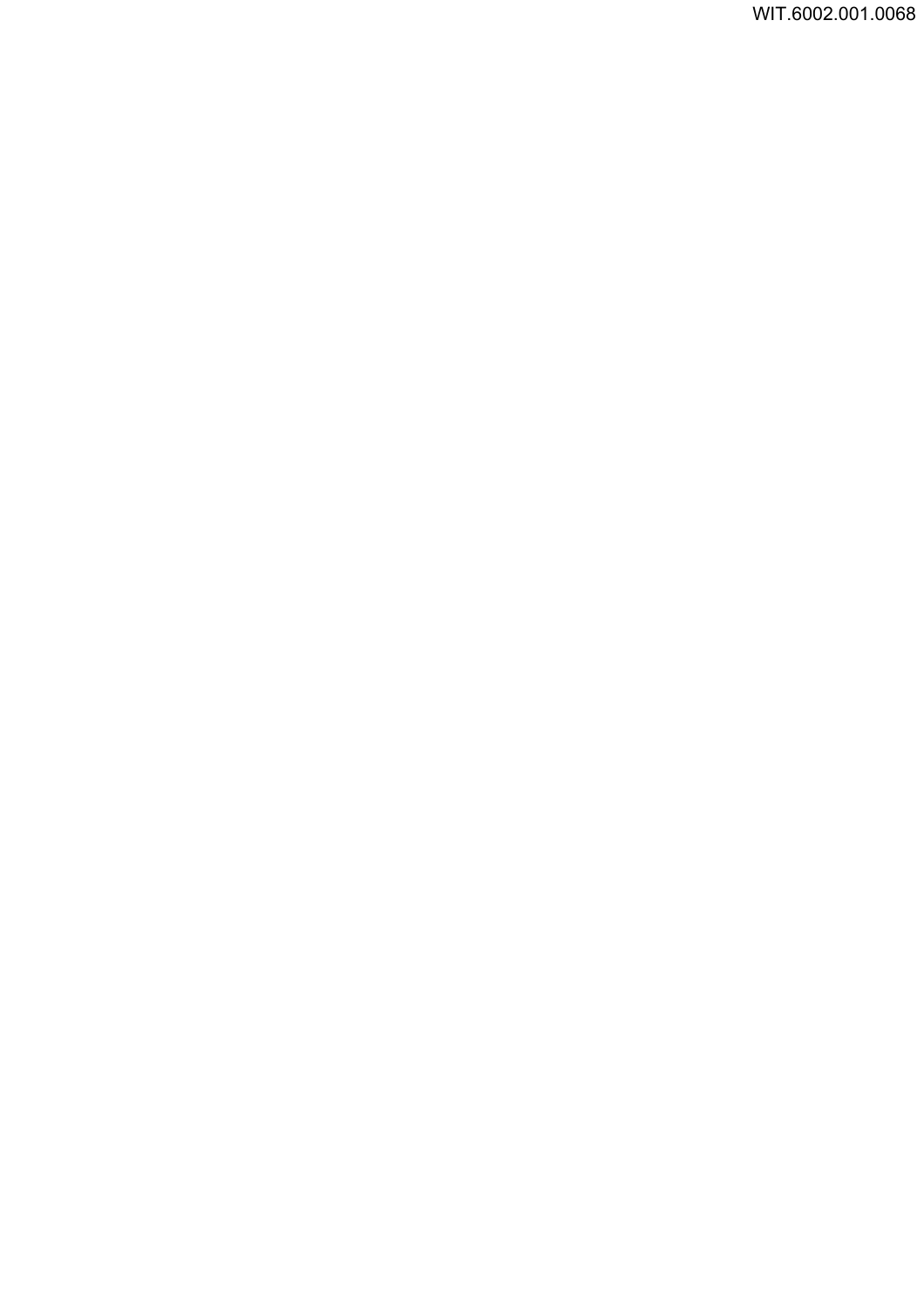**ANNEX M TO DI(G) OPS 05–1** File as: (NAVY OPS 11–2 (ARMY OPS 49–1 (AIR FORCE OPS 1–2 **(Complete Revision)**

# <span id="page-58-0"></span>**DEFENCE ASSISTANCE TO THE CIVIL COMMUNITY ANNUAL REPORT <sup>M</sup>**

Unit/Organisation: ...................................................................

Parent Command: ...................................................................

Report for the period: 01 July to \_\_\_\_\_ 30 June \_\_\_\_\_

| Category of<br>Task | Number of<br><b>Tasks</b> | <b>Direct Cost</b> | <b>Full Cost</b><br>(as applicable) (as applicable) | <b>Costs</b><br><b>Recovered</b> | <b>Nett Cost to</b><br><b>Defence</b> |
|---------------------|---------------------------|--------------------|-----------------------------------------------------|----------------------------------|---------------------------------------|
|                     |                           |                    |                                                     |                                  |                                       |
|                     |                           |                    |                                                     |                                  |                                       |
|                     |                           |                    |                                                     |                                  |                                       |
|                     |                           |                    |                                                     |                                  |                                       |
|                     |                           |                    |                                                     |                                  |                                       |
|                     |                           |                    |                                                     |                                  |                                       |

# **Appendix:**

[Defence Assistance to the Civil Community summary](#page-60-0) sheet